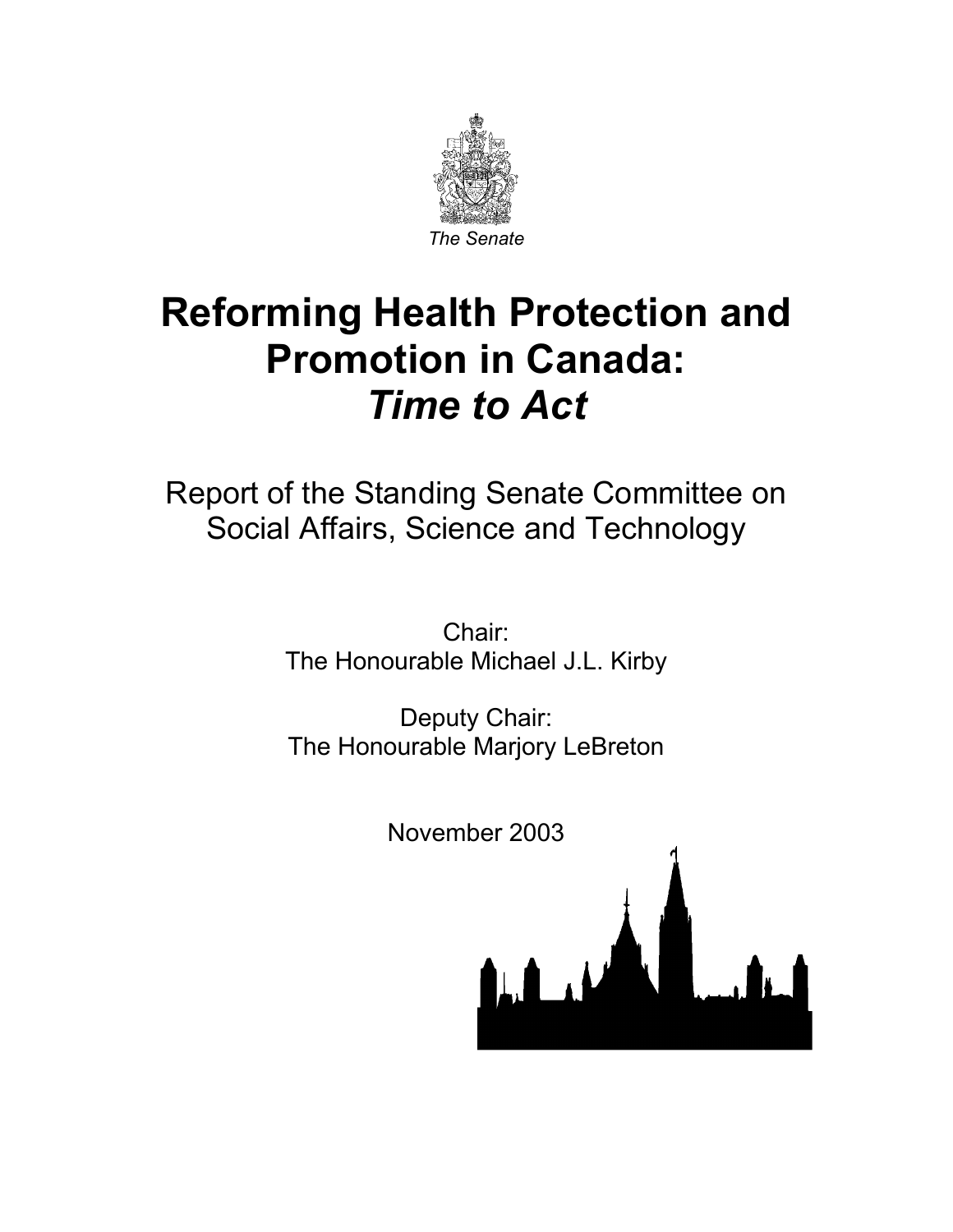*Ce document est disponible en français* 

Available on the Parliamentary Internet: www.parl.gc.ca (Committee Business – Senate – Recent Reports)  $37<sup>th</sup>$  Parliament –  $2<sup>nd</sup>$  Session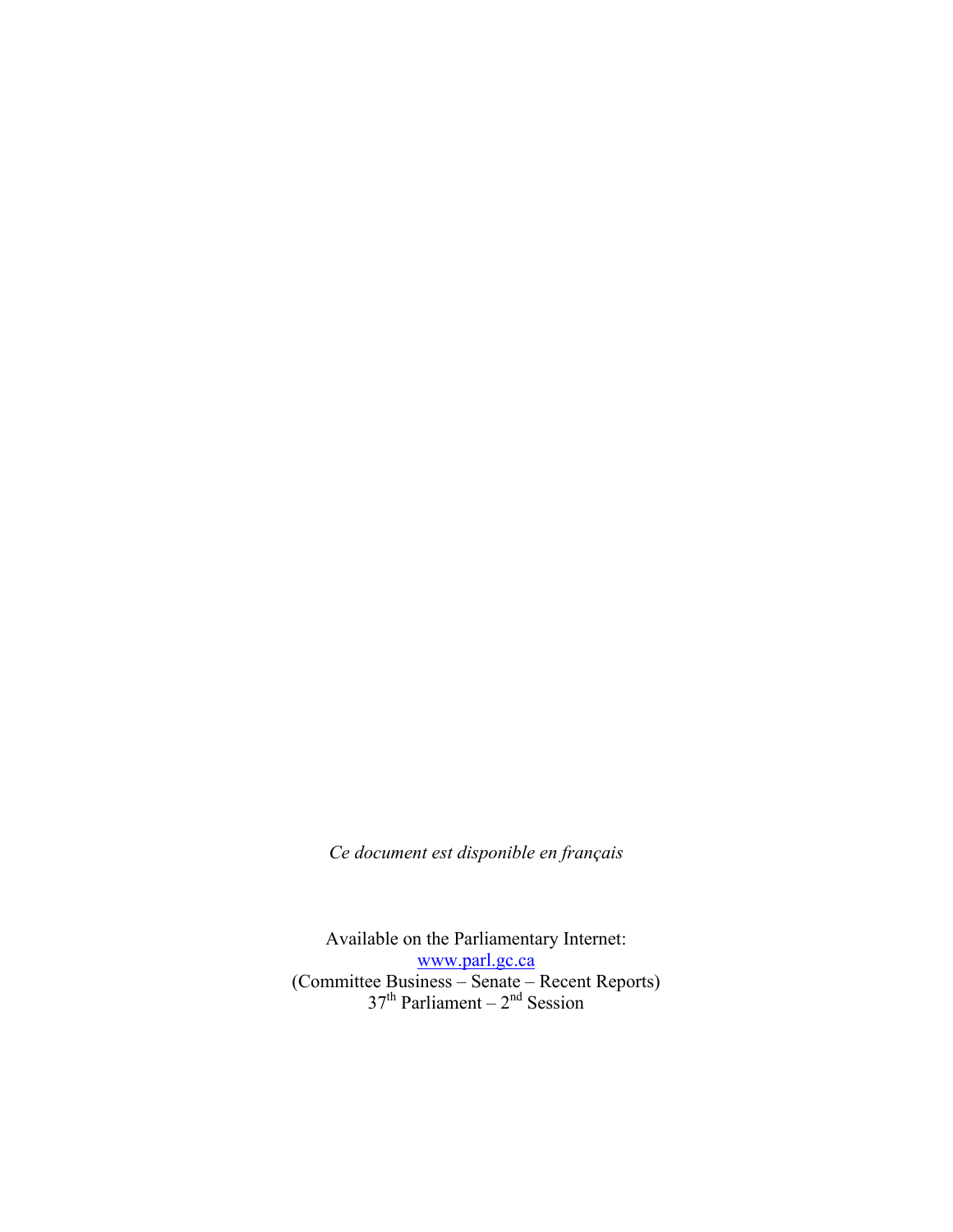The Standing Senate Committee on Social Affairs, Science and Technology

Reforming Health Protection and Promotion in Canada: Time to Act

*Chair* 

The Honourable Michael J. L. Kirby

*Deputy Chair* 

The Honourable Marjory LeBreton

NOVEMBER 2003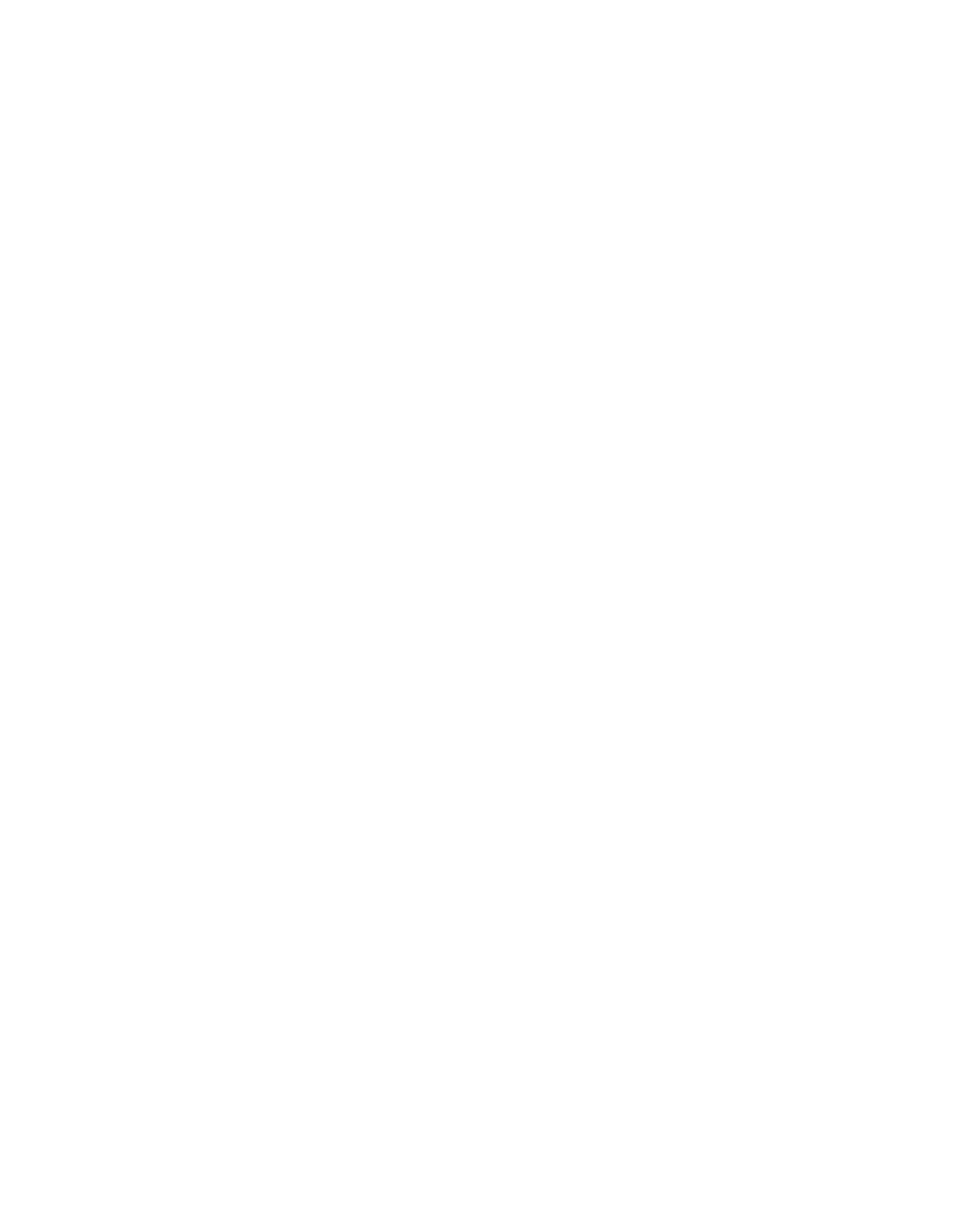### **TABLE OF CONTENTS**

| 1.1 |                                                                  |  |
|-----|------------------------------------------------------------------|--|
| 1.2 |                                                                  |  |
| 1.3 |                                                                  |  |
| 1.4 |                                                                  |  |
|     |                                                                  |  |
|     | CREATING A HEALTH PROTECTION AND PROMOTION AGENCY 17             |  |
| 2.1 |                                                                  |  |
| 2.2 |                                                                  |  |
| 2.3 |                                                                  |  |
|     |                                                                  |  |
|     | BUILDING DISEASE SURVEILLANCE AND EMERGENCY RESPONSE             |  |
|     |                                                                  |  |
| 3.1 |                                                                  |  |
| 3.2 | Building an Effective Health Emergency Response System  35       |  |
| 3.3 |                                                                  |  |
| 3.4 |                                                                  |  |
| 3.5 | Information Technology and Communications Systems 40             |  |
| 3.6 |                                                                  |  |
| 3.7 |                                                                  |  |
|     |                                                                  |  |
|     | IMMUNIZATION AND CHRONIC DISEASE PREVENTION  45                  |  |
| 4.1 |                                                                  |  |
| 4.2 |                                                                  |  |
|     |                                                                  |  |
|     |                                                                  |  |
| 5.1 | Federal Government Spending Recommended in the Naylor Report  51 |  |
| 5.2 | Federal Government Spending Recommended by the Committee54       |  |
|     |                                                                  |  |
|     |                                                                  |  |
|     |                                                                  |  |
|     |                                                                  |  |
|     |                                                                  |  |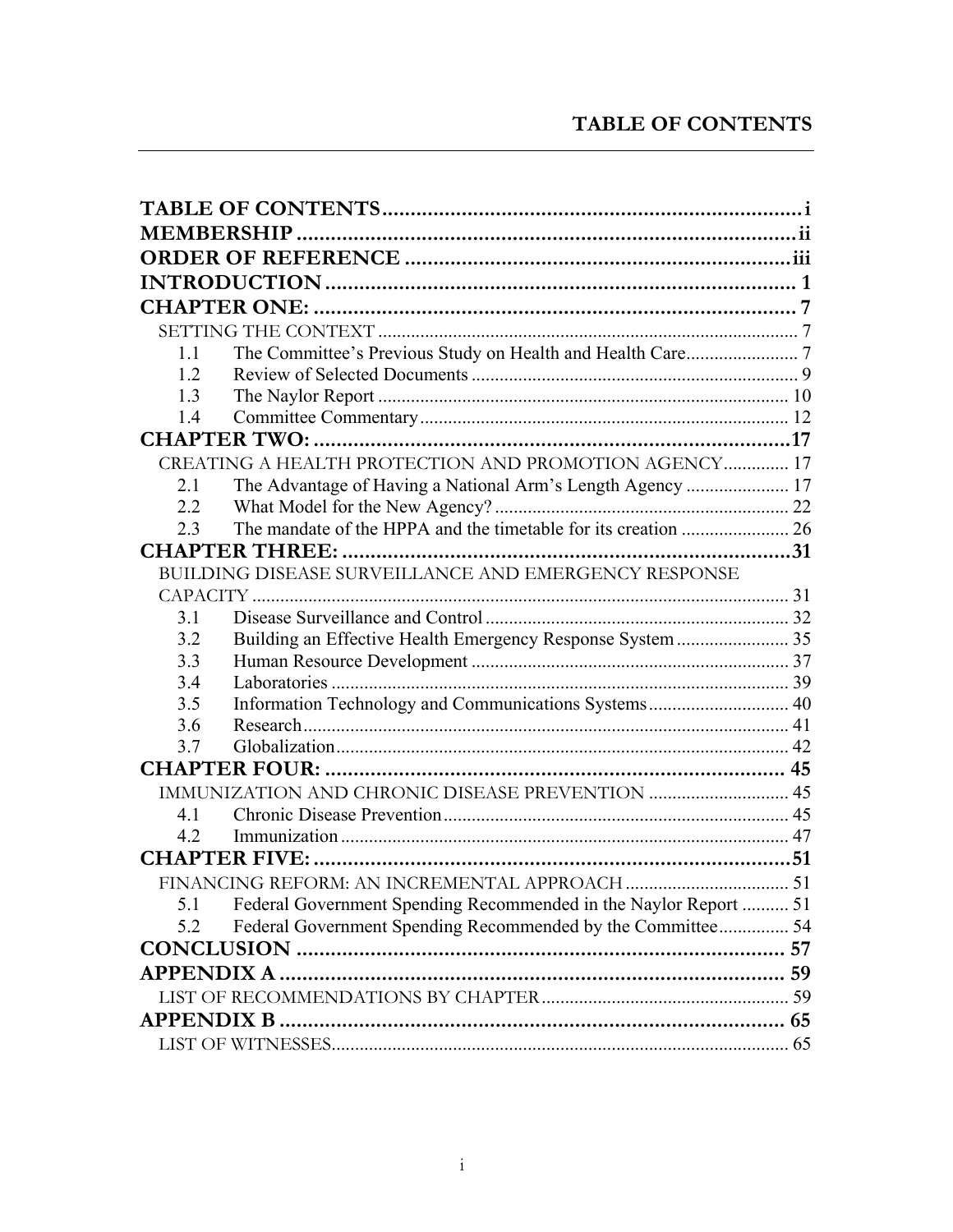#### **MEMBERSHIP**

Standing Senate Committee on Social Affairs, Science and Technology

The Honourable Michael J. L. Kirby, Chair The Honourable Marjory LeBreton, Deputy Chair

The Honourable Senators:

Catherine S. Callbeck Joan Cook Jane Marie Cordy Joyce Fairbairn, P.C. Wilbert Keon Viola Léger Yves Morin Brenda Robertson Douglas Roche Eileen Rossiter

\* Sharon Carstairs, P.C. (or Fernand Robichaud) \* John Lynch-Staunton (or Noel A. Kinsella)

The Honourable Marilyn Trenholme Counsell also participated in this study.

\* *Ex Officio* members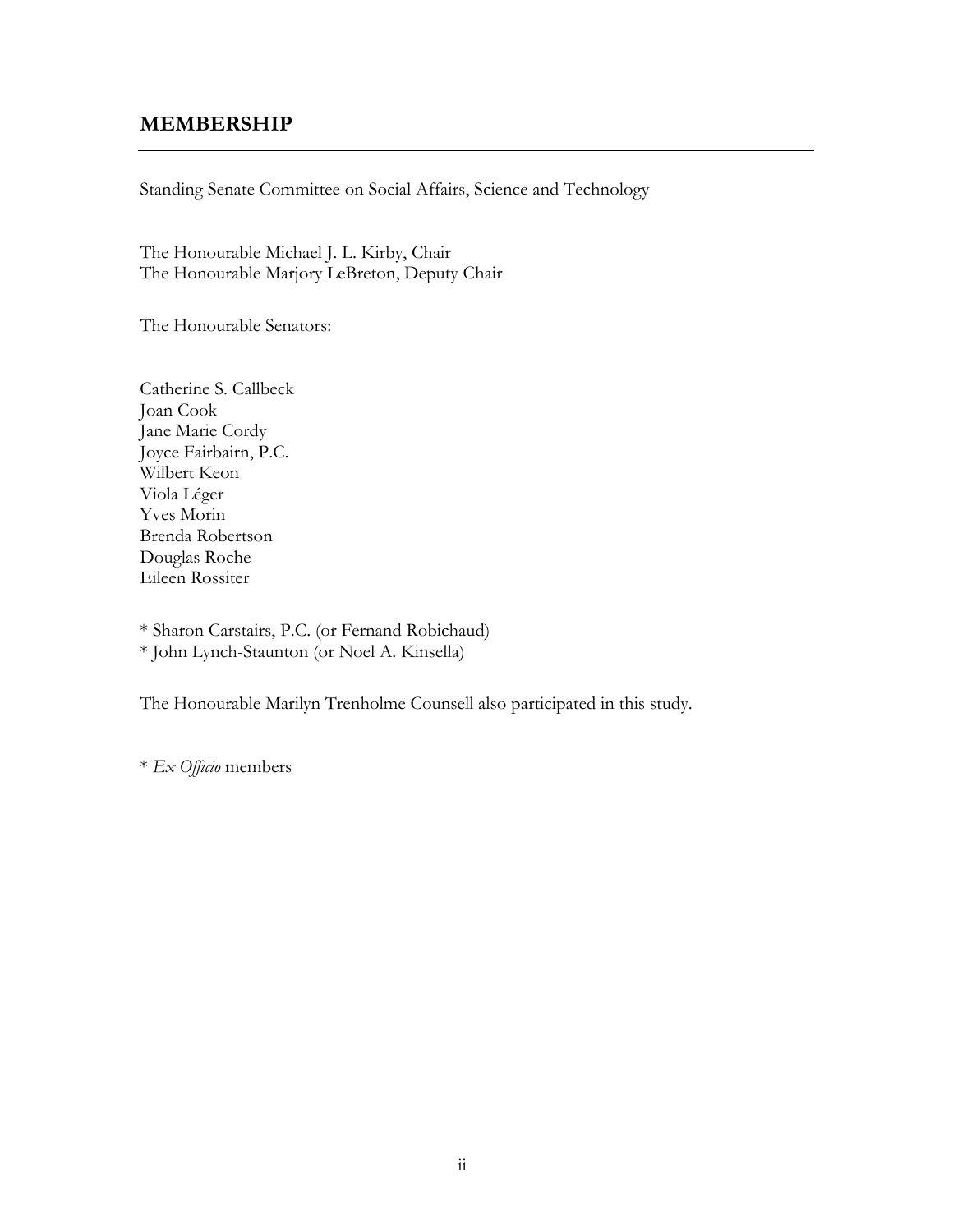Extract from the *Journal of the Senate* of Tuesday June 19, 2003:

Resuming debate on the motion of the Honourable Senator Kirby seconded by the Honourable Senator Pépin:

That Standing Senate Committee on Social Affairs, Science and Technology be authorized to examine and report on the infrastructure and governance of the public health system in Canada, as well as on Canada's ability to respond to public health emergencies arising from outbreaks of infectious disease. In particular, the Committee shall be authorized to examine and report on:

- − the state and governance of the public health infrastructure in Canada;
- − the roles and responsibilities of, and the coordination among, the various levels of government responsible for public health;
- − the monitoring, surveillance and scientific testing capacity of existing agencies;
- − the globalization of public health;
- − the adequacy of funding and resources for public health infrastructure in Canada;
- − the performance of public health infrastructure in selected countries;
- − the feasibility of establishing a national public health legislation or agency as a means for better coordination and integration and improved emergency responsiveness;
- − the Naylor Advisory Group Report and recommendations.

That the Committee submit its report no later than March 31, 2004.

After debate,

The question being put on the motion, it was adopted.

Paul Bélisle,

Clerk of the Senate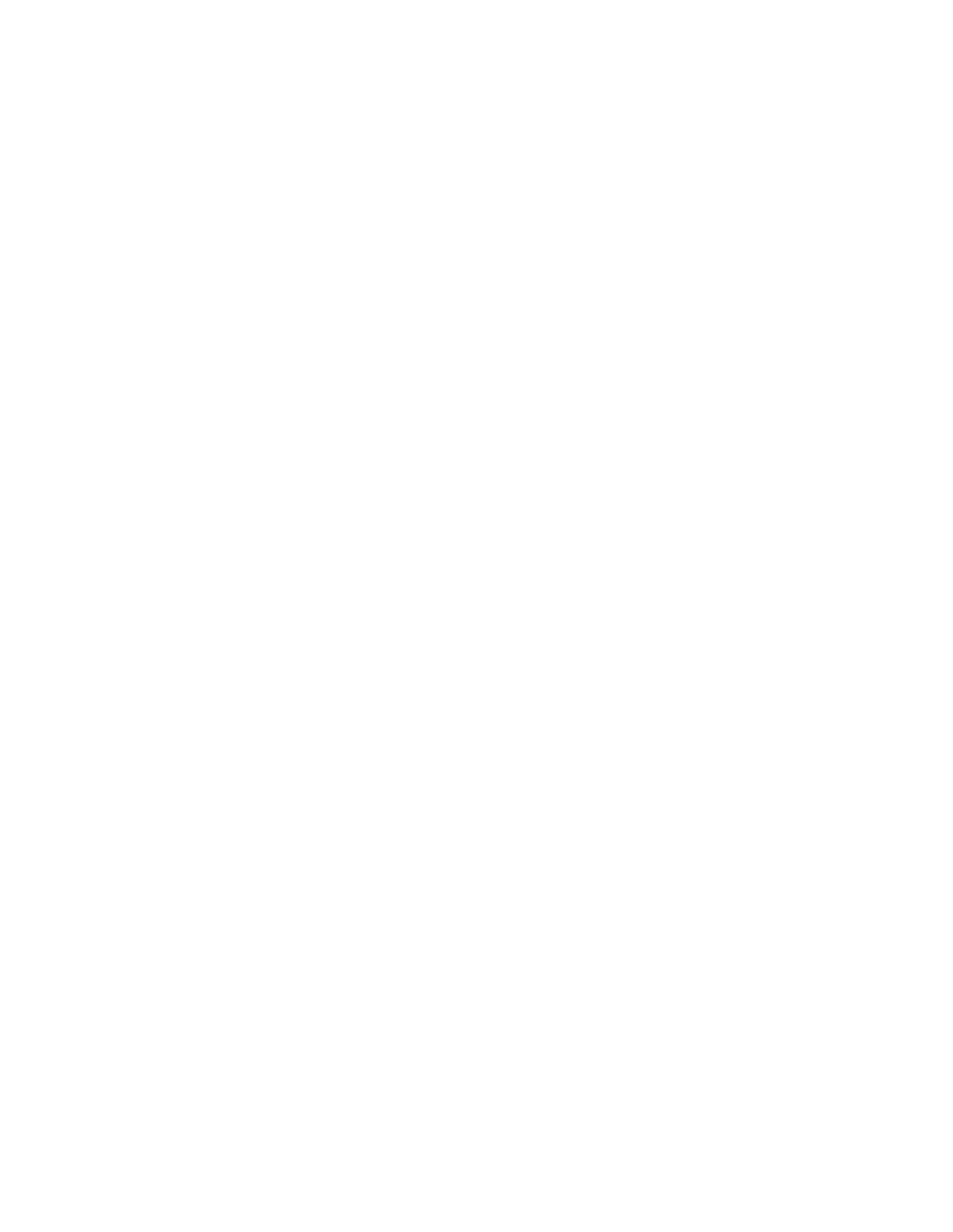*Canada must (…) move from a "Just in Time" approach to one built on the established principle of "Be Prepared", so that our public health capacity is adequate not only for today's tasks but also for tomorrow's challenges.<sup>1</sup>*

 On June 19, 2003, during the Second Session of the Thirty-Seventh Parliament, the Standing Senate Committee on Social Affairs, Science and Technology received a mandate from the Senate to study the governance and infrastructure of health protection and promotion in Canada, as well as Canada's ability to respond to health emergencies arising from outbreaks of infectious disease. The decision to undertake such a study came as a result of a combination of events including: the outbreak of Severe Acute Respiratory Syndrome (SARS) in the Greater Toronto Area and Vancouver earlier this year, the identification of a single cow diagnosed with Bovine Spongiform Encephalopathy (BSE) in Alberta, the confirmed cases of human infection with the West Nile Virus (WNV) in Ontario and Quebec, and threats of biological terrorism in the United States.

 Globalization is a serious concern in this context. The rising speed and volume of travel and international food (and feed) trade markedly increase the risk of outbreaks of serious or emerging infectious diseases being spread rapidly throughout the world. In turn, this significantly increases the responsibility of the federal and provincial/territorial governments to put in place in Canada a structure which can rapidly meet these growing threats.

 Interestingly, many of the new health risks – such as SARS, BSE and WNV – are zoonoses, that is, diseases that spread from animals to humans. As such, zoonotic diseases point to the need to alter the scope of health protection and promotion activity, in particular to the importance of closer collaboration between the human health field and the animal health sector.

 The SARS outbreaks in two of Canada's major cities, and especially the extent and duration of the outbreak in Toronto, have dramatically highlighted the critical issue of protecting the health of Canadians from infectious disease outbreaks as well as the dangers Canada faces, and the challenges it must meet in the near future, with respect to health protection and promotion issues.

<sup>&</sup>lt;sup>1</sup> Canadian Public Health Association, *Public Health – Serving the Public Interest*, Brief to the Committee, 1 October 2003, p. 7.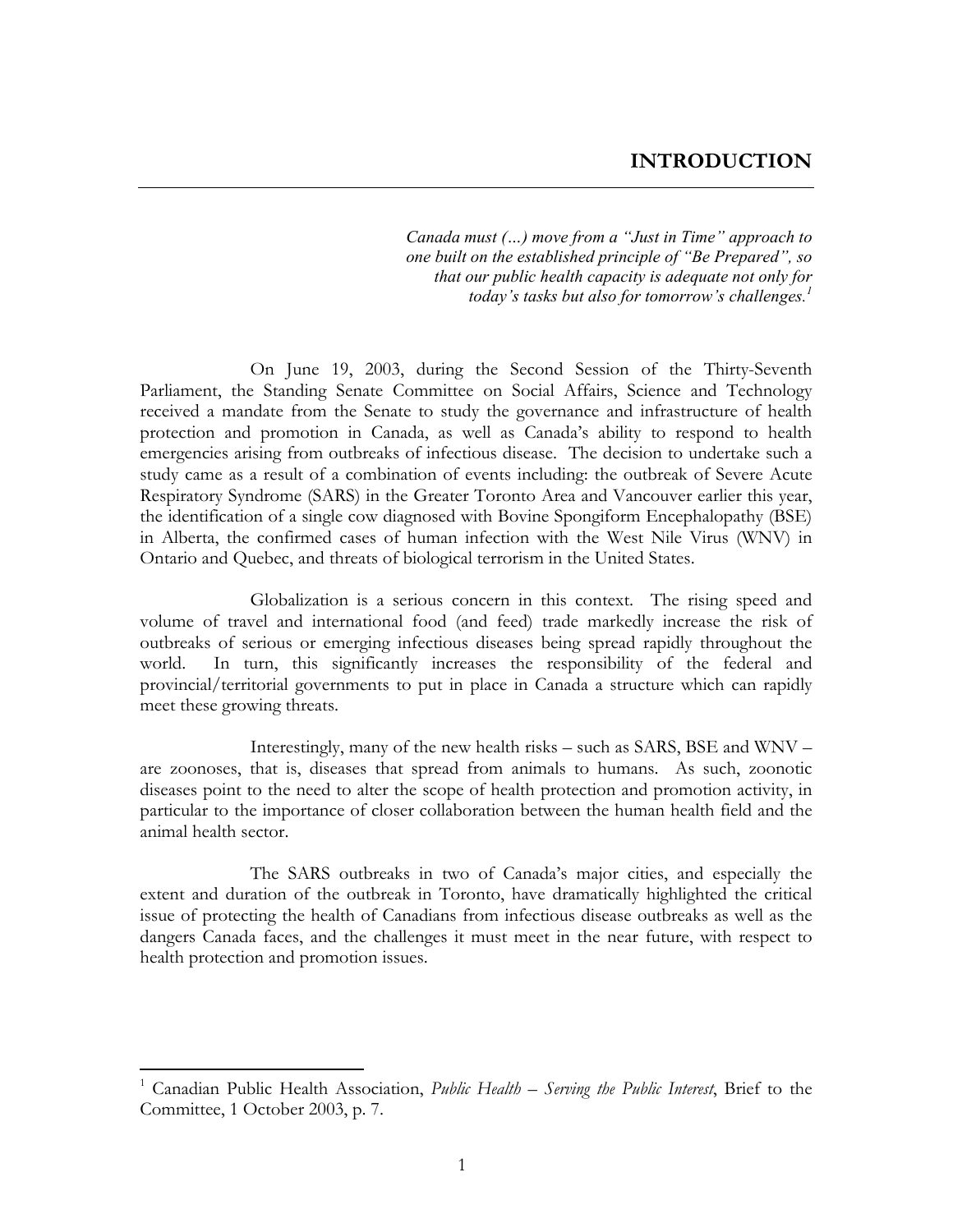SARS had a tremendous impact on resources, health care personnel and

hospitals. Above all, it was a human tragedy that claimed the lives of 44 Canadians, including two nurses and one physician. The Committee wishes to express its condolences to the families and friends of those who died from SARS, and hopes that this report, along with others recently completed or now underway, will help the country be better prepared to confront similar outbreaks in the future.

**The Committee wishes to express its condolences to the families and friends of those who died from SARS, and hopes that this report, along with others recently completed or now underway, will help the country be better prepared to confront similar outbreaks in the future.** 

The terms of reference of this study read as follows:

*That the Standing Senate Committee on Social Affairs, Science and Technology be authorized to examine and report on the infrastructure and governance of the public health system in Canada, as well as on Canada's ability to respond to public health emergencies arising from outbreaks of infectious disease. In particular, the Committee shall be authorized to examine and report on:* 

- − *the state and governance of the public health infrastructure in Canada;*
- − *the roles and responsibilities of, and the coordination among, the various levels of government responsible for public health;*
- − *the monitoring, surveillance and scientific testing capacity of existing agencies;*
- − *the globalization of public health;*

 $\overline{a}$ 

- − *the adequacy of funding and resources for public health infrastructure in Canada;*
- − *the performance of public health infrastructure in selected countries;*
- − *the feasibility of establishing a national public health legislation or agency as a means for better coordination and integration and improved emergency responsiveness;*
- − *the Naylor Advisory Group report and recommendations.*<sup>2</sup>

 In response to this broad mandate, the Committee initially reviewed background information prepared by the Parliamentary Research Branch of the Library of Parliament on the following issues: federal and provincial public health legislation; emergency preparedness in Canada as it relates to outbreaks of significant or emerging infectious diseases; Canada's capacity to monitor outbreaks threatening the health of Canadians; international examples of disease control and prevention infrastructure (Australia, United Kingdom, United States, as well as the proposed European Centre for Disease Prevention and Control); and the role of the World Health Organization with respect to health protection and promotion.

<sup>&</sup>lt;sup>2</sup> Debates of the Senate (Hansard), 2<sup>nd</sup> Session, 37<sup>th</sup> Parliament, Volume 140, Issue 72, 19 June 2003.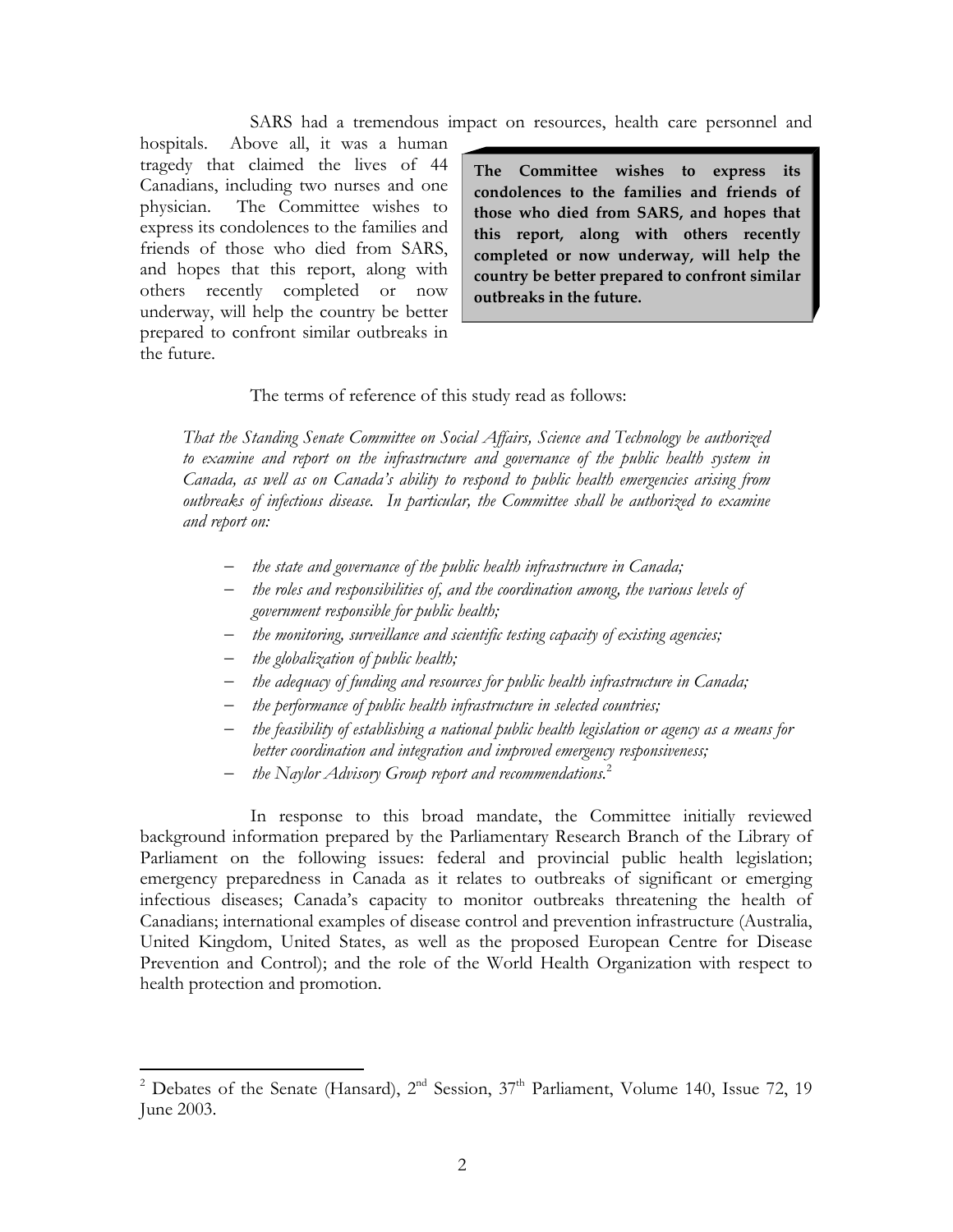In addition, the Committee reviewed relevant reports and documents from the past few years that have raised critical issues with respect to Canadian health protection and promotion infrastructure. Among others, these reports and documents include:

- Auditor General of Canada, *Health Canada National Health Surveillance*, Chapter 2, September 2002 Report.
- Canadian Institute for Health Information and Canadian Institutes of Health Research, *Charting the Course – A Pan-Canadian Consultation on Population and Public Health Priorities*, May 2002.
- Canadian Medical Association, *Submission to the House of Commons Standing Committee on Finance*, Pre-Budgetary Consultations, November 2001.
- Canadian Public Health Association (Board of Directors), *The Future of Public Health in Canada*, Discussion Paper, October 2001.
- Advisory Committee on Public Health, *Survey of Public Health Capacity in Canada Technical Report*, prepared for the Federal/Provincial/Territorial Deputy Ministers of Health, March 2001 (unpublished).
- Auditor General of Canada, *Management of a Food-Borne Disease Outbreak*, Chapter 15, September 1999 Report.
- Auditor General of Canada, *National Health Surveillance Diseases and Injuries*, Chapter 14, September 1999 Report.
- Expert Working Group on Emerging Infectious Disease Issues, *Lac Tremblant Declaration*, 1994.

 Then, the Committee held a series of hearings at which it heard from a wide range of witnesses including: federal officials from the departments of Health Canada and Agriculture Canada; representatives from the Canadian Food Inspection Agency and the Office of Critical Infrastructure Protection and Emergency Preparedness; provincial public health officers (British Columbia, Ontario, Quebec, Saskatchewan); public health experts/researchers; national health organizations (Canadian Medical Association, Canadian Nurses Association, Canadian Public Health Association, Canadian Coalition for Public Health in the 21<sup>st</sup> Century); and representatives from the United States Centers for Disease Control and Prevention (US CDC). In addition, the Committee heard from Dr. David Naylor, Dean of Medicine at the University of Toronto, who chaired the National Advisory Committee on SARS and Public Health. The Naylor report, entitled *Learning From SARS – Renewal of Public Health in Canada*, is examined carefully in this report. In total, the Committee heard some 30 witnesses and received approximately 20 written submissions.

 The Committee also wishes to acknowledge the contribution of Dr. Joseph Losos, Director of the Institute of Population Health (University of Ottawa). His expertise and very thorough knowledge provided us with sound advice throughout our study. We are most grateful for his valuable input.

 The report consists of five different chapters. Chapter One summarizes the findings and recommendations of this Committee with respect to health protection, health promotion and population health. Chapter One also reviews the findings of relevant documents published over the past ten years, especially the Naylor report. In the last section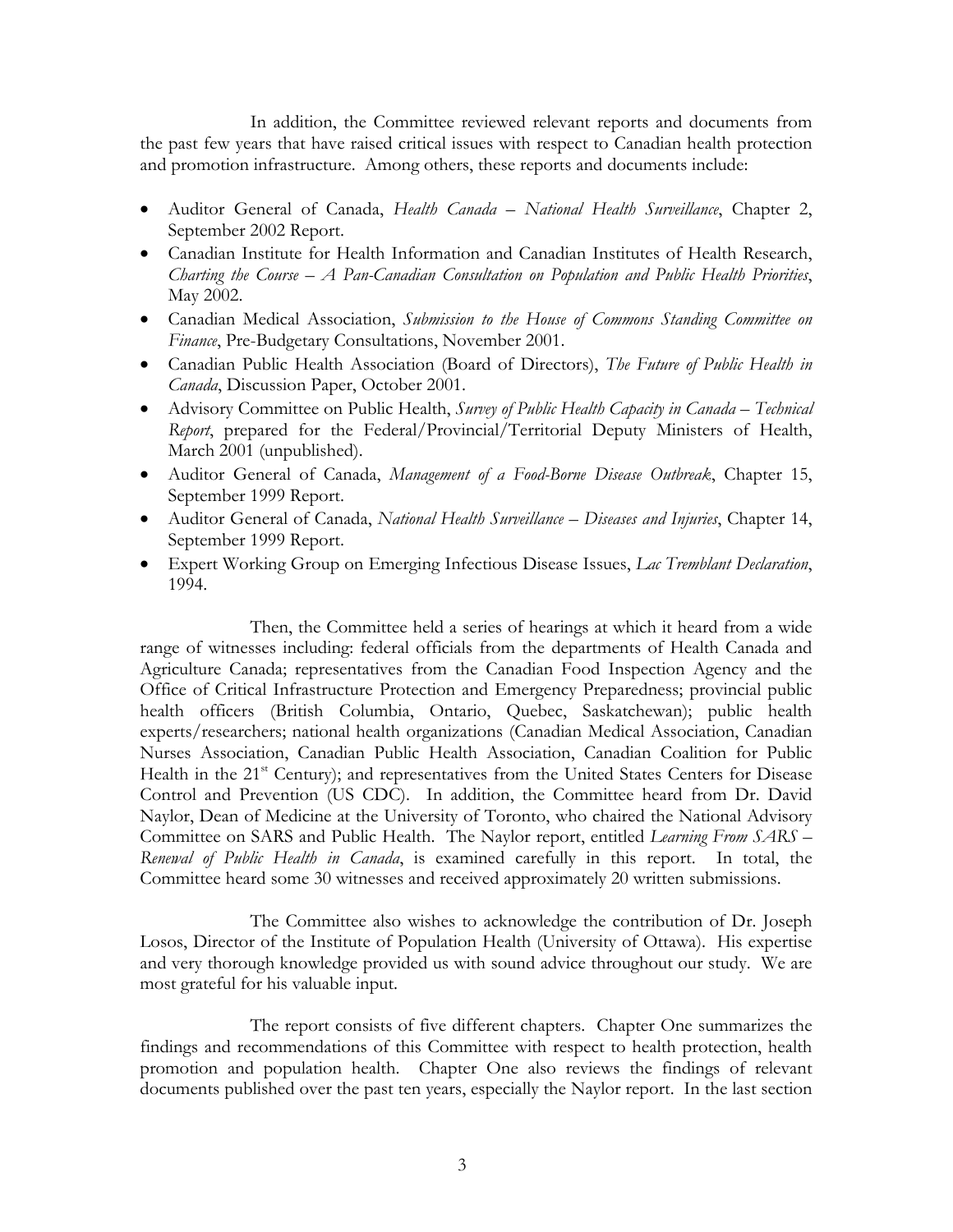of Chapter One, the Committee comments on these reports and provides its overview of the steps that need to be taken to reform and renew health protection and promotion in Canada.

 Based on the direction for reform described in the Committee's overview at the end of Chapter One, Chapter Two discusses the structural reform which is needed with respect to health protection and promotion and how such reform can be implemented. In particular, it addresses various issues related to the establishment of a new national agency for health protection and promotion.

 Chapter Three provides the Committee's view on capacity enhancement for health protection and promotion, with a particular focus on surveillance systems, emergency preparedness and response, human resources, public health laboratories, information technology, communications and research.

 In Chapter Four, the Committee repeats the call first contained in its October 2002 report (*Recommendations for Reform*) for the development of a national chronic disease prevention strategy. Chapter Four also addresses the need to establish a nationwide immunization program.

 Chapter Five presents the Committee's recommendations on the level of federal funding that is required to initiate the reform and renewal of health protection and

promotion in Canada and on the steps that must be taken in this respect in the near future.

 Finally, in the concluding section, the Committee stresses the obligations on the federal government to act over the coming twelve months to begin to address the gaps in Canada's health protection and promotion system. The Committee sets out a timetable with precise objectives to be achieved within specified deadlines (3, 4, 6 and 12 months) and affirms its intention to closely monitor progress in this regard.

**The Committee stresses the obligations on the federal government to act over the coming twelve months to begin to address the gaps in Canada's health protection and promotion system. The Committee sets out a timetable with precise objectives to be achieved within specified deadlines (3, 4, 6 and 12 months) and affirms its intention to closely monitor progress in this regard.** 

 Thus, this report reflects the Committee's response to recent health emergencies, and addresses only those issues that the Committee felt had to be examined in order for it to elaborate an action plan for improving Canada's ability to deal with such emergencies. The Committee, of course, recognizes that there are many additional questions that remain to be addressed with regard to health protection and promotion. In its October 2002 report, the Committee indicated its intention to continue to examine health related issues through a series of thematic studies. The Committee interrupted its ongoing study of mental health and mental illness in Canada (which it intends to complete by the spring of 2005) in order to prepare this study on health protection and promotion. Future projects include an examination of population health, which will allow the Committee to complete its study of the broad issues surrounding the protection and promotion of the health of Canadians.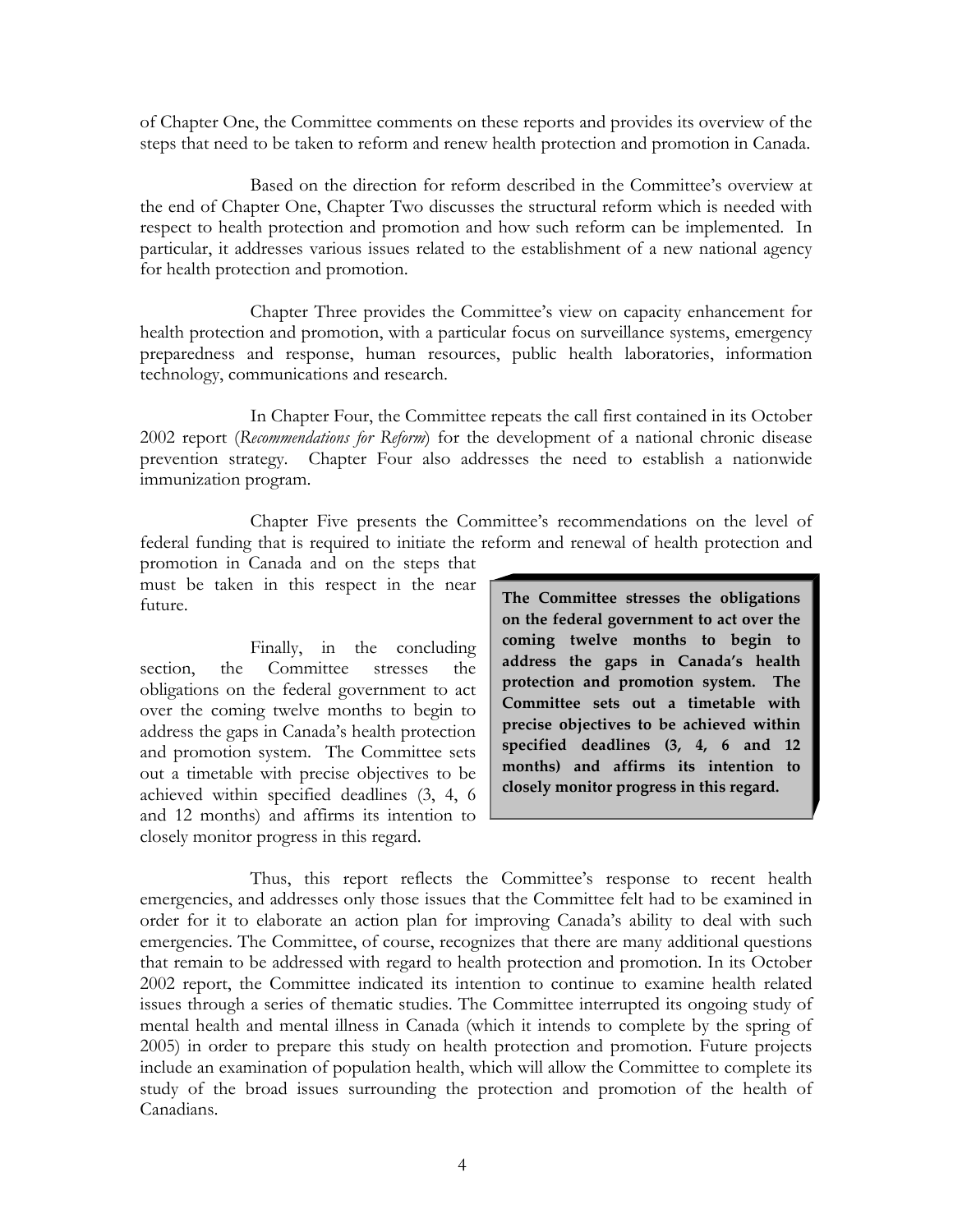In this report, whenever possible, the Committee deliberately avoids the use of the term "public health". We find that this term is often confused with "publicly funded health care" (e.g. "public health can be interpreted as the opposite of "private health"). We

have, instead, adopted the terminology "health protection and promotion". We consider health protection and promotion to encompass the following activities: disease surveillance, disease and injury prevention, health protection, health emergency preparedness and response, health promotion, and relevant research undertakings.

**In this report, whenever possible, the Committee deliberately avoids the use of the term "public health"… We have, instead, adopted the terminology "health protection and promotion".**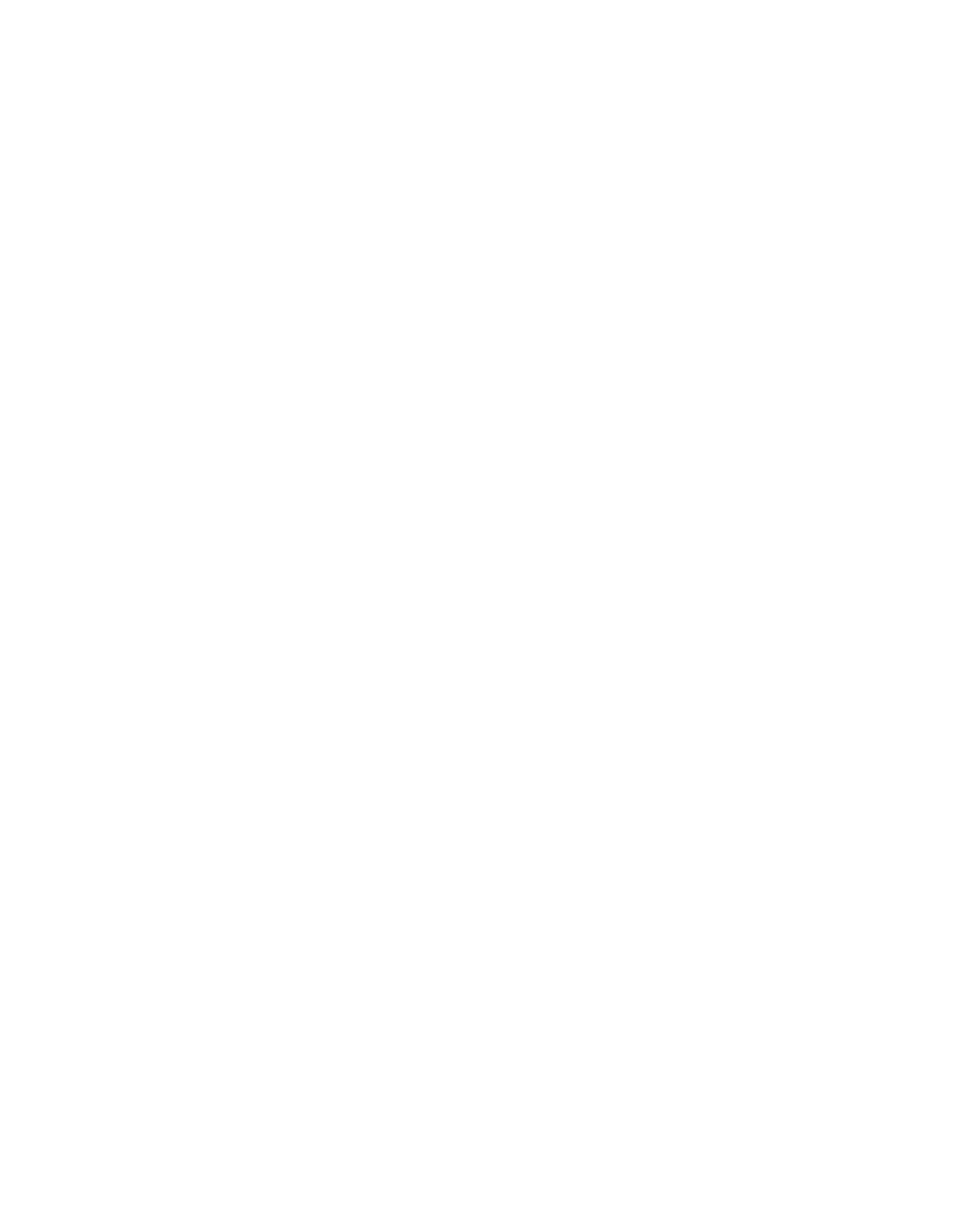## **CHAPTER ONE: SETTING THE CONTEXT**

*The National Advisory Committee on SARS and Public Health has found that there was much to learn from the outbreak of SARS in Canada – in large part because too many earlier lessons were ignored.3*

#### **1.1 The Committee's Previous Study on Health and Health Care**

 Throughout its multi-year and multi-facetted study on health and health care (1999-2002), the Committee addressed some of the issues surrounding health protection, health promotion, disease prevention and population health. *The Story So Far* (March 2001) provided detailed information on the health status of Canadians and explained the concepts of "health determinants" and "population health".<sup>4</sup> Current Trends and Future Challenges (January 2002) examined trends in infectious disease, chronic disease, mental illness and injury and stressed the need to strengthen health protection and develop appropriate disease prevention and health promotion strategies.<sup>5</sup> In *Issues and Options* (September 2001), the Committee acknowledged that the federal government has an important role to play in the fields of health protection, disease prevention and health and wellness promotion. We stressed that the objectives of the federal government's role in these areas should include the following:

- With respect to health protection: to strengthen our national capacity to identify and reduce risk factors which can cause injury, illness and disease, and to reduce the economic burden of disease in Canada;
- With respect to health promotion and disease prevention: to develop, implement and assess programs and policies whose specific objective is to encourage Canadians to live a healthier lifestyle;
- With respect to wellness: to encourage population health strategies by studying and discussing the health outcomes of the full range of determinants of health, encompassing social, environmental, cultural and economic factors.<sup>6</sup>

 In *Recommendations for Reform* (October 2002), the Committee highlighted the fact that health protection often functions silently – through monitoring, testing, analyzing, intervening, informing, promoting and preventing – until something happens unexpectedly.

1

<sup>&</sup>lt;sup>3</sup> Naylor report, p. 12.

<sup>4</sup> Chapter Five, "Health Status and the Concept of Population Health", Volume One, *The Story So Far*, March 2001.

<sup>5</sup> Chapter Four, "Disease Trends", Volume Two, *Current Trends and Future Challenges*, January 2002.

<sup>&</sup>lt;sup>6</sup> Chapter Four, "The Role of the Federal Government: Objectives and Constraints", Volume Four, *Issues and Options*, September 2001.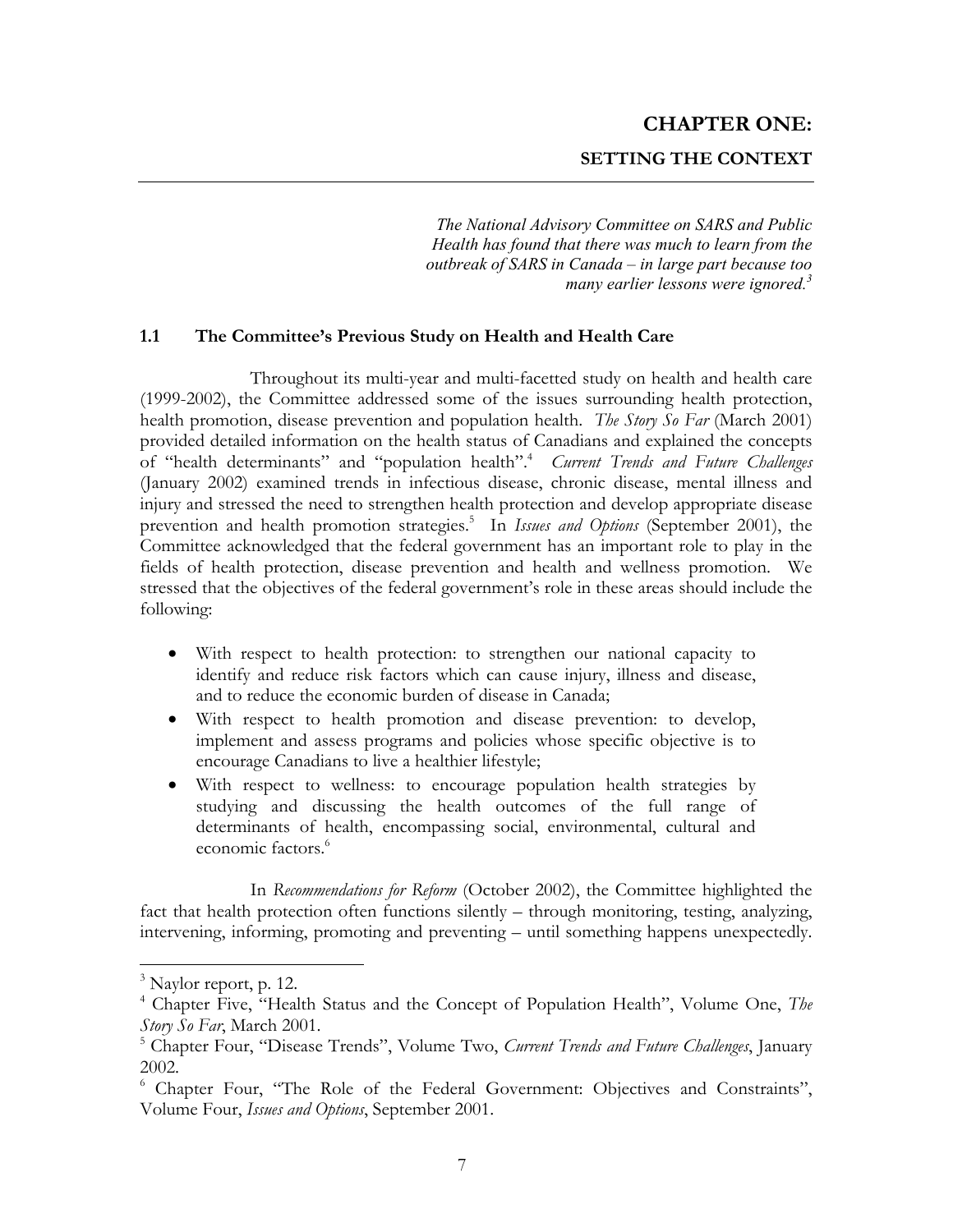In such instances, the crisis and profile of health protection quickly reaches major proportions. We also stressed that this often occurs at a considerable cost in human suffering, possibly including death, and financial expense for events which are often preventable.<sup>7</sup> The recent SARS outbreak is illustrative of this fact.

 Also in *Recommendations for Reform*, the Committee was concerned with the low, often unstable and inconsistent, funding for health protection interventions. We also raised the issues of health protection system fragmentation; the multiple federal, provincial and territorial statutory responsibilities which result in complex negotiations among the various "players" and less than optimal coordinated activity with respect to health protection and promotion; and the lack of clear accountability and leadership. With respect to health promotion, the Committee was particularly concerned with the low level of government funding relative to its spending on health care.

 In response to these concerns, the Committee recommended that the federal government ensure strong leadership in the area of health protection and promotion and provide additional funding to sustain, better coordinate and integrate health protection infrastructure in Canada as well as relevant health promotion efforts. We recommended that an amount of \$200 million in additional federal funding be devoted to this very important undertaking.

 In *Recommendations for Reform*, the Committee also noted that chronic diseases are the leading cause of death and disability in Canada, that many chronic diseases are

 $\overline{a}$ 

*In Volume Six: Recommendations for Reform* **the Committee recommended that the federal government ensure strong leadership in the area of health protection and promotion and provide additional funding to sustain, better coordinate and integrate health protection infrastructure in Canada as well as relevant health promotion efforts. We recommended that an amount of \$200 million in additional federal funding be devoted to this very important undertaking.** 

preventable to a very large extent, and that the federal government, in collaboration with the provinces and territories and in consultation with major stakeholders, should give high priority to the implementation of a National Chronic Disease Prevention Strategy. We recommended that the federal government contribute \$125 million annually to this strategy.

 We are pleased that the National Advisory Committee on SARS and Public Health acknowledges, throughout its report, the contribution of the work done by this Committee. Our knowledge of the issues surrounding health protection and promotion rests on the expertise of numerous individuals and organizations who provided information either as witnesses or through written submissions over the past three years. We were also made aware of health protection and promotion issues through a number of very important documents, which we summarize in the following section. The documents reviewed and testimony before the Committee strongly support the observations and conclusions of the Naylor report.

<sup>&</sup>lt;sup>7</sup> Chapter Thirteen, "Healthy Public Policy: Health Beyond Health Care", Volume Six, *Recommendations for Reform*, October 2002.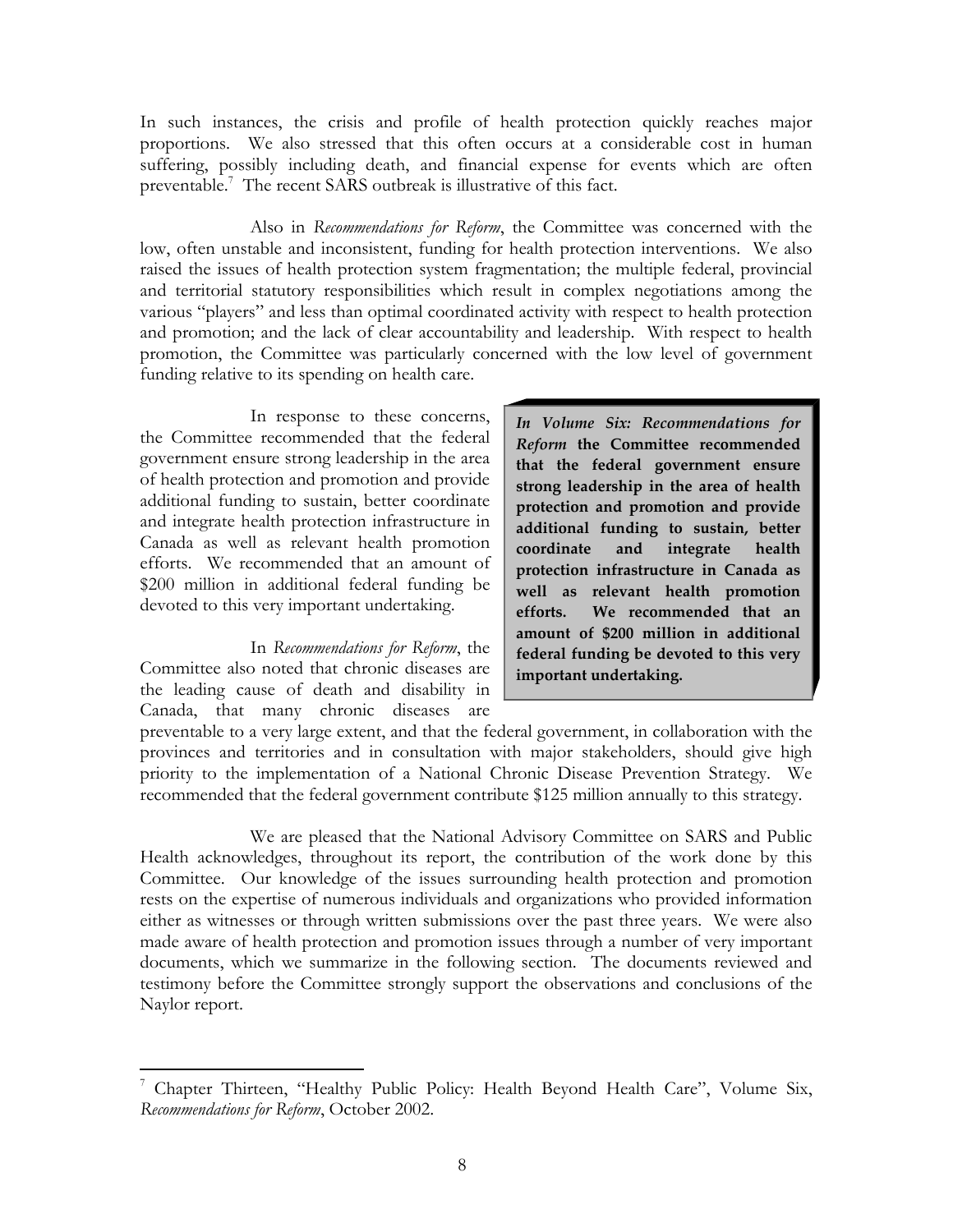#### **1.2 Review of Selected Documents**

 Over the past ten years, and thus long before SARS, there have been numerous calls to strengthen health protection and promotion in Canada and to improve the country's capacity to detect, prevent and manage outbreaks of significant or emerging infectious diseases.

 In 1994, the Expert Working Group on Emerging Infectious Disease Issues, a working group convened by Health Canada and made up of some 40 scientists, released the *Lac Tremblant Declaration*. The Declaration noted numerous problems including jurisdictional issues, a lack of coordination, incompatible computerized systems, limited surveillance capacity, shortage of epidemiologists, lack of timely analysis of data, lack of federal leadership, and need for increased federal funding.

 The *Lac Tremblant Declaration* called for "a national strategy for surveillance and control of emerging and resurgent infections", support and enhancement of "the public health infrastructure necessary for surveillance, rapid laboratory diagnosis and timely interventions for emerging and resurgent infections", coordination and collaboration in "setting a national research agenda for emerging and resurgent infections", "a national vaccine strategy", "a centralized electronic laboratory reporting system to monitor human and nonhuman infections", and strengthening "the capacity and flexibility to investigate outbreaks of potential emerging and resurgent infections in Canada". 8

 In 1997, the Conference of Deputy Ministers of Health requested that the F/P/T Advisory Committee on Population Health undertake an examination of the health protection and promotion infrastructure in Canada. The Advisory Committee completed its report – *Survey of Public Health Capacity in Canada – Technical Report* – in 2001*.* This unpublished report outlined strengths and challenges and suggested improvements needed with respect to health protection capacity in Canada. Amongst its findings, we wish to note the following:

- There exist disparities and differences in the health protection capacity across the country.
- There is a lack of leadership and lack of commitment of resources for health protection at higher levels of government.
- Policy directions in the field of health protection are often seen as not "well thoughtout", that is, they are not always based on scientific evidence.
- Sustained prevention strategies are lacking at all levels of government and there is little long term investment in health promotion efforts and population health.
- There is a clear shortfall in human resource planning and development.

- With respect to surveillance, there are weaknesses in data quality, quantity and accessibility; there is a need for integrated data collection systems.
- There is also a lack of skills and knowledge to analyze and use data effectively.

<sup>8</sup> Expert Working Group on Emerging Infectious Disease Issues, *Lac Tremblant Declaration*, 1994.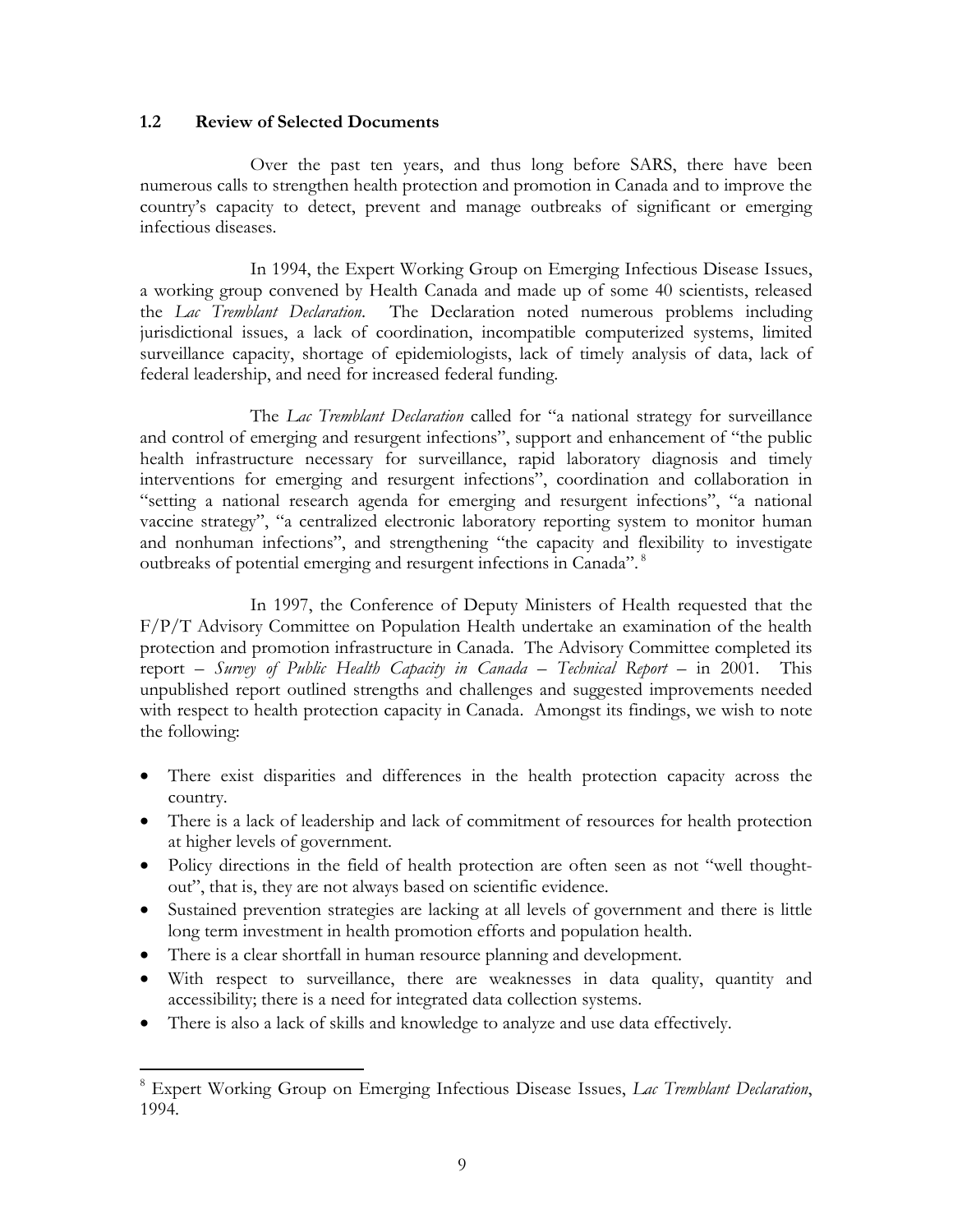• Finally, and perhaps more importantly, "it would be difficult to manage more than one crisis at a time, and substantial crises would seriously compromise other programming".<sup>9</sup>

 In 1999, and again in 2002, the Auditor General of Canada raised critical questions about the  $F/P/T$  collaborative framework for infectious disease surveillance and outbreak management<sup>10</sup>:

- National surveillance is weak, and many systems lack timely, accurate and complete disease information. In the view of the Auditor General, this seriously impairs Canada's ability to anticipate, prevent, identify, respond to, monitor and control diseases.
- There is no legislation that spells out roles and responsibilities of the various levels of government, or the terms of inter-jurisdictional cooperation. The lack of formal terms of cooperation impedes rapid responses to emergency situations.
- In particular, provinces and territories are under no obligation to report most communicable diseases to either the federal government or the other provinces/territories. This is a major impediment to surveillance and puts the health of Canadians at risk.
- Health Canada lacks the financial capacity to maintain its disease surveillance systems and has experienced in recent years an erosion of funding for the surveillance of infectious and chronic diseases. The Auditor General was also concerned about the way that Health Canada evaluated and accounted for its health surveillance activities.

#### **1.3 The Naylor Report**

 In May 2003, following the outbreak of SARS, the federal Minister of Health established the National Advisory Committee on SARS and Public Health. The Advisory Committee, which was chaired by Dr. David Naylor, Dean of Medicine at University of Toronto, released its report in early October 2003. The Advisory Committee has outlined a comprehensive blueprint for urgent change in Canada's approach to health protection and promotion. The analysis and recommendations in the Naylor report set out a clear plan for the reform and renewal of the country's capacity to detect, prevent and manage outbreaks of significant or emerging infectious diseases.

 The Naylor report builds strongly on the findings and recommendations of previous reports. As the members of the Advisory Committee themselves acknowledge: "A decade later, very similar recommendations are repeated in our report."<sup>11</sup> A brief summary of key aspects of the report is provided below.

<sup>9</sup> Advisory Committee on Public Health, *Survey of Public Health Capacity in Canada – Technical Report*, prepared for the Federal/Provincial/Territorial Deputy Ministers of Health, March 2001 (unpublished).

<sup>&</sup>lt;sup>10</sup> Auditor General of Canada, *Health Canada - National Health Surveillance*, Chapter 2, September 2002 Report; *Management of a Food-Borne Disease Outbreak*, Chapter 15, September 1999 Report; *National Health Surveillance – Diseases and Injuries*, Chapter 14, September 1999 Report.

 $11$  Naylor report, p. 3.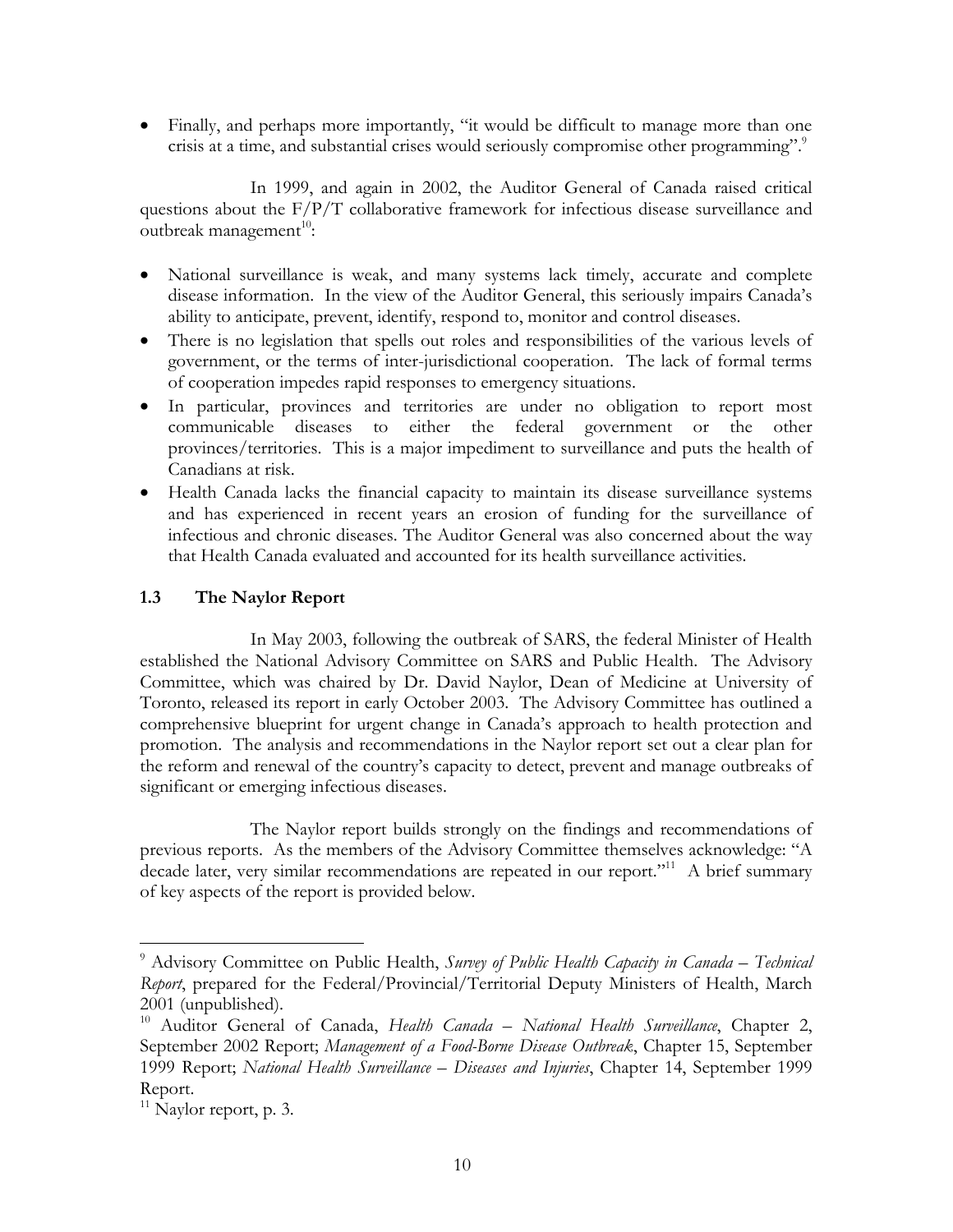The Naylor report identifies several systemic deficiencies at the institutional, local, provincial/territorial and federal levels, including multiple and serious inadequacies in the systems for disease control, surveillance and management. These shortcomings are the result of various factors, such as: resource constraints, shortfalls in the supply of skilled personnel, lack of preparedness and planning, failings in organizational structures, lack of integration of health protection with the health care sector, problems of political culture, and poor collaboration and communication across the

various institutions, agencies and governments.

 According to the Naylor report, many of these deficiencies could be mitigated or corrected by a stronger federal presence in the field through the creation of a national health protection and promotion agency, working at arm's length from government. This new agency, analogous in some respects to the US Centers for Disease Control and prevention, would enhance the federal government's ability to support local work in disease control and prevention. It would bring a professional and scientific focus and remove some difficulties of a political or bureaucratic nature. It would help bring a more collaborative culture among health protection and promotion professionals in different levels of government. Another advantage is that it would provide a clear

**The Naylor report identifies several systemic deficiencies at the institutional, local, provincial /territorial and federal levels, including multiple and serious inadequacies in the systems for disease control, surveillance and management… According to the Naylor report, many of these deficiencies could be mitigated or corrected by a stronger federal presence in the field through the creation of a national health protection and promotion agency, working at arm's length from government.** 

focal point for Canada to manage health protection and promotion issues at its borders and to interact with its international partners.

 Although the Naylor Advisory Committee was not mandated to put forward specific funding recommendations, it did provide very careful "guesstimates" of the level of

federal funding needed to renew health protection and promotion. According to the Naylor report, *existing* relevant funding from Health Canada amounting to some \$300 million should be immediately allocated to the new agency. An *additional* amount of \$200 million annually in federal funding is recommended for the new agency for expanded core functions. Another \$500 million in *additional* federal funding is also recommended in the Naylor report, including: earmarked federal funding to strengthen local and regional health protection and promotion capacity (\$300 million); flow through transfers to enhance communicable disease surveillance (\$100 million); and funding for a national immunization strategy (\$100 million).

**According to the Naylor report,** *existing* **relevant funding from Health Canada amounting to some \$300 million should be immediately allocated to the new agency. An** *additional* **amount of \$200 million annually in federal funding is recommended for the new agency for expanded core functions. Another \$500 million in** *additional* **federal funding is also recommended in the Naylor report.**

 As the Naylor report clearly points out, some of this additional funding does not need to be new; it could be obtained from programs and initiatives that already exist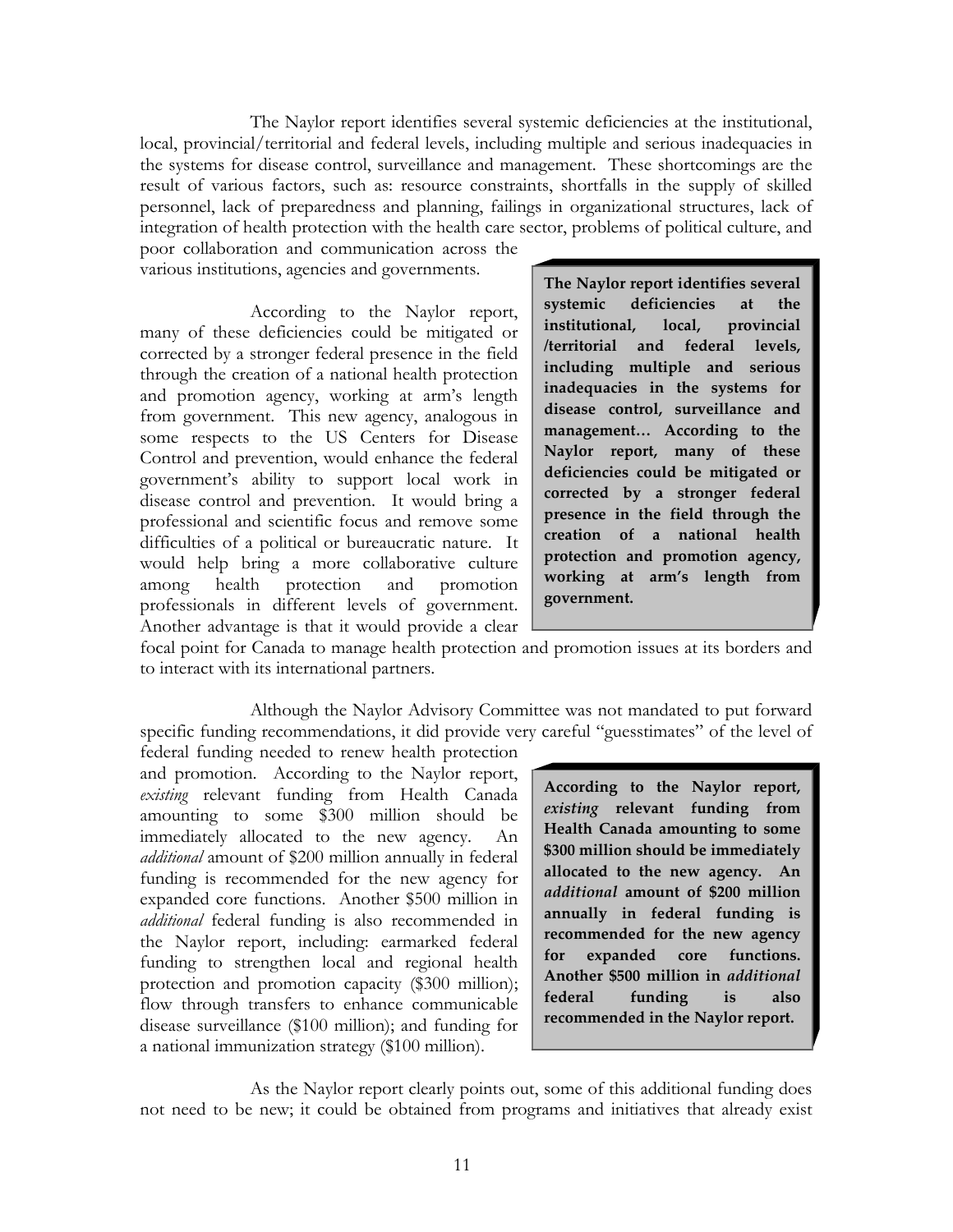(such as some investment from Canada Health Infoway or from Human Resources Development Canada).

The Naylor report notes that  $F/P/T$  collaboration in the field of health emergency preparedness and response is more advanced than in health surveillance and outbreak management. This collaboration was triggered by the terrorist attacks in the United States on 11 September 2001. To accelerate collaborative activities in infectious disease surveillance and outbreak management, the Naylor report recommends the creation of a F/P/T Network for Communicable Disease Control. This network would draw together provincial and federal centres of excellence, including the British Columbia Centre for Disease Control, Quebec's National Institute of Public Health and the federal government's National Microbiology Laboratory based in Winnipeg.

 The Naylor report also recommends a general inter-governmental review to harmonize F/P/T health emergency legislation. It further recommends that consideration be given to a federal health emergencies act to be activated in lockstep with provincial emergency plans in the event of a national health emergency. In the view of the Naylor Advisory Committee, this would greatly clarify the respective role of the F/P/T governments when a health threat affects multiple provinces. Nonetheless, the Naylor report repeatedly stresses that, although new legislation is necessary in the long run, all immediate reforms can be implemented before any new legislation is enacted, and in particular, the new arm's length agency could be established under current legislation.

#### **1.4 Committee Commentary**

 $\overline{a}$ 

 The Committee commends the Naylor Advisory Committee for its very thorough review and comprehensive report – probably the first of its kind in Canada. We strongly support the vision that inspires the Naylor report.<sup>12</sup> We consider the Naylor report as a *practical*, long term approach to improving the infrastructure and governance of health protection and promotion in Canada and we strongly support its recommendations. The Naylor report also identifies a number of initiatives that should be undertaken in the short term. This is critical if we are

**The Committee commends the Naylor Advisory Committee for its very thorough review and comprehensive report… We consider the Naylor report as a** *practical***, long term approach to improving the infrastructure and governance of health protection and promotion in Canada and we strongly support its recommendations.** 

to restore the confidence of Canadians in the ability of their governments to protect their health, not only in the wake of the SARS outbreaks but also such devastating events as the tainted blood scandal and the Walkerton *E. coli* tragedy.

 $12$  In this report, the Committee focuses on the recommendations of the Naylor Advisory Committee which address more particularly the role of the federal government. We have not reviewed the Naylor report's findings and recommendations related to matters of a provincial/territorial and local nature.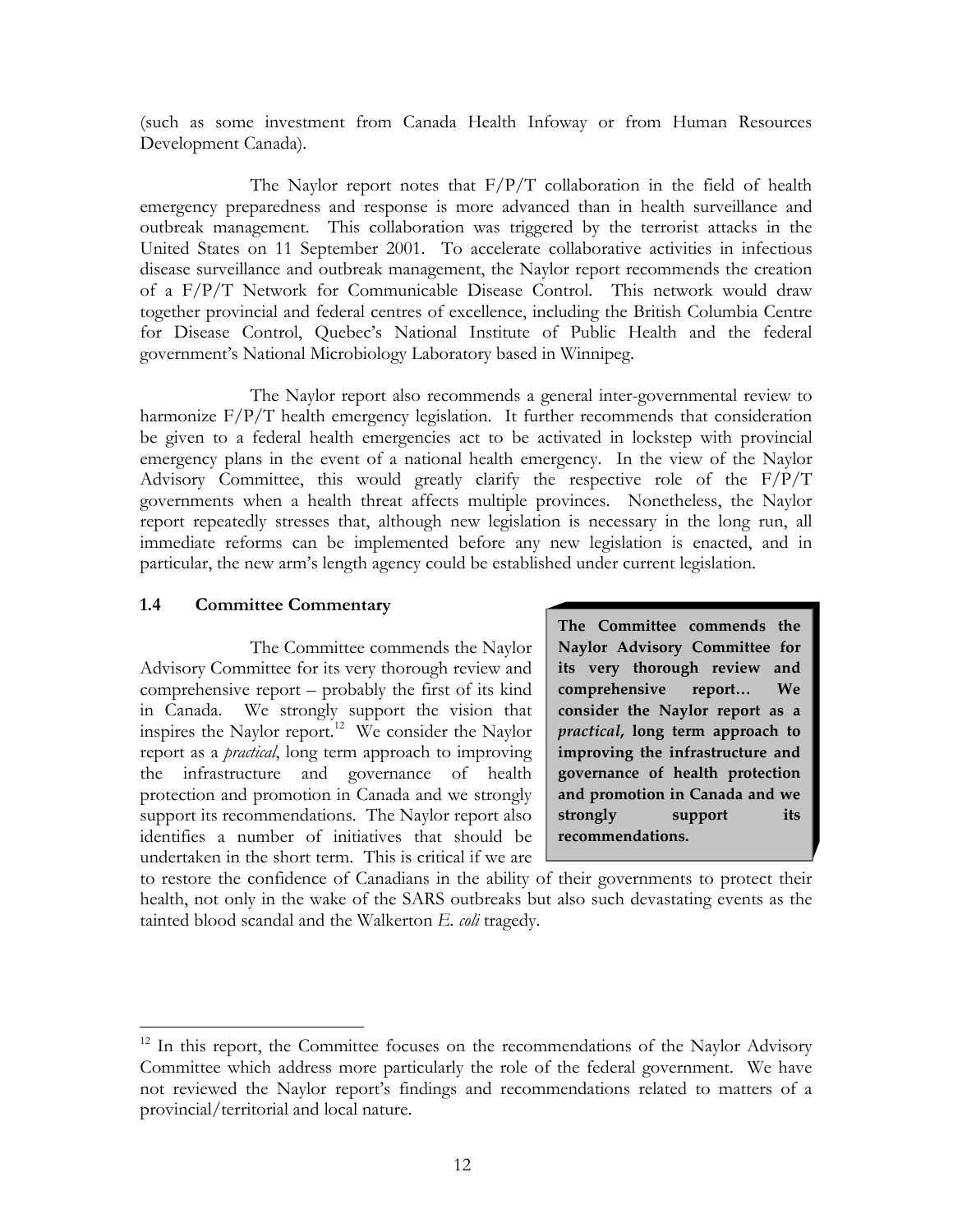The Committee wholeheartedly agrees with the Naylor Advisory Committee that time is of the essence:

There is no time for complacency. SARS has been subdued, perhaps only temporarily, and the fall season of respiratory illnesses will soon be upon Canada. The work to improve the public health system and prepare the clinical services system must begin apace.<sup>13</sup>

 Therefore, the primary focus of this Committee report is to identify the *initial* steps that must be undertaken to facilitate the renewal and reform of health protection and promotion in Canada. As such, the report focuses on the structure needed to enable health protection and promotion to be strengthened in the coming years and on the steps which should be taken over the next *twelve month period* in order to handle serious infectious disease outbreaks which, like national disaster

**The primary focus of this Committee report is to identify the** *initial* **steps that must be undertaken to facilitate the renewal and reform of health protection and promotion in Canada.** 

emergencies, are issues of national importance which clearly require federal leadership. In the Committee's view, this includes the following areas: structural reform, capacity

enhancement, immunization and chronic disease prevention, and funding.

 In terms of structural reform, we urge the creation of a Health Protection and Promotion Agency that is national in scope. We believe, along with numerous witnesses, that a single, credible national body will go a long way towards solving the problem of the current piecemeal approach to health protection and promotion. A single national authority will also enhance preparedness and facilitate response to health emergencies in a measured way, free from bureaucracy and political influence.

**In terms of structural reform, we urge the creation of a Health Protection and Promotion Agency that is national in scope… As a first step, we recommend that all the functions and activities currently in the Population and Public Health Branch at Health Canada be put into a new agency.**

 As a first step, we recommend that all the functions and activities currently in the Population and Public Health Branch at Health Canada be put into a new agency, which can be created by Order-in-Council and which would initially be governed by a Transitional Health Protection and Promotion Board whose role would be to provide advice on legislation, mandate and governance of the new entity. The work of the Transitional Health Protection and Promotion Board should be done as expeditiously as possible.

 The Committee also concurs with the Canadian Medical Association and the Naylor Advisory Committee that the structural reform envisioned must include a "Health Alert System"

 $\overline{a}$ 

**The structural reform envisioned must include a "Health Alert System" which would clarify the roles and responsibilities of each level of government and allow for a rapid, graduated and systematic approach to health emergencies.** 

<sup>&</sup>lt;sup>13</sup> Naylor report, p. 21.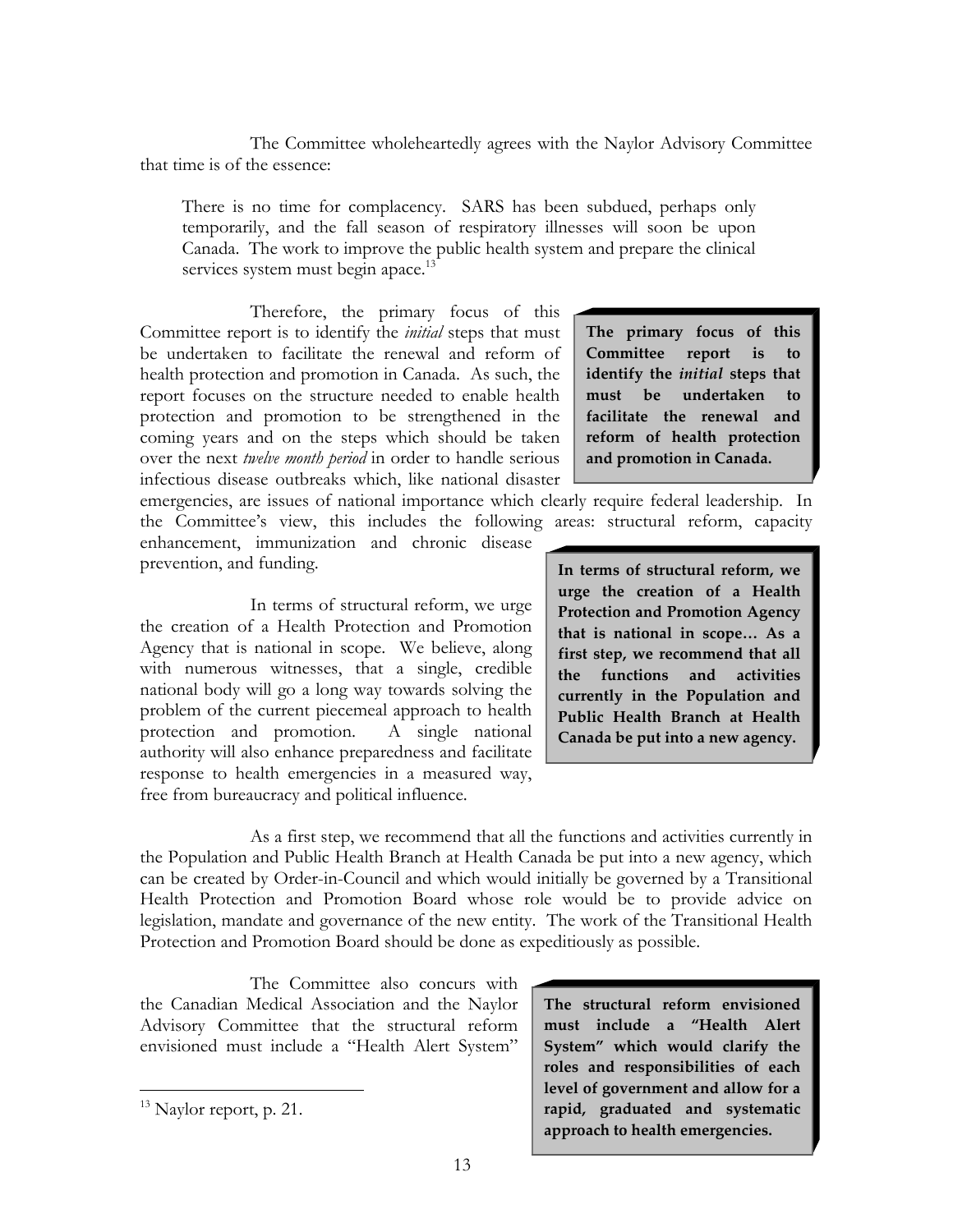which would clarify the roles and responsibilities of each level of government and allow for a rapid, graduated and systematic approach to health emergencies. Once it has been established, the Health Protection and Promotion Agency could be asked, as a priority, to develop a Memorandum of Understanding with the provincial/territorial governments on the implementation of this health alert system.

 Capacity enhancement is a broad term which encompasses a number of areas: surveillance systems, emergency preparedness and response, human resources, public health laboratories, information technology, communications and research. The Committee believes that a nationwide surveillance system must be a fundamental component of the health protection and promotion infrastructure. A strong national disease surveillance system will ensure real time notification of the occurrence of reportable diseases throughout the country. The Committee believes that the federal government must *immediately* provide additional

**The Committee believes that a nationwide surveillance system must be a fundamental component of the health protection and promotion infrastructure… The Committee believes that the federal government must** *immediately* **provide additional investment to enhance and sustain disease surveillance in Canada.** 

investment to enhance and sustain disease surveillance in Canada.

 A critical element of an effective health protection and promotion infrastructure is its human resource base. Currently, Canada's health protection workforce is extremely thin. The Committee concurs with numerous witnesses that, in order to ensure self-sufficiency of the health protection workforce in the long term, a Virtual School of Public Health should be created, building on the strengths of current departments in some universities and colleges. Further, a plan for the rapid deployment of human resources during health emergencies should be developed; this requires that a fully trained "reserve" of health professionals (surge capacity) – also referred to as Health Emergency Response Teams (HERTs) – be maintained.

 An effective health protection and promotion infrastructure also requires a strong capacity to communicate authoritative, evidence-based, information in a timely manner. The Committee concurs with numerous witnesses on the need to improve the current communication infrastructure to ensure timely exchange of information at all levels of the health protection and promotion infrastructure.

 In addition, the Committee agrees with the Naylor report that the new agency should earmark funding to increase national capacity for research in the field of health protection and promotion. We strongly believe that federal, provincial and territorial

governments must recognize that research is a core function of health protection and promotion and finance it adequately.

 Once again in this report, the Committee repeats its call for a nationwide chronic disease prevention strategy and gives its support to the development of a national immunization program. We **Once again in this report, the Committee repeats its call for a nationwide chronic disease prevention strategy and gives its support to the development of a national immunization program**.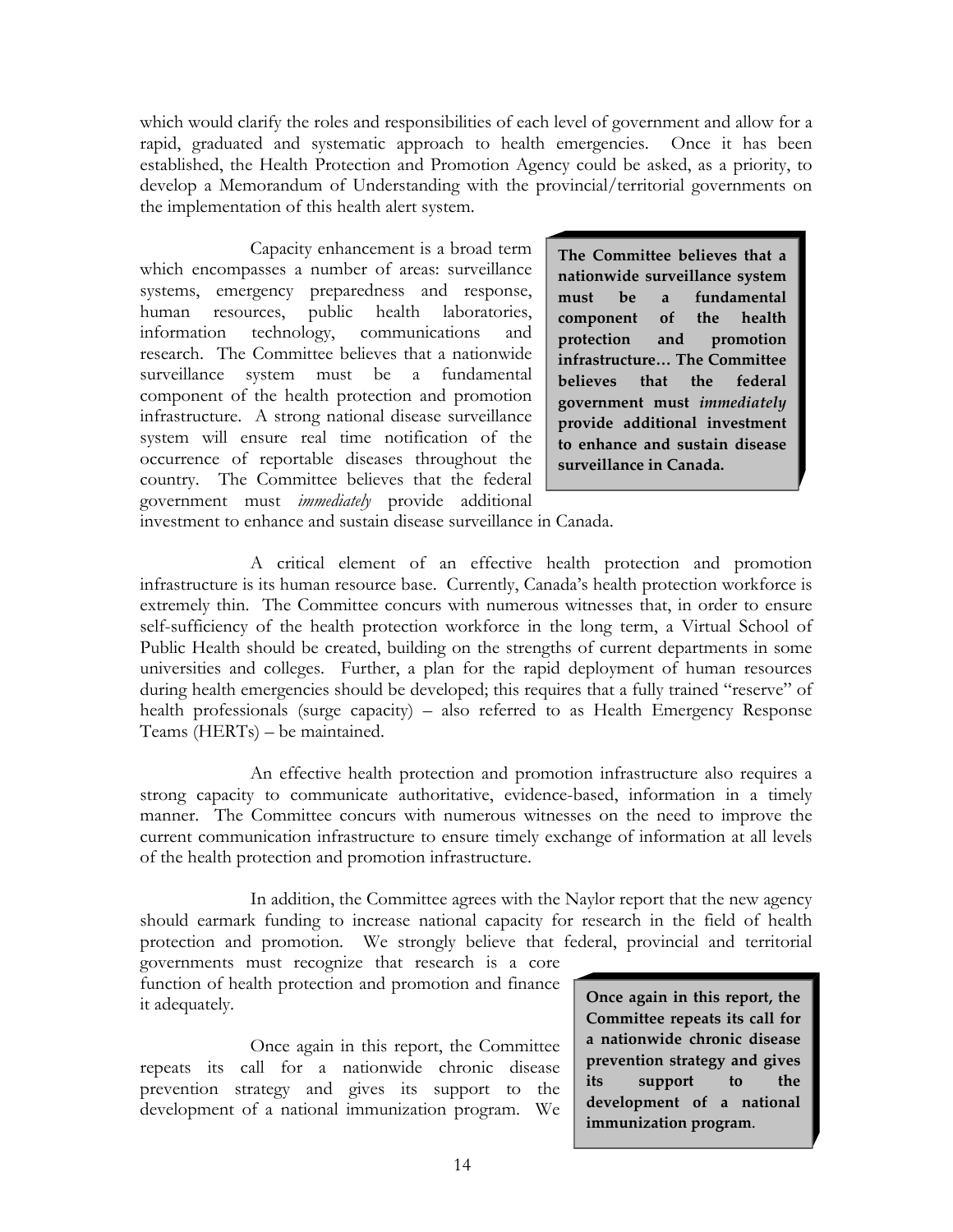recommend that these two initiatives be the responsibility of the Health Protection and Promotion Agency.

 Finally, as was done in our previous reports, the Committee firmly believes that we must discuss how reform should be financed. We agree with the Naylor report that the set of changes needed can *only* be achieved with *both* existing and additional federal funding. We also strongly support the view of the Naylor Advisory Committee and numerous witnesses that federal funding transferred to other levels of government and institutions must be targeted and that those who receive these transfers – be they other governments, organizations or individuals – be accountable for their use of federal funds.

 Our observations, conclusions and recommendations with respect to structural reform, capacity enhancement, immunization and chronic disease prevention, and funding are the subject of the four following chapters.

Finally, the Committee strongly believes that now it is *time to act*. We agree with Dr. Sunil Patel, President of the Canadian Medical Association, who eloquently stated:

**The Committee strongly believes that now it is** *time to act***.** 

We need leadership now more than ever. We cannot risk waiting for the next  $SARS.<sup>14</sup>$ 

 There is broad consensus, and often unanimity, among scientists, health professionals, non-government organizations and the Canadian public, on the changes that are needed to reform the infrastructure and governance of health protection and promotion. We must build on this momentum.

 The Committee wishes to stress that failure to act promptly could severely erode public confidence in health protection infrastructure in Canada. Therefore, federal government inaction in this area would be totally unacceptable. The fact is that the federal government *must* live up to its obligations, both national and international. This is why, in the following chapters, we lay out a critical path for action, along with benchmarks against which progress can be measured.

 $\overline{a}$ 

**Federal government inaction in this area would be totally unacceptable. The fact is that the federal government** *must* **live up to its obligations, both national and international.** 

<sup>&</sup>lt;sup>14</sup> Canadian Medical Association, "CMA Calls on All Governments to Step Up in the Wake of SARS Report", *News Release*, 9 October 2003 (available on the Internet at www.cma.ca).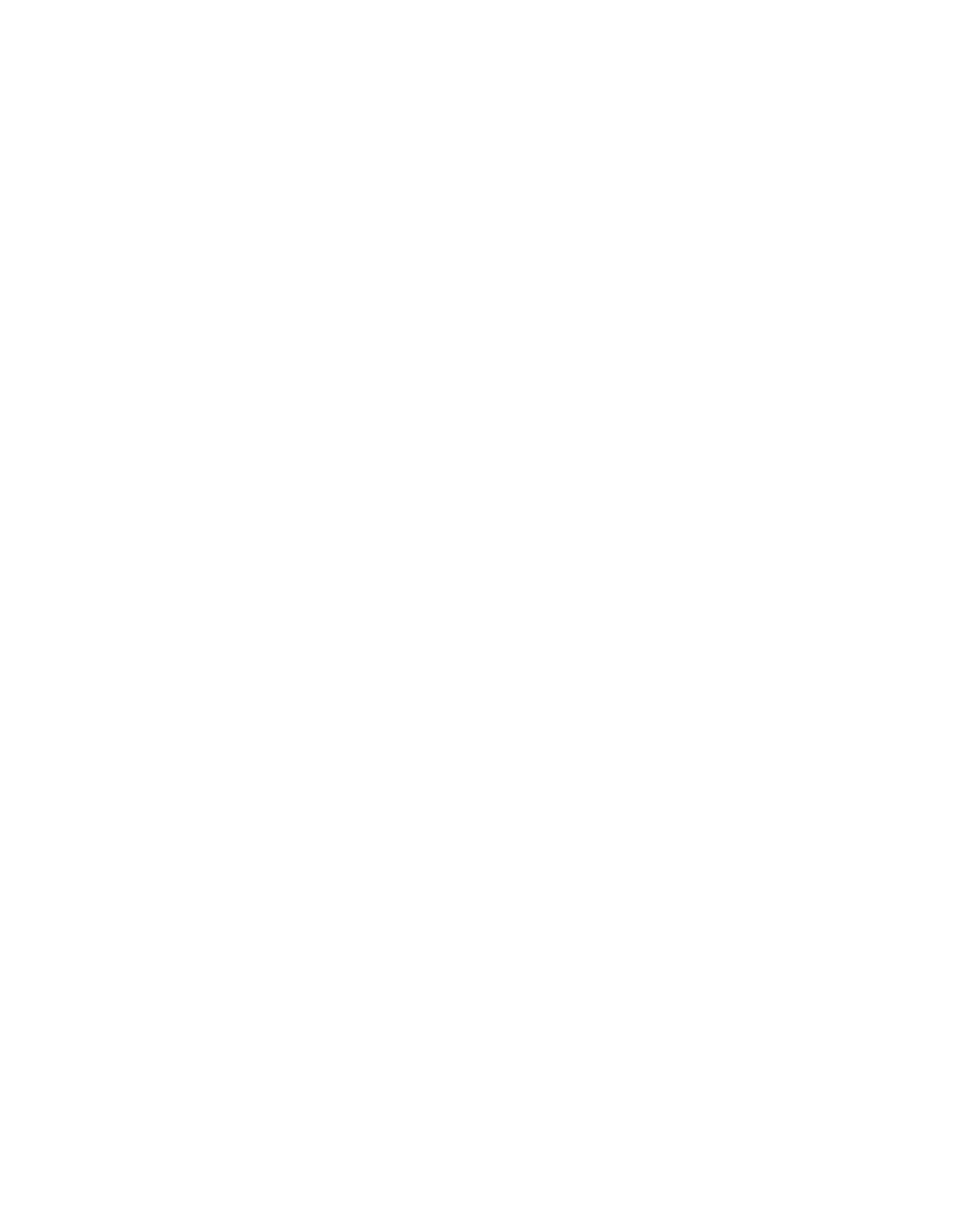## **CHAPTER TWO: CREATING A HEALTH PROTECTION AND PROMOTION AGENCY**

*The [new agency] will provide expertise, facilitation and coordination of an integrated pan-Canadian public health system. The Agency should be at arms' length from government, and report to Parliament through the Minister of Health. The Agency should be built on existing centres of expertise across the country, including regional centres, and should have spending authority to leverage action in municipalities, provinces and non-governmental organizations.15*

 In this chapter we examine the question of the nature of the structural reforms that are needed in order to improve Canada's ability to deal with health emergencies across the country and to lay the institutional groundwork for better protecting and promoting the health of Canadians. We begin by looking at the rationale for creating a new national agency that would operate at arm's length from government. We then evaluate the potential models for such an agency, and indicate that we agree with the model proposed in the Naylor Report. This chapter concludes by outlining the mandate that the Committee proposes for the new agency and the immediate steps that need to be taken in order to make it a reality.

#### **2.1 The Advantage of Having a National Arm's Length Agency**

 Numerous witnesses explained to the Committee the important advantages that could be realized by the establishment of a new health protection and promotion agency that would be able to operate with a greater measure of autonomy than is now feasible for the Population and Public Health Branch of Health Canada. The Committee stresses that it does not interpret these remarks by witnesses, or the Committee's commentary on them, as implying any overt criticism of the dedicated and professional staff that work on public health issues within Health Canada. Rather, we need to view the lessons that have been learned in the wake of the SARS outbreaks as pointing to systemic weaknesses in the structures that are currently charged with dealing with the protection of the health of Canadians.

 Witnesses also indicated repeatedly that Canada is not starting from scratch in thinking about how to improve health protection and promotion infrastructure. The Committee heard that while it would be an exaggeration to say that the country possesses a coordinated health protection system, there are nonetheless considerable resources available at the federal, provincial/territorial and local levels. It is thus the lack of adequate coordination and the absence of a sharp focus in the face of an emergency that is the problem, and it is clear that greater collaboration must be part of the solution.

1

<sup>&</sup>lt;sup>15</sup> Canadian Public Health Association, Brief to the Committee, p. 8.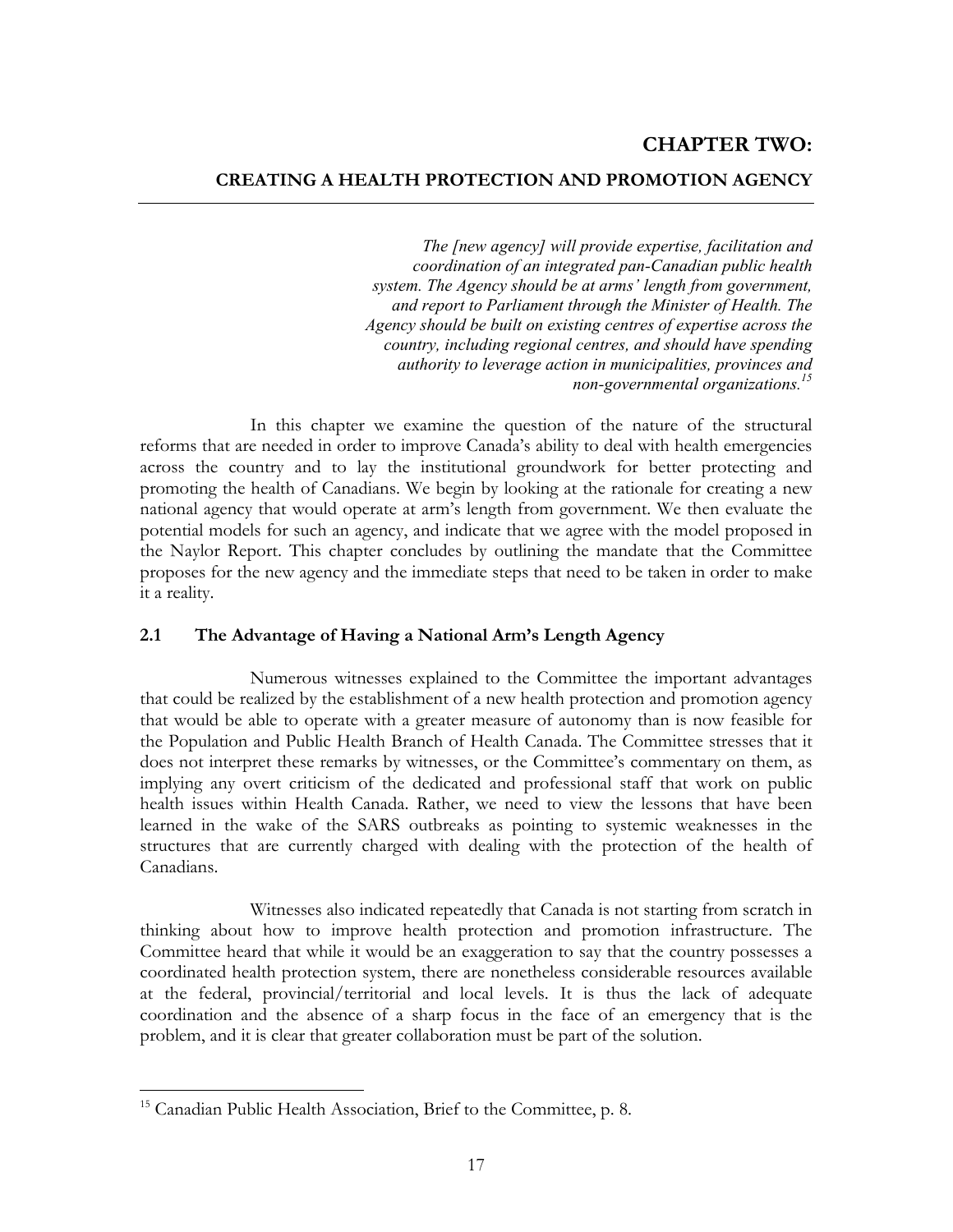It is in the Population and Public Health Branch (PPHB) of Health Canada that the most significant of these resources are housed. At the present time, the components of the PPHB include the Centre for Infectious Disease Prevention and Control, Chronic Disease Prevention and Control, Emergency Preparedness and Response, Surveillance Coordination, and Healthy Human Development. PPHB also has oversight of the National Microbiology Laboratory in Winnipeg and the Laboratory for Foodborne Zoonoses in Guelph.

 Although PPHB represents the major concentration of federal involvement in health protection and promotion, other branches of Health Canada as well as other departments and agencies are also involved in various ways. Examples include the Health Products and Food Branch and the Healthy Environments and Consumer Safety Branch within Health Canada, and the Canadian Food Inspection Agency and the Office of Critical Infrastructure Protection and Emergency Preparedness, both of which report to federal ministries other than Health Canada.

 Across the country the capacity and resources available for health protection and promotion activities vary greatly, as does the organization of these services. Many witnesses cited Quebec's National Institute for Public Health and the British Columbia Centre for Disease Control as excellent provincial examples of a coordinated and integrated approach to health protection and promotion.

 As noted briefly in the previous chapter, however, there are significant defects in the overall approach to health protection and promotion in Canada, many of which were underlined by the SARS crisis. While there can be no doubting the courage, skill and dedication of frontline health providers, they were regularly confronted with having to improvise in situations where procedures, protocols and resources should have been in place beforehand.

 The Naylor report identifies numerous serious systemic deficiencies in the response to SARS, incuding:<sup>16</sup>

- lack of surge capacity in the clinical and public health systems;
- difficulties with timely access to laboratory testing and results;
- absence of protocols for data or information sharing among levels of government;
- inadequate capacity for epidemiologic investigation of the outbreak;
- lack of coordinated business processes across institutions and jurisdictions for outbreak management and emergency response;
- weak links between public health and the personal health services system, including primary care, institutions, and home care.

 A Consultation Report conducted by the Coalition for Public Health in the 21st Century that was presented to the Committee also identified inadequate funding, human resource shortages and lack of coordination between the various levels of government as key

 $16$  Naylor report, p. 1.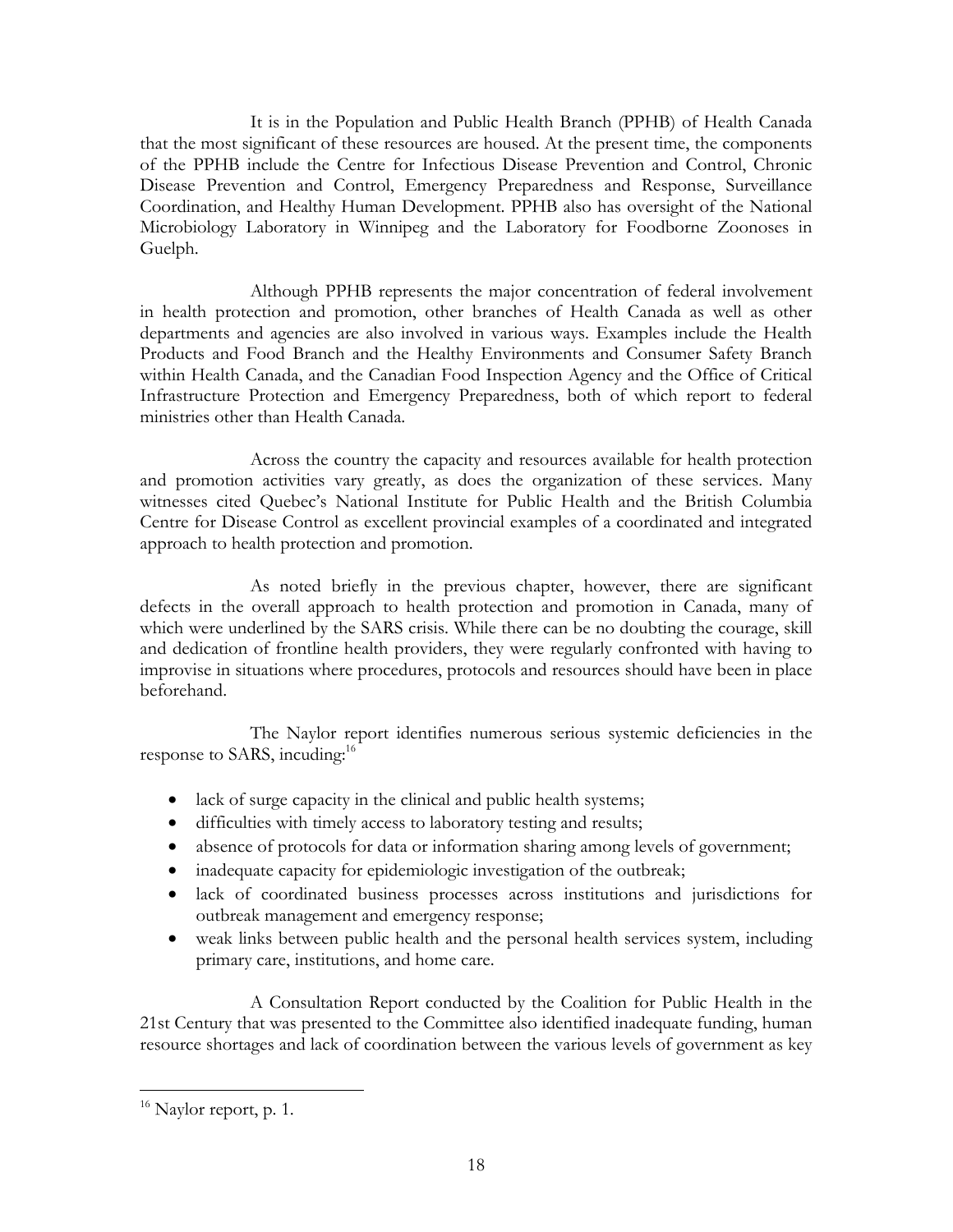barriers to the development of adequate health protection and promotion policies and services in Canada.<sup>17</sup>

 How, then, would the existence of a national agency that operated at arm's length from government have made a difference?

 Witnesses raised many points in addressing this question. However, witnesses were unanimous in their insistence on the need for a new agency. Their reasons can be grouped under seven headings. They argued that an arm's length, national health protection and promotion agency would:

1. *Concentrate and focus federal resources*. A new agency would enhance the federal government's ability to support local work in disease control and prevention and provide a clear focal point for Canada to manage health issues at its borders and to interact with the global community.

 $\overline{a}$ 

**National health protection and promotion agency would:** 

- *Concentrate and focus federal resources*
- *Enhance collaboration amongst the various levels of government and providers*
- *Promote the integration of health protection and promotion activities*
- *Allow greater timeliness and flexibility in responding to emergencies*
- *Improve and focus communication*
- *Enable a longer-term planning horizon*
- *Better attract and retain health professionals*
- 2. *Enhance collaboration amongst the various levels of government and providers*. A new agency would allow for a clearer definition of the different levels of responsibility amongst the various levels of government. It would also promote greater collaboration among federal and provincial health protection and promotion professionals because the federal representatives would not be part of the Health Canada bureaucracy, and they could therefore have greater flexibility in the ways in which they interacted with their provincial counterparts.
- 3. *Promote the integration of health protection and promotion activities*. A new agency would bring resources to the table, by placing agency personnel into organizations at the provincial or regional level, and by utilizing the new agency's financial resources to help fund the integration of activity amongst the various levels of government. This would allow it to leverage investments by other levels of government in such a way as to create greater uniformity and consistency in health protection and promotion interventions.
- 4. *Allow greater timeliness and flexibility in responding to emergencies*. A new agency would be designed to have the ability to act rapidly and efficiently in a way that is more difficult to achieve from inside a ministry. Decision-making would be much quicker and not as dependent on the cumbersome procedures of a major government department. The Committee was told by Mr. Ron Zapp, the Executive Director of the B.C. Centre for Disease Control, that this had been their experience with an

<sup>&</sup>lt;sup>17</sup> "A Consultation Report on Current Public Health Issues", presented to the Committee on October 16, 2003 by the Coalition for Public Health in the 21st Century, p. 5.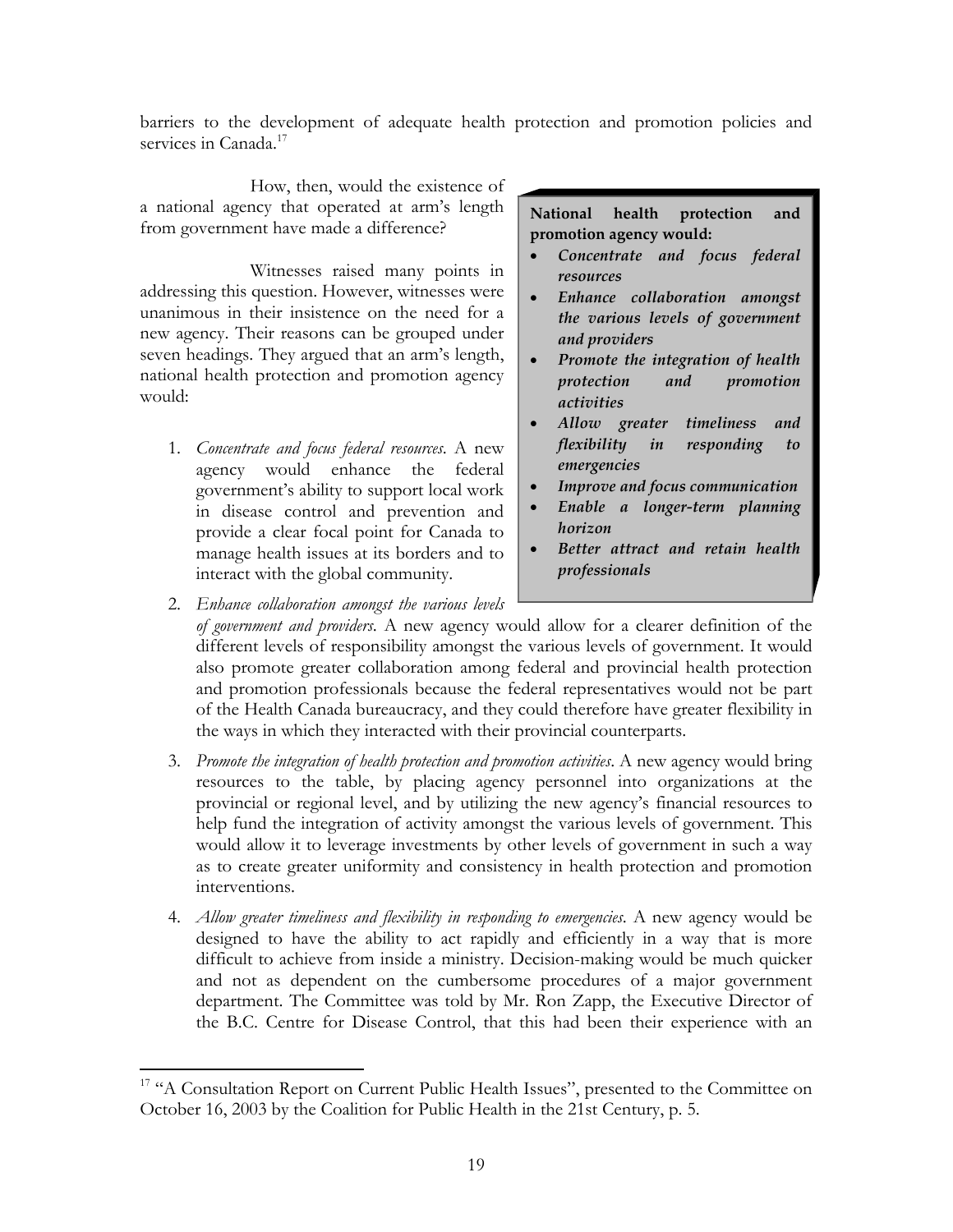independent agency. As he said: "I like to think of it as the ability to act, fleet of foot... in a ministry you are a lot more cautious about actions taken."<sup>18</sup>

- 5. *Improve and focus communication*. The concentration of resources in the new agency would allow for an accumulation of experience in communicating both with health protection officials and with the public at large. This would foster consistent messaging. As was evident during the SARS crisis, it is vitally important to have professional, coordinated, communication in order to retain credibility with the public, and with international partners. Equally important, improved intelligence systems inside Canada would allow information to come to the agency and then be communicated quickly to the front lines.
- 6. *Enable a longer-term planning horizon*. A new agency should be designed so as not to be bound to the annual planning cycle of the government, but could plan for longer term risks such as chronic diseases over a period of 15 or 20 years.
- 7. *Better attract and retain health professionals*. A new agency would be much more competitive in striving to attract the type of scientists that are needed to have a truly world class health protection and promotion system. Moreover, it would provide a working environment that would result in a more meaningful career path for professionals and scientists in this field than exists today.

 In subsequent chapters, we will examine the measures that a new agency could take in order to realize the gains described in the above seven headings. However, it is useful to try to imagine how such an agency might have influenced the actual course of recent events had it been in place prior to the SARS crisis. In his testimony to the Committee, Dr. Naylor gave an account of how things might have transpired if there had been an outbreak of SARS or some other infectious agent in a small province such as PEI, and a national agency had been in place. It is worth summarizing Dr. Naylor's account in detail:

First, in this imaginary and positive alternative universe, the agency would continually monitor national and international incidents, and establish and participate in comprehensive surveillance systems that would provide the ability to detect potential risk. When the next SARS begins to emerge, alerts would be sent out widely. The first time that the infectious agent turns up in Berlin or Singapore or anywhere, a series of alerts would be issued worldwide saying that virus X or bacterium B is on the move. Those alerts would then rapidly and actively be transmitted through the Canadian public health and health care systems. Medical officers of health and health care leaders would both have immediate alerts from the new agency and from the desk of the public health officer of Canada saying that there is a problem.

If it were a known agent, a well-understood and agreed protocol as to what should be done would then be followed. There would also be a common set of business processes on how to respond. Therefore, instead of making it up as they went along, frontline responders would be guided by a national consensus

<sup>18</sup> *Committee Proceedings*, 25 September 2003.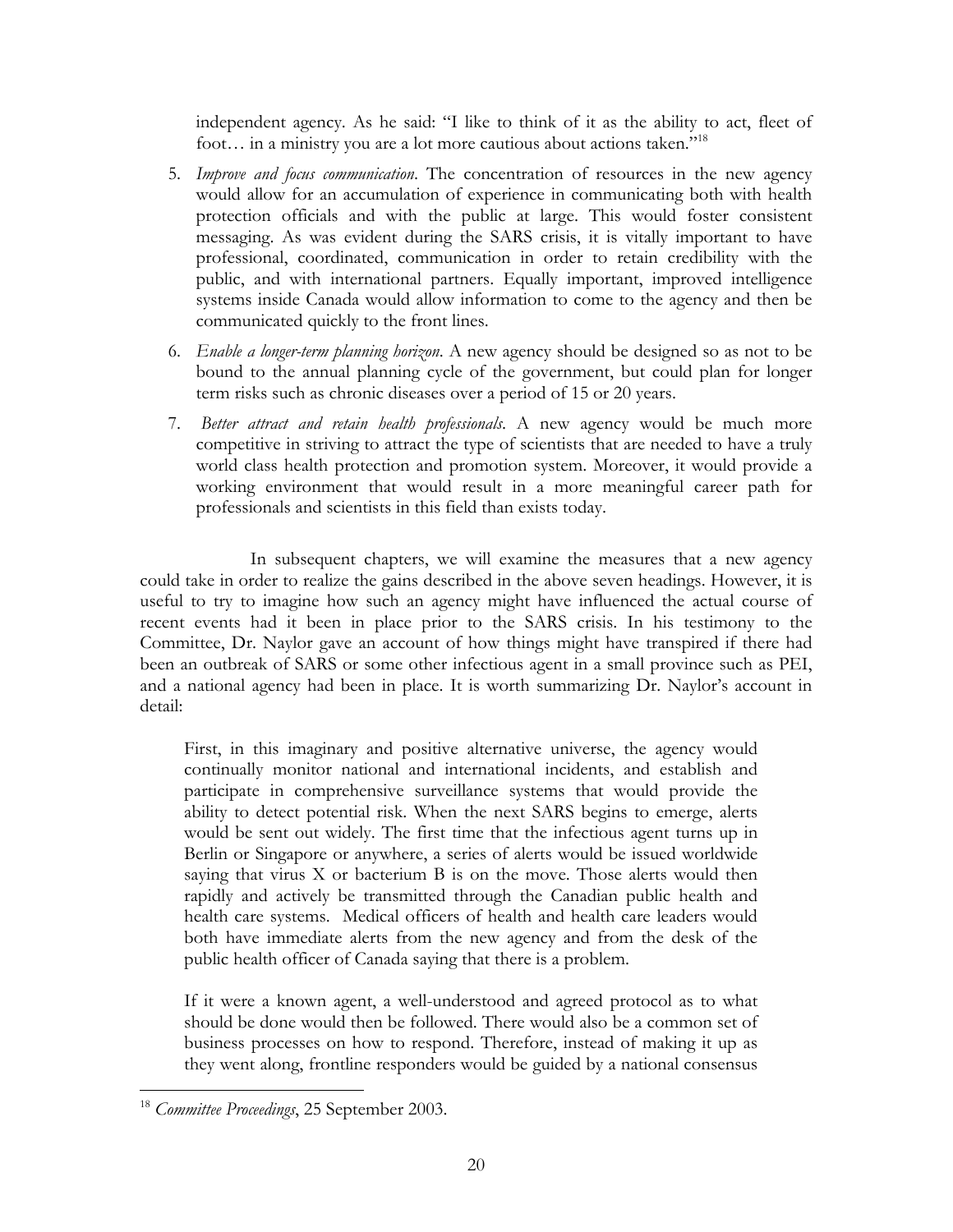on best practices. If it were a new agent, as soon as the Government of Prince Edward Island called for help, the national agency would provide support on the ground based on already-existing protocols for collaboration.

Improved response thus involves a combination of factors. All jurisdictions in Canada could count on better technical support from the federal government. Agreed processes and plans, as well as reciprocal, collaborative, agreements with other jurisdictions, would mean that everything would be in place. It would not be a situation in which the people involved would simply be writing in a blank book. Gaps would still have to be filled in and many things would have to be understood and investigated, but the protocols and processes that were needed in Prince Edward Island would already be in place to fight the outbreak.

How costs for dealing with such a situation were shared would depend on the nature of the outbreak. It is clear that it would be up to the jurisdiction that was affected by an emergency to call in the emergency response team. Depending upon the nature of the threat, this intervention would be funded by the jurisdiction that called in the response team, or it would be co-funded.<sup>19</sup>

 The Committee was also impressed by the fact that the model of a separate agency devoted to health protection and promotion is gaining currency internationally. Of course, the arm's length agency that remains in many regards exemplary is the U.S. Centres for Disease Control and Prevention headquartered in Atlanta.

**The Committee was also impressed by the fact that the model of a separate agency devoted to health protection and promotion is gaining currency internationally.** 

 In Britain, the Health Protection Agency was created in April 2003. It brings together into a single organization all the specialist personnel dealing with the various aspects of communicable disease prevention and control at the local, regional and national levels for England and Wales. It was initially established as a special health authority but will eventually become a non-departmental public body.

 At the European level, a plan to create a European Centre for Disease Control was endorsed by the European Commission in July 2003, and now awaits passage by the European Parliament. The new centre would take over the existing communicable disease network and early warning and response system, while leaving responsibility for action with European member states. The new arrangement is designed to coordinate more effectively the responses of the 15 different health protection and promotion systems and to provide a structured and systematic approach to the control of communicable diseases.

 The Committee wishes to emphasize strongly the fact that it did not hear a single dissenting voice from witnesses concerning the potential for an arm's length agency to improve Canada's ability to anticipate and cope with health emergencies, as well as to make a

1

<sup>19</sup> See *Committee Proceedings,* 9 October 2003.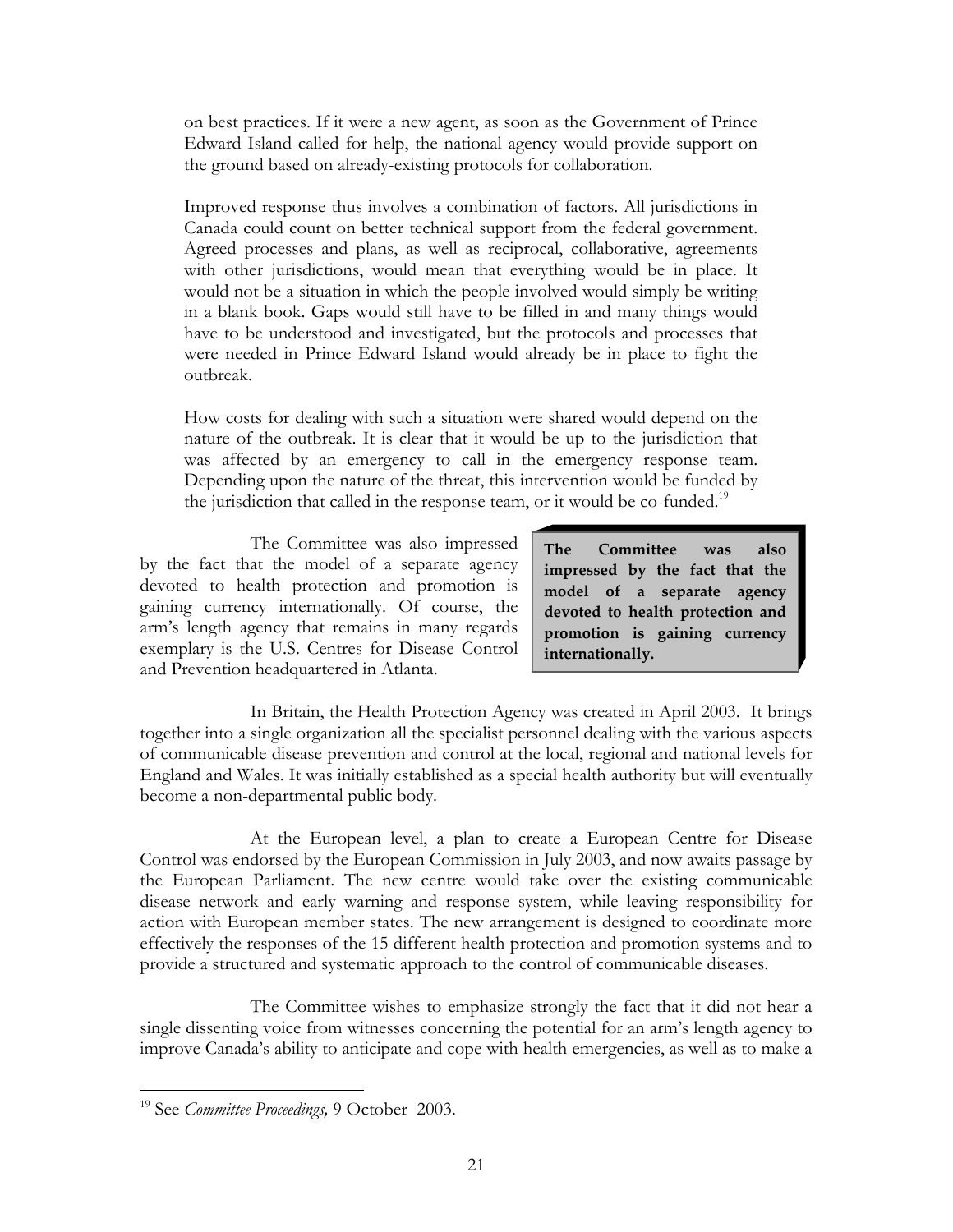positive contribution to the health status of Canadians. The Committee heard from individuals and organizations representing the entire health protection and promotion community.

In summary, the Committee is firmly convinced, along with all the witnesses it heard, that a new agency operating at arm's length would contribute to enabling quicker, more efficient and nimbler responses in the face of health emergencies. It would also improve the chances for greater cooperation amongst all levels of government, thereby furthering the capacity to protect and promote of the health of all Canadians.

**In summary, the Committee is firmly convinced, along with all the witnesses it heard, that a new agency operating at arm's length would contribute to enabling quicker, more efficient and nimbler responses in the face of health emergencies. It would also improve the chances for greater cooperation amongst all levels of government, thereby furthering the capacity to protect and promote of the health of all Canadians**.

Although there was agreement in

principle on the advantages of a new arm's length agency, various models have been proposed, and it is to selecting the best option that we now turn.

#### **2.2 What Model for the New Agency?**

 A key question in choosing a model for the new agency concerns how to achieve the proper balance between having an agency that operates at arm's length from government and yet is still able to ensure an integration of health protection and promotion activities with the services provided in other parts of the health care system. Numerous witnesses stressed the fact that at the same time that it highlighted the need for an arm's length agency, the SARS outbreak also revealed the extent to which the two sectors, health

**A key question in choosing a model for the new agency concerns how to achieve the proper balance between having an agency that operates at arm's length from government and yet is still able to ensure an integration of health protection and promotion activities with the services provided in other parts of the health care system.** 

protection and acute care, must work together in dealing with health emergencies. The SARS outbreak also emphasized the need for close collaboration with the veterinary sector given that infectious agents can be harboured by both humans and animals.

 Moreover, witnesses insisted that, on an ongoing basis, it is important to envisage the integration of health protection concerns with the delivery of services by the broader health care system. For example, Dr. Richard Massé, the Director of Quebec's National Institute for Public Health, described to the Committee the way that Quebec has attempted to integrate health protection and promotion within the network of community clinics (CLSCs) that already exist in the province. Dr. Massé also insisted on the need to build capacity throughout the health care system in order to be fully prepared for health emergencies.<sup>20</sup>

<sup>20</sup> *Committee Proceedings*, September 25, 2003.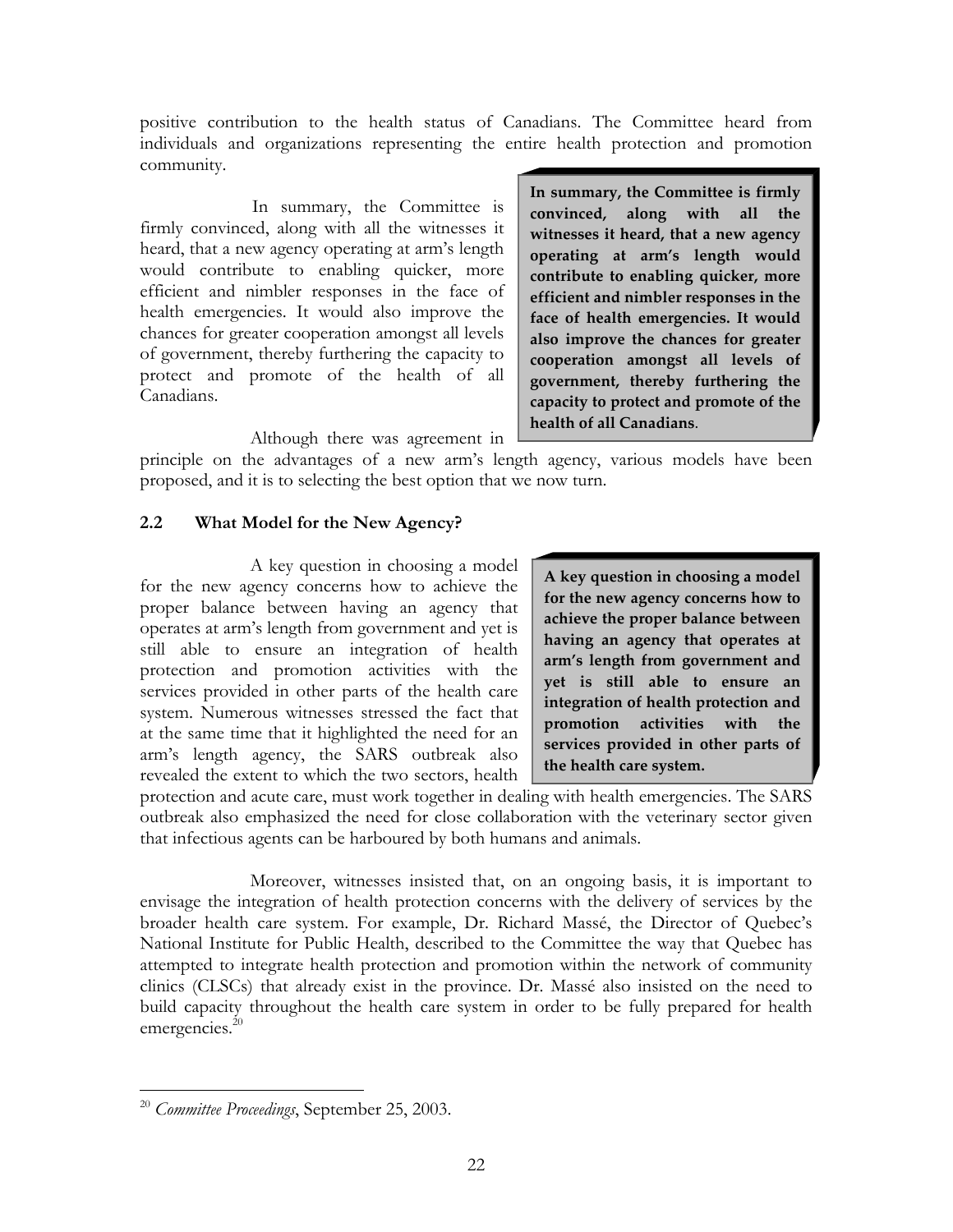Another critical issue in thinking about the design for a new agency is the absolute need for close collaboration between the new agency, other levels of government and health professionals inside and outside of government. This interaction also includes people, agencies and government departments whose main focus is other than health. In this respect, it is clear that the health of Canadians cannot be protected by the health system working in isolation. The actions or inactions of many other sectors greatly influence our health. For example, we cannot be protected from communicable diseases if our water is unsafe, nor can we be protected from respiratory illnesses if our air is polluted, any more than from illnesses harboured in animals which can spread to humans.

 Both the Naylor Committee and the Canadian Medical Association (CMA) reviewed the various options available for structuring the new agency. In its brief to the Committee, the CMA provided a useful summary of the three main choices:<sup>21</sup>

- 1. *Federal departmental entity:* Under this option, federal legislation would create the new agency as a departmental branch or agency, with the minister of health having general authority for its management and direction. The head of the agency would be answerable to the minister for the quality of management and advice provided by the office and for any actions taken by agency officials. The main difference from what exists currently is that the agency would be a separate entity reporting to the minister of health, as opposed to the current structure where the Population and Public Health Branch is an entity within the department. Canadian examples of this type of arrangement include the Canadian Food Inspection Agency (CFIA), while the U.S. Centres for Disease Control and Prevention constitutes an international example. This model also allows for combination of capacities of several departments into one agency as happened with CFIA.
- 2. *National arm's length agency:* This option consists of incorporating the agency as a notfor-profit entity with the federal and provincial governments as members/shareholders. The agency would be structured on a corporate model with a board, and the Chief Health Protection and Promotion Officer of Canada acting as CEO. However, instead of direct accountability to Parliament, the office would be accountable to the Conference of  $F/P/T$  Ministers of Health. This option would signal a more radical departure from current arrangements and would make the agency more of a joint venture with the provinces and territories. This is the model that has been employed in establishing Canadian Blood Services, the Canadian Institute for Health Information, and Canada Health Infoway.
- 3. *Federal arm's length agency:* A third option would consist of creating a more independent entity within the purview of the federal government. Under this approach, the agency would be structured on a corporate model in which decisionmaking powers are vested in a board. The board, in turn, would be accountable to Parliament and the public for the exercise of these powers. The Chief Health

<sup>21</sup> Canadian Medical Association, *CMA Submission on Infrastructure and Governance of the Public Health System in Canada*, Brief to the Committee, 8 October 2003, p. 8.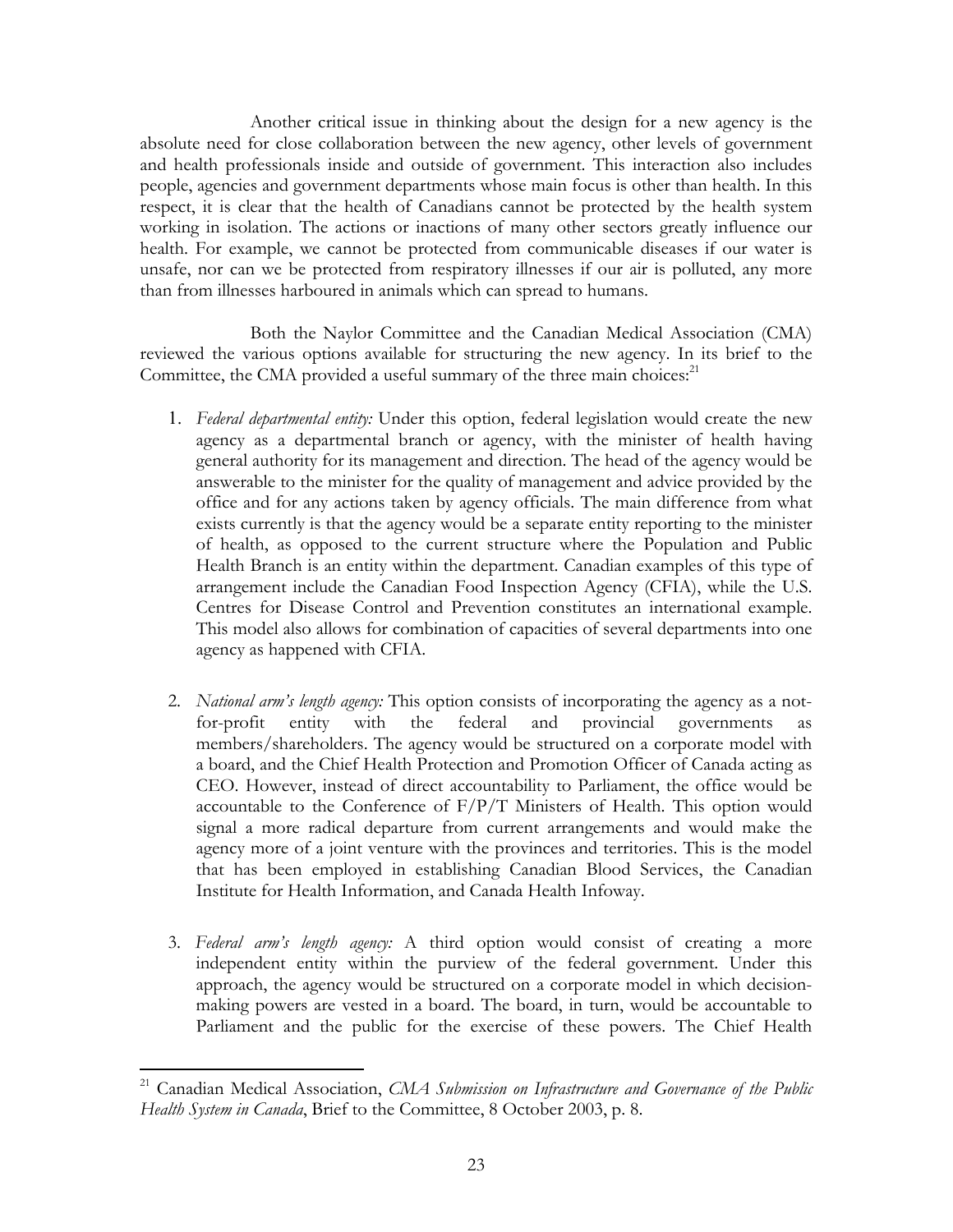Protection and Promotion Officer of Canada would be the CEO and would oversee the day-to-day operation of the office. The agency would be created through new federal legislation but would remain under the health portfolio, with accountability to Parliament through the federal health minister. Canadian examples of this type of structure include the Canadian Centre for Substance Abuse<sup>22</sup>. Internationally, the UK has adopted this model for its Health

Protection Agency.

 In deciding from amongst these various models, a final consideration that is very important to the Committee is the speed with which the new agency could be created. The Committee is convinced that the current alignment of forces favours the rapid creation of a new agency, and that it is essential to take advantage of these propitious conditions and to act *now*.

**In deciding from amongst these various models, a final consideration that is very important to the Committee is the speed with which the new agency could be created. The Committee is convinced that the current alignment of forces favours the rapid creation of a new agency, and that it is essential to take advantage of these propitious conditions and to act** *now***.** 

 From this point of view, if the creation of a new agency depended on reaching agreement amongst multiple levels of government, there is good reason to think

that it would be impossible to expedite its birth. One has only to look at the tortuous gestation period currently afflicting the creation of a new national Health Council by the federal, provincial and territorial governments to realize how difficult this kind of process can be. In the Committee's view, this consideration all but rules out the second of the three options above.

 The Committee also recognizes that there is not that much difference between the first and third models. The main difference is that the third model involves a structure that more closely resembles an independent corporation that reports to Parliament rather than to a specific Minister. The

 $\overline{a}$ 

**The Committee agrees with the Naylor report that a separate, arm's length agency reporting to the federal Minister of Health is the best option. In particular, it should allow the quickest path to the creation of the agency and also enable an easy integration into the agency of the activities currently carried out by the Population and Public Health Branch of Health Canada.** 

Naylor Committee recommended adopting the first option while the CMA has favoured the third. The Committee agrees with the Naylor report that a separate, arm's length agency

<sup>&</sup>lt;sup>22</sup> The CMA and the Naylor Report had slightly diverging views on which category best described the Canadian Institutes of Health Research (CIHR). The CMA placed the CIHR in its third category, while Naylor placed it in the first category. This dispute does not affect the Committee's assessment of which structure is most appropriate for the new health protection and promotion agency. However, it is worth noting that there is a fundamental difference between the CIHR and the Canadian Centre on Substance Abuse (CCSA), which is clearly in the third category. The CIHR is legally "an agent of Her Majesty" while the CCSA "has the capacity of a natural person" and it is explicitly declared in its constituting legislation that "the Centre is not an agent of Her Majesty".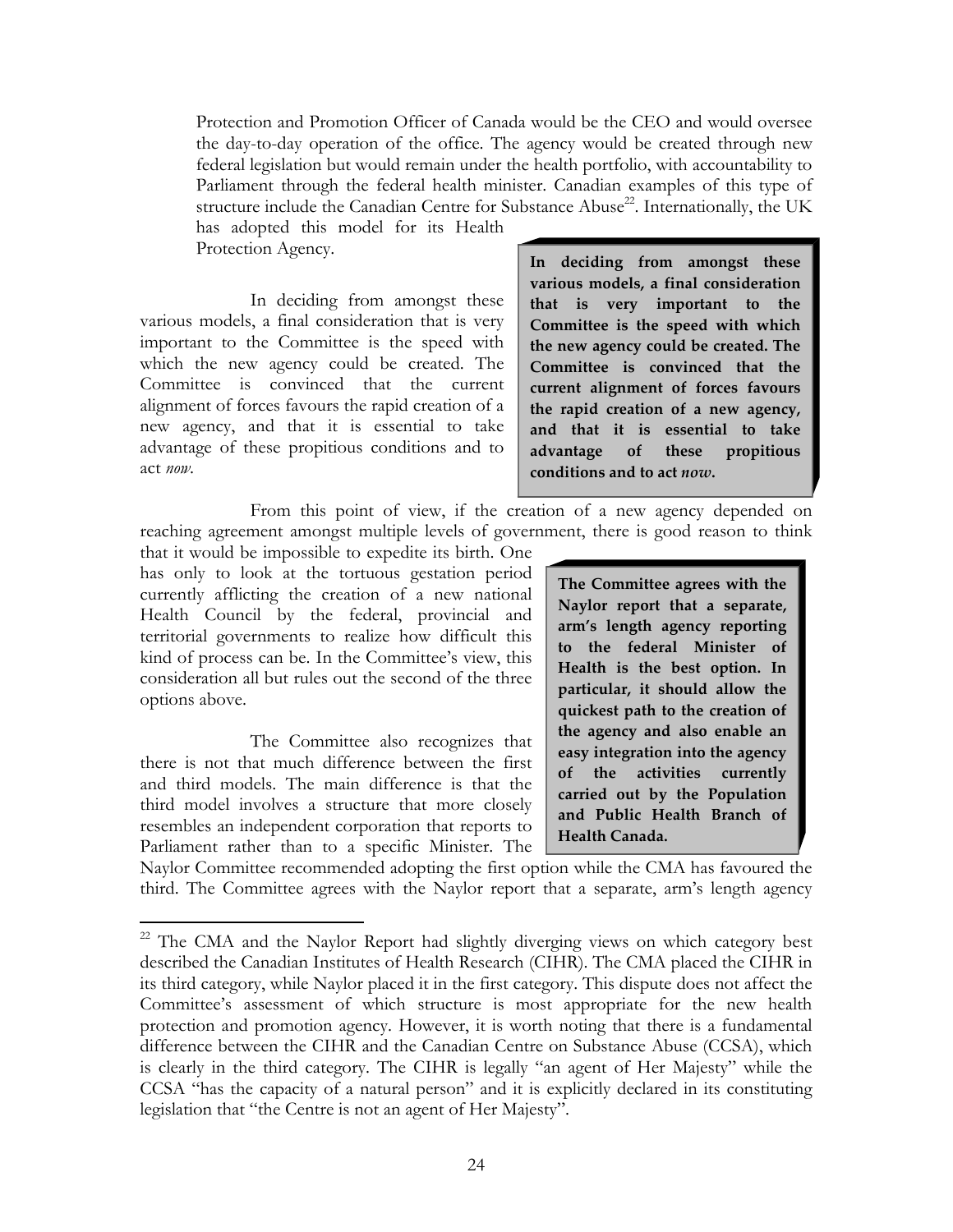reporting to the federal Minister of Health is the best option. In particular, it should allow the quickest path to the creation of the agency and also enable an easy integration into the agency of the activities currently carried out by the Population and Public Health Branch of Health Canada.

 The Committee heard testimony that the Canadian Food Inspection Agency (CFIA), which typifies the proposed model, has put in place a well-developed system for coordination between the federal and provincial/territorial levels. One example brought to the attention of the Committee was the Canadian Food Inspection System Implementation Group that involves participants from the federal level and representatives from health and from agriculture from each province. As well, the CFIA has established explicit federal-provincial/territorial agreements and protocols that clearly set out which level of government has what responsibilities in dealing with food borne illnesses.

 Witnesses indicated that Canada has a system of food inspection that is considered by world standards to be very good, with a very clear line of responsibility and accountability for the control of animal diseases in Canada.<sup>23</sup> Moreover, the CFIA maintains a close working relationship with the veterinary profession and is very active in communicating with the industry. Communication efforts include addressing professional meetings, publishing articles in professional journals, as well as ongoing contact with veterinary herd health advisors who inspect animals on the farm and maintain a professional relationship with individual farmers.

 Thus, the Committee believes that this model offers sufficient flexibility to allow for the development of a cooperative working relationship between the new agency, other levels of government and the various professions involved in health protection.

 The Committee proposes that the new agency be called the Health Protection and Promotion Agency (HPPA), and that it be headed by the Chief Health Protection and Promotion Officer of Canada (CHPPO). We will look in greater detail at how the new agency can fulfill its mandate in the following chapters, but it is important first to specify a number of organizational details.

**The Committee proposes that the new agency be called the Health Protection and Promotion Agency (HPPA), and that it be headed by the Chief Health Protection and Promotion Officer of Canada (CHPPO).**

 The Committee recommends that the CHPPO be appointed by the Minister of Health and that the CHPPO be a health professional. The Minister would also appoint a Health Protection and Promotion Board that would receive regular reports from the CHPPO. The Health Protection and Promotion Board would be made up of highly regarded individuals with expertise in the field of health protection and promotion. It would deliver an annual report to Parliament through the Minister. The Health Protection and Promotion Board would not be chaired by the CHPPO, but by a member of the council who is independent of government.

<sup>23</sup> *Committee Proceedings*, September 18, 2003.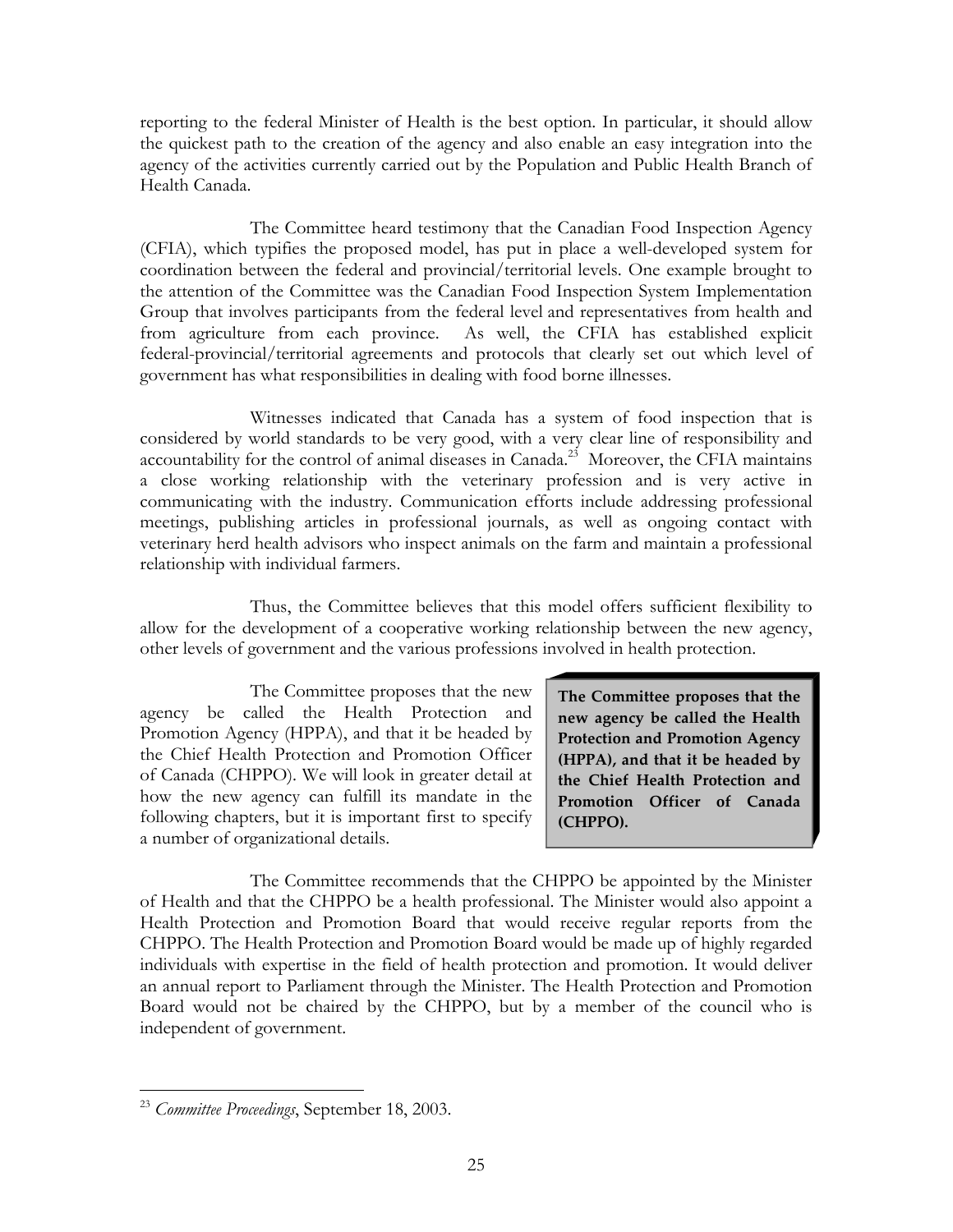Day-to-day functioning of the agency would be the responsibility of the CHPPO, who would also appoint a Chief Operating Officer (COO). The COO should be a highly qualified manager with experience in the health field.

 Furthermore, in order to ensure sustained input from the provinces and territories, the Committee recommends the creation of an Advisory Council for the HPPA, consisting of the chief medical officers (or their equivalent) $^{24}$  from each province and territory. The Committee notes that a Council of Chief Public Health Officers already exists, and that this existing council could be adapted to fulfill

 $\overline{a}$ 

**In order to ensure sustained input from the provinces and territories, the Committee recommends the creation of an Advisory Council for the HPPA, consisting of the chief medical officers (or their equivalent) from each province and territory.** 

an advisory role to the HPPA. In addition to ensuring a strong liaison with the provinces and territories, this advisory council would provide the CHPPO with regular scientific advice.

 As well, given the urgency of developing an overall strategy for human resource development, including the recruitment, training and retention of skilled professionals in the field of health protection and promotion, the Advisory Council could work closely with the CHPPO in developing a national human resources plan. Since many human resource issues fall under provincial jurisdiction, this would ensure input from the provinces and territories. Furthermore, it would allow serious consideration to be given to the most appropriate way forward to create a virtual school of health protection and promotion in Canada, for example by using networks of universities and community colleges from different regions of the country.

#### **2.3 The mandate of the HPPA and the timetable for its creation**

 The final issue that needs to be addressed is the scope of the mandate for the new agency. As already noted, the Committee heard compelling testimony with regard to the need for a comprehensive and integrated approach to health protection and promotion. At the same time, the Committee believes very strongly that it is essential to act quickly.

 This means that the Committee favours a strategy that would allow immediate steps to be taken to create the arm's length agency that everyone agrees is required, even if this means that the agency will only subsequently grow to its full potential. The Committee is convinced that this can be done in such a way so as not to compromise the eventual expansion of the agency's mandate to encompass all the elements that are required to protect and promote the health of Canadians. In this regard, the Committee was

<sup>&</sup>lt;sup>24</sup> After careful reflection, the Committee recommends that this advisory council should be composed of provincial medical officers of health, who could draw on additional outside expertise as they saw fit. The Committee's believes that any attempt to create a new  $F/P/T$ mechanism for naming this advisory council, as would have to be done if it was composed of people other than the existing medical officers of health, would raise the spectre of interminable squabbling and prolonged delays.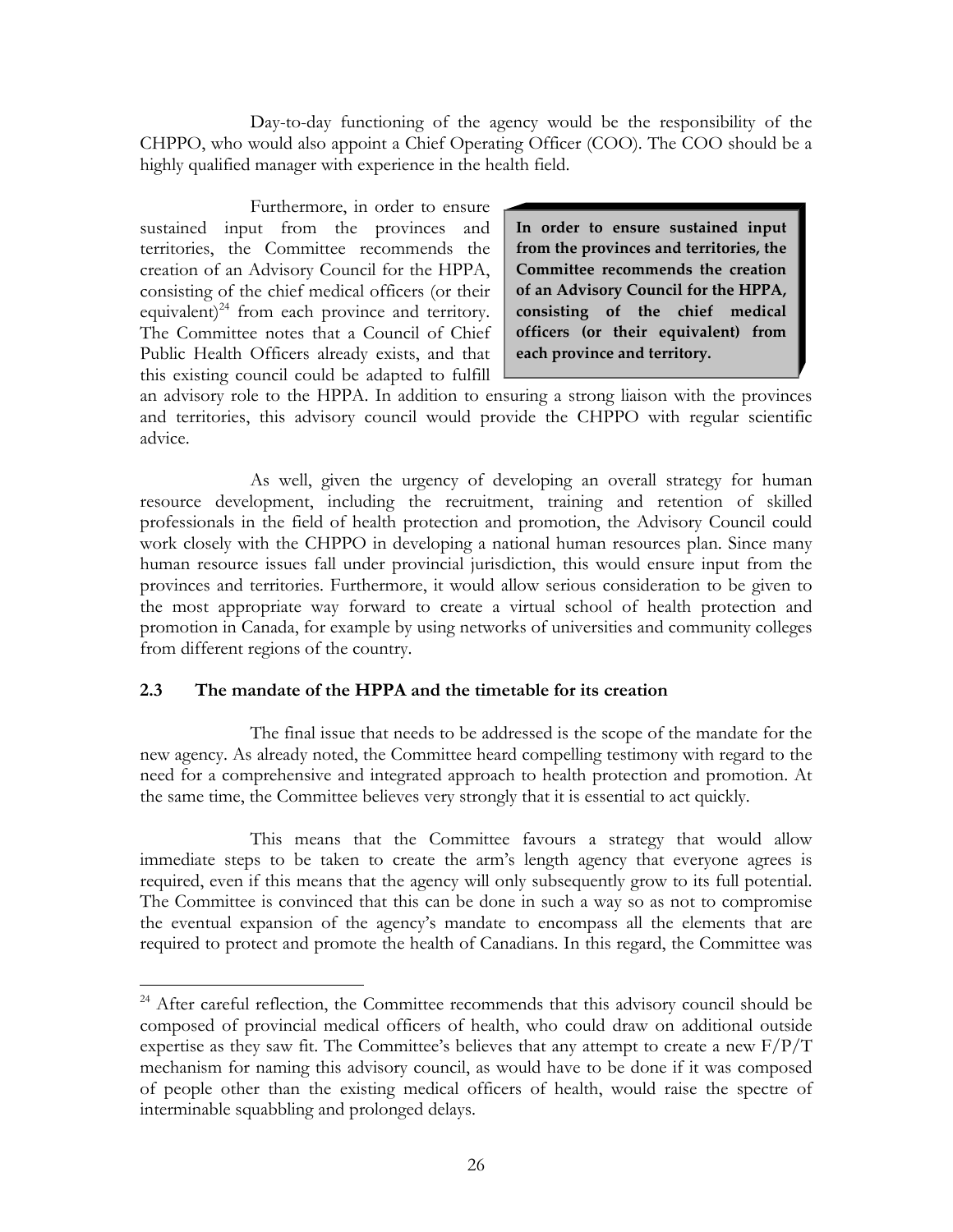told that the B.C. Centre for Disease Control has in fact been built up gradually in a similar fashion over the years.

 As indicated in Chapter One, the Committee recommends that a Transitional Health Protection and Promotion Board for the Health Protection and Promotion Agency be struck as quickly as possible, but not later than three months from now. In the Committee's view, both the HPPA itself and the Transitional Health Protection and

Promotion Board should be created through Order in Council if necessary. The Transitional Health Protection and Promotion Board would be charged with setting up the HPPA. It would be authorized to work with Health Canada in order to transfer all existing resources and staff from the current Population and Public Health Branch of Health Canada. These would serve as the initial core of the HPPA. The Transitional Health Protection and Promotion Board would begin the search for appropriate candidates to head the HPPA and would make a recommendation to the federal Minister of Health in this regard. The head of the Transitional Health Protection and Promotion Board would not be eligible to become the CHPPO, thus assuring impartiality and that no vested interests taint the design of the HPPA.

 The Committee believes that any foot dragging in establishing this Transitional Health Protection and Promotion Board, and enabling it to begin work on the creation of the HPPA, on the part of the Government would be unacceptable. In fact, *the Committee feels strongly that the Agency should be created, by Order-in-Council if necessary, before the end of the current fiscal year, that is before March 31, 2004*.

**The Committee recommends that a Transitional Health Protection and Promotion Board for the Health Protection and Promotion Agency be struck as quickly as possible, but not later than three months from now. In the Committee's view, both the HPPA itself and the Transitional Health Protection and Promotion Board should be created through Order in Council if necessary.** 

**The Committee feels strongly that the Agency should be created, by Order-in-Council if necessary, before the end of the current fiscal year, that is before March 31, 2004.** 

The mandate of the HPPA would include the following:

- (a) Work with provincial and territorial authorities to articulate a coherent long-term vision for health protection and promotion in Canada, and develop a plan to realize this vision;
- (b) Partner with already existing provincial bodies (such as the B.C. Centre for Disease Control and the Quebec National Institute of Public Health) and help stimulate the development of similar comprehensive initiatives in regions of the country where they do not yet exist;
- (c) Ensure that Canada meets all its international health protection obligations;
- (d) Enhance disease surveillance and control in Canada;
- (e) Direct federal efforts to be prepared for any health emergency and work closely with  $P/T$  authorities to ensure that there is adequate capacity in all regions of the country;
- (f) Direct federal activity designed to improve all aspects of health protection and promotion infrastructure across the country;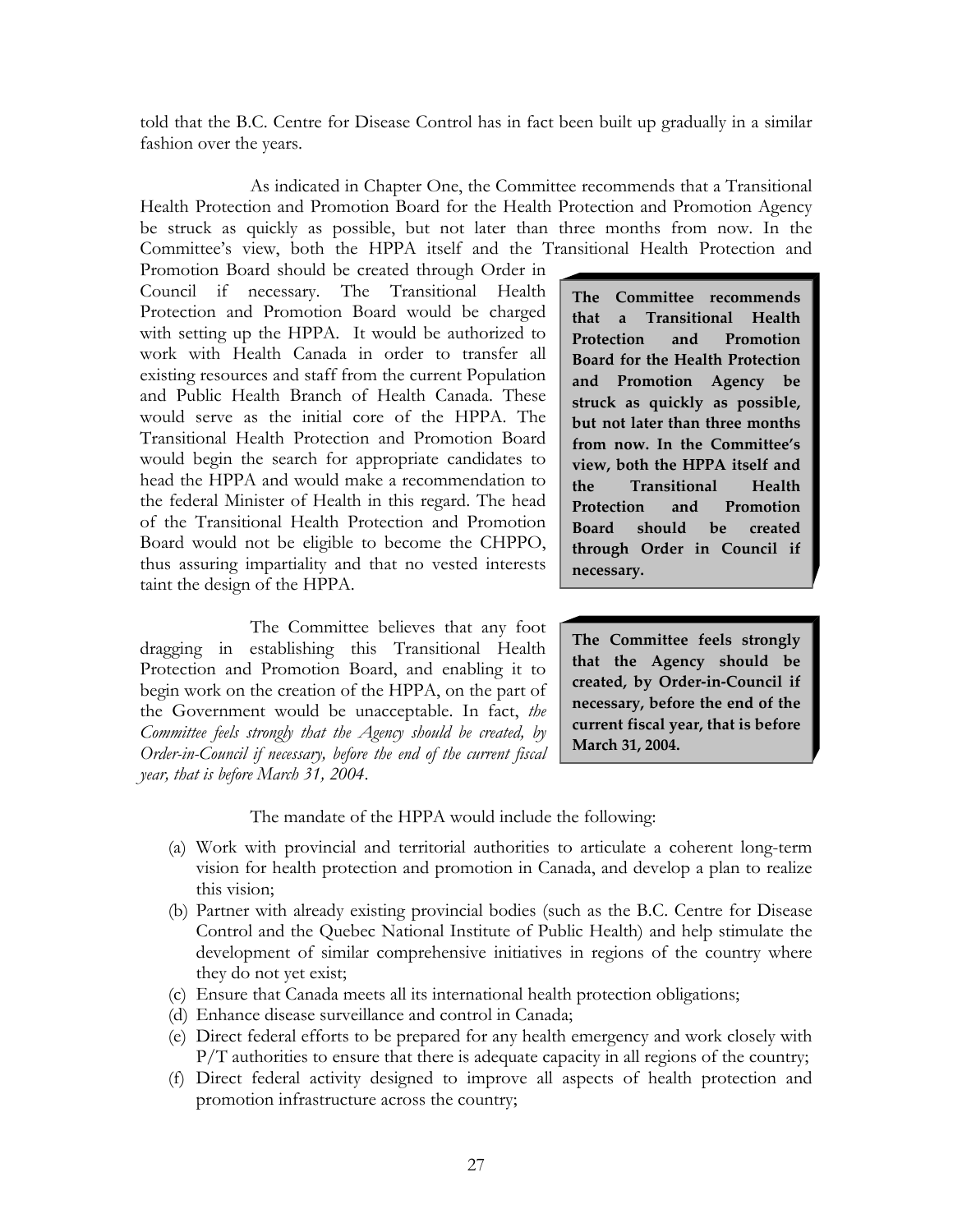(g) Actively promote the health of Canadians, and, in particular, design and implement a National Chronic Disease Prevention Strategy as well as a national Immunization Program.

 The Committee believes that, from the outset, the HPPA should comprise at least the following areas of responsibility: disease surveillance and control; emergency preparedness; immunization; and chronic disease prevention. Funding should be provided both for the core functioning of the agency itself, and also to enable it to channel clearly targeted funds to other levels of government, institutions, agencies and individuals (enabling, for example, the placement of epidemiologists in all necessary locations and jurisdictions across Canada or the funding of targeted research projects).

Therefore, the Committee recommends that:

**A new agency, to be called the Health Protection and Promotion Agency (HPPA), be created, and that it be headed by the Chief Health Protection and Promotion Officer of Canada (CHPPO). The HPPA would be a legislated service agency that reports to the federal Minister of Health.** 

**The CHPPO be appointed by the federal Minister of Health and be a health professional.** 

**The Minister also appoint a Health Protection and Promotion Board that would receive regular reports from the CHPPO and function as the Board of the HPPA. The Health Protection and Promotion Board should be chaired by someone other than the CHPPO.** 

**In order to ensure sustained input from the provinces and territories, and to provide the HPPA with the best possible scientific advice, that an Advisory Council be created composed of the Chief Medical Officers from the provinces and territories. The advisory council should also contribute to working out a comprehensive human resource strategy by the HPPA.** 

**The mandate of the HPPA should include the following:** 

- **(a) Work with provincial and territorial authorities to articulate a coherent long-term vision for health protection and promotion in Canada, and develop a plan to realize this vision;**
- **(b) Partner with already existing provincial bodies (such as the B.C. Centre for Disease Control and the Quebec National Institute of Public Health) and help stimulate the development of similar comprehensive initiatives in regions of the country where they do not yet exist;**
- **(c) Ensure that Canada meets all its international health protection obligations;**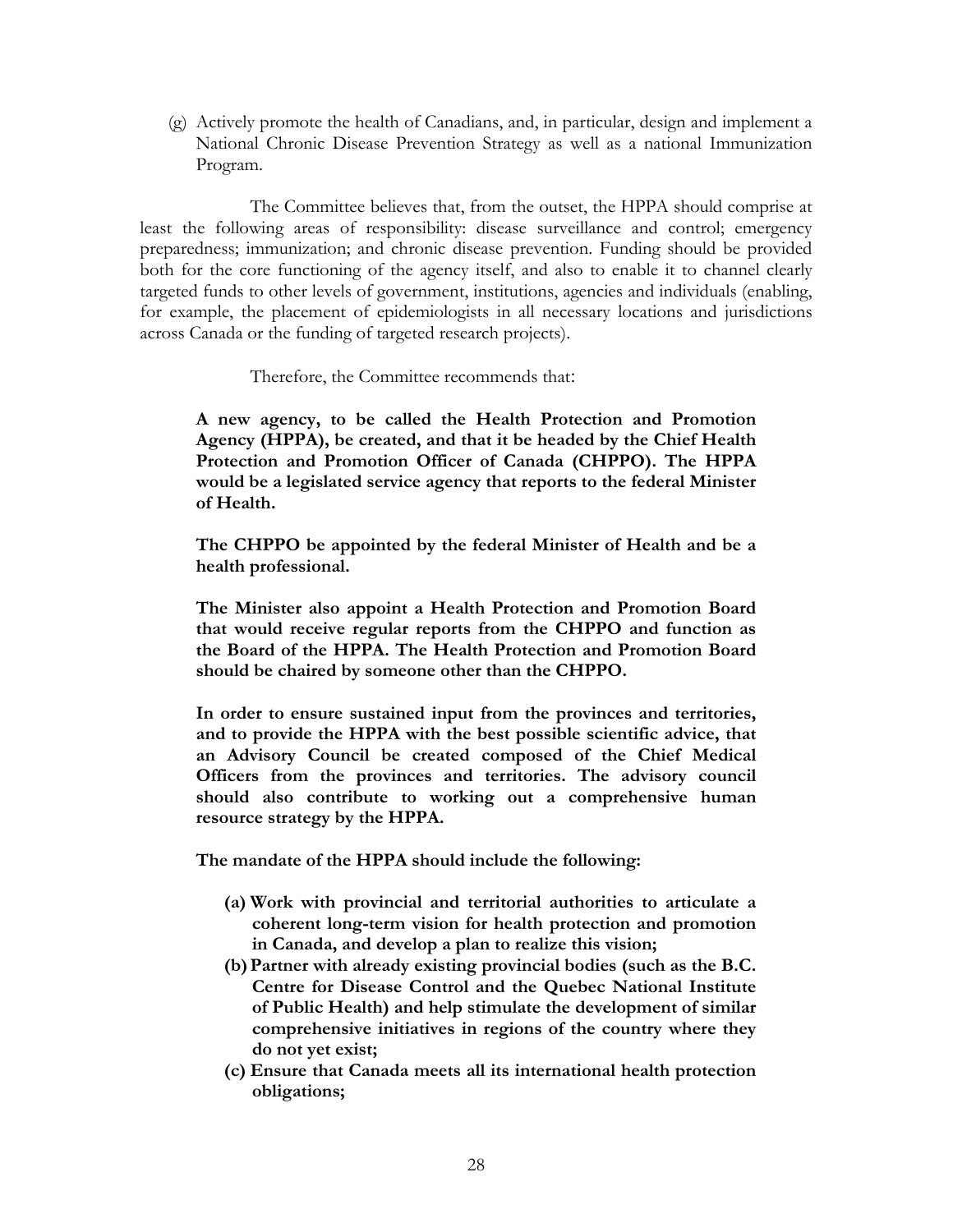- **(d) Enhance disease surveillance and control in Canada;**
- **(e) Direct federal efforts to be prepared for any health emergency and work closely with P/T authorities to ensure that there is adequate capacity in all regions of the country;**
- **(f) Direct federal activity designed to improve all aspects of health protection and promotion infrastructure across the country;**
- **(g) Actively promote the health of Canadians, and, in particular, design and implement a National Chronic Disease Prevention Strategy as well as a National Immunization Program.**

**A Transitional Health Protection and Promotion Board for the Health Protection and Promotion Agency be struck as quickly as possible, through Order in Council if necessary. The Transitional Health Protection and Promotion Board would be charged with setting up the HPPA. The HHPA should come into being before the end of the current fiscal year (March 31, 2004). It would be authorized to work with Health Canada in order to transfer resources and staff from the current Population and Public Health Branch of Health Canada that would serve as the initial core of the HPPA. The Transitional Health Protection and Promotion Board would begin the search for appropriate candidates to head the HPPA and would make a recommendation to the Minister in this regard.**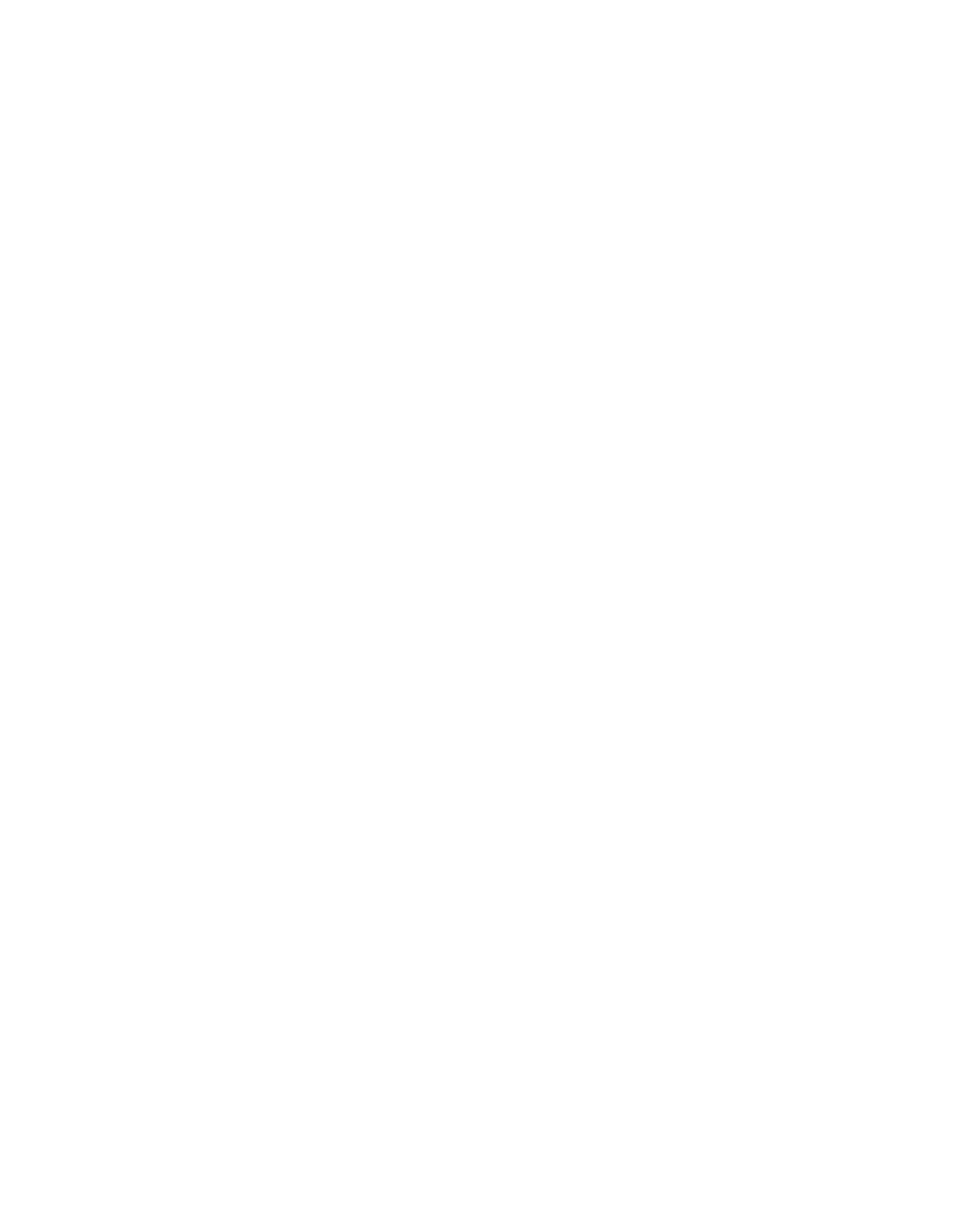# **CHAPTER THREE: BUILDING DISEASE SURVEILLANCE AND EMERGENCY RESPONSE CAPACITY**

*The public health system no longer has the capacity to conduct timely analyses; to accurately inform and support policy-makers, health stakeholders and the public; in addition to implementing appropriate services and community surveillance strategies.<sup>25</sup>*

 There are many factors that contribute to Canada's ability to respond to a health emergency, especially one involving an infectious disease outbreak. Information about the outbreak must be gathered quickly, analyzed accurately and swiftly, and the results communicated clearly both to those involved in dealing with the outbreak and to those affected by it. Some of this work is an ongoing activity, and requires that people and resources be continually deployed. However, when an outbreak occurs, there may also be the need to mobilize additional resources and personnel to cope with an emergency situation. In other words, human resource

**When an outbreak occurs, there may also be the need to mobilize additional resources and personnel to cope with an emergency situation. In other words, human resource planning in order to create a reserve or surge capacity is required.**

planning in order to create a reserve or surge capacity is required.

 $\overline{a}$ 

 Some of this additional capacity involves resources that can be kept in storage and then drawn upon as needed. This is the case, for example, of the National Emergency Stockpile System that is currently managed by the Centre for Emergency Preparedness and Response that was created by the federal government in July 2000. It includes 165 emergency 200-bed hospitals that can be transported wherever needed on short notice. But, in many ways, as several witnesses told the Committee, surge capacity is needed in other areas, for example epidemiology. Moreover, surge capacity in a crisis is only as good as the ongoing day-to-day infrastructure.

 If there are not sufficient trained personnel involved in health protection activities on a daily basis somewhere in the country, then there will not be people who can be called upon in an emergency. If there is insufficient laboratory capacity to handle routine cases, there will not be the ability to respond to a major increase in the volume of testing that must be done in the event of an emergency. If there is no regular communication between people in different regions of the country, then they are unlikely to be able to handle the intense exchanges that characterize an emergency situation. If information systems are antiquated, then they will probably not be able to cope with the speed with which outbreaks of infectious disease occur in a globalized world. If there are no procedures

<sup>25</sup> Canadian Nurses Association, *Public Health in Canada – Strengthening the Foundation*, Brief to the Committee, 8 October 2003, p. 3.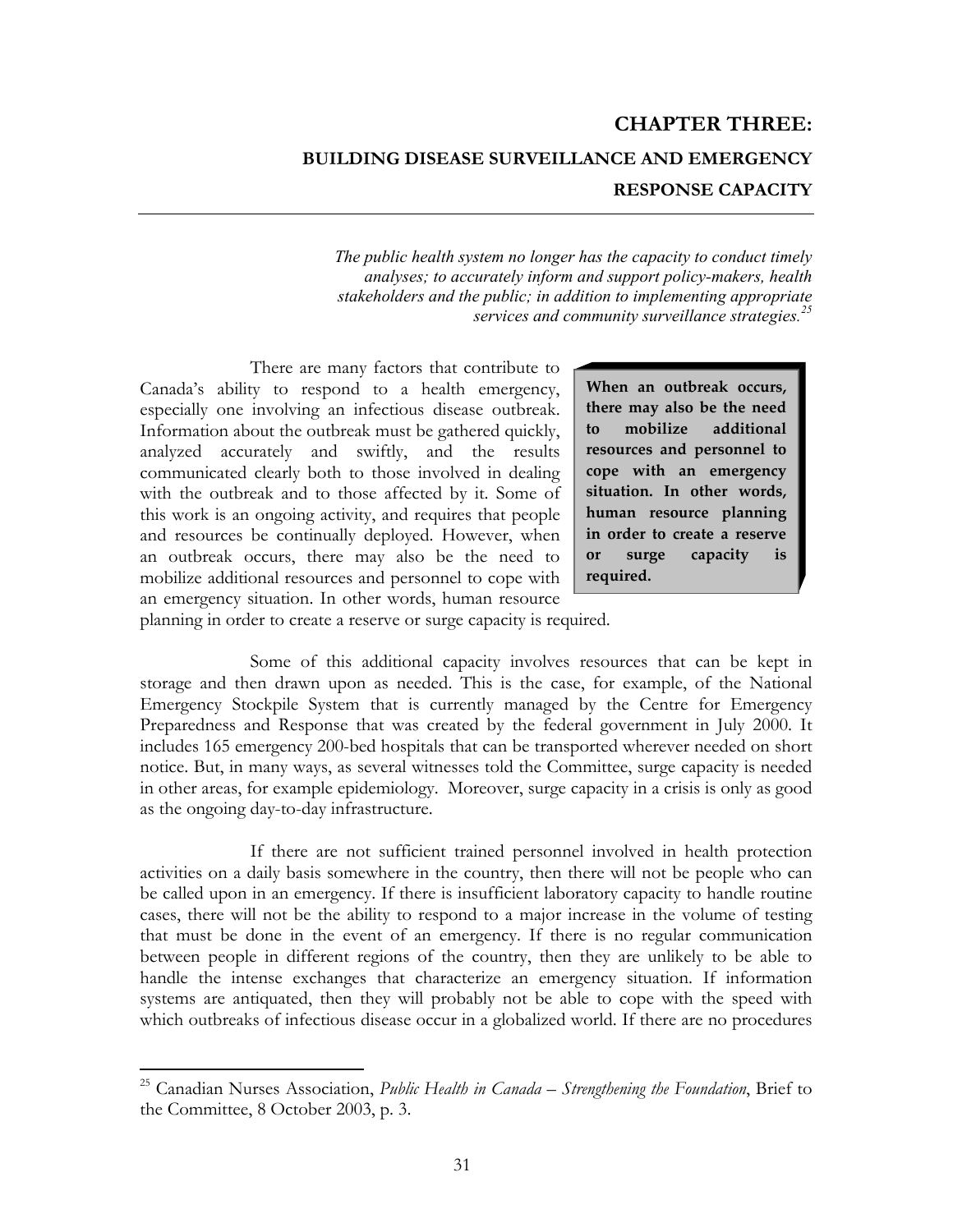and protocols in place to deal with 'normal' situations, they will not miraculously appear when the country is faced with an emergency.

 Not only must this diversified capacity be in place for Canada to be able to deal with health emergencies, but it must all be coordinated so that the response is a coherent and effective one. This makes building up Canada's capacity to be prepared for emergencies a very complex undertaking. Health emergencies always begin locally, even if they can rapidly escalate and involve multiple jurisdictions. This means that this coordination must involve all levels of government. Yet, recent history speaks

**Not only must this diversified capacity be in place for Canada to be able to deal with health emergencies, but it must all be coordinated so that the response is a coherent and effective one.** 

eloquently to the difficulty of fostering federal/provincial/territorial cooperation in the health care field.

 Still, it is only when all the pieces are in place that it will be possible to say with confidence that Canada is as prepared as it should be to deal with whatever health emergency may arise. The need to ensure that all regions of the country possess the capacity to do their share of this inter-connected job is one of the reasons that it is imperative to establish the Health Protection and Promotion Agency that was recommended in the preceding chapter.

**The need to ensure that all regions of the country possess the capacity to do their share of this interconnected job is one of the reasons that it is imperative to establish the Health Protection and Promotion Agency.** 

 In addition, the recent SARS outbreaks revealed the extent to which the weakness of Canada's disease surveillance infrastructure, the lack of coordination of surveillance activities and the absence of sufficient surge capacity, are matters of considerable urgency. In the final analysis, the entire disease surveillance and control system is only as strong as its weakest link.

 The Committee agrees with the Naylor report that it would be *imprudent* to put off beginning to deal with these insufficiencies until the new agency is fully established. It is therefore necessary to proceed along parallel tracks. At the same time that the new Health Protection and Promotion Agency is being set up, measures must also be taken to build up disease surveillance and emergency response capacity. As the new agency comes online, it will be possible for it to contribute to the maximization of these efforts.

 In this chapter, we look both at the immediate measures that should be taken by the federal government to fulfill its responsibilities in this regard, and at how this federal effort could best contribute to the enhancement of disease surveillance and emergency response capacities across the country.

#### **3.1 Disease Surveillance and Control**

 Echoing widely accepted definitions, the Naylor report defines health surveillance as "the tracking and forecasting of any health event or health determinant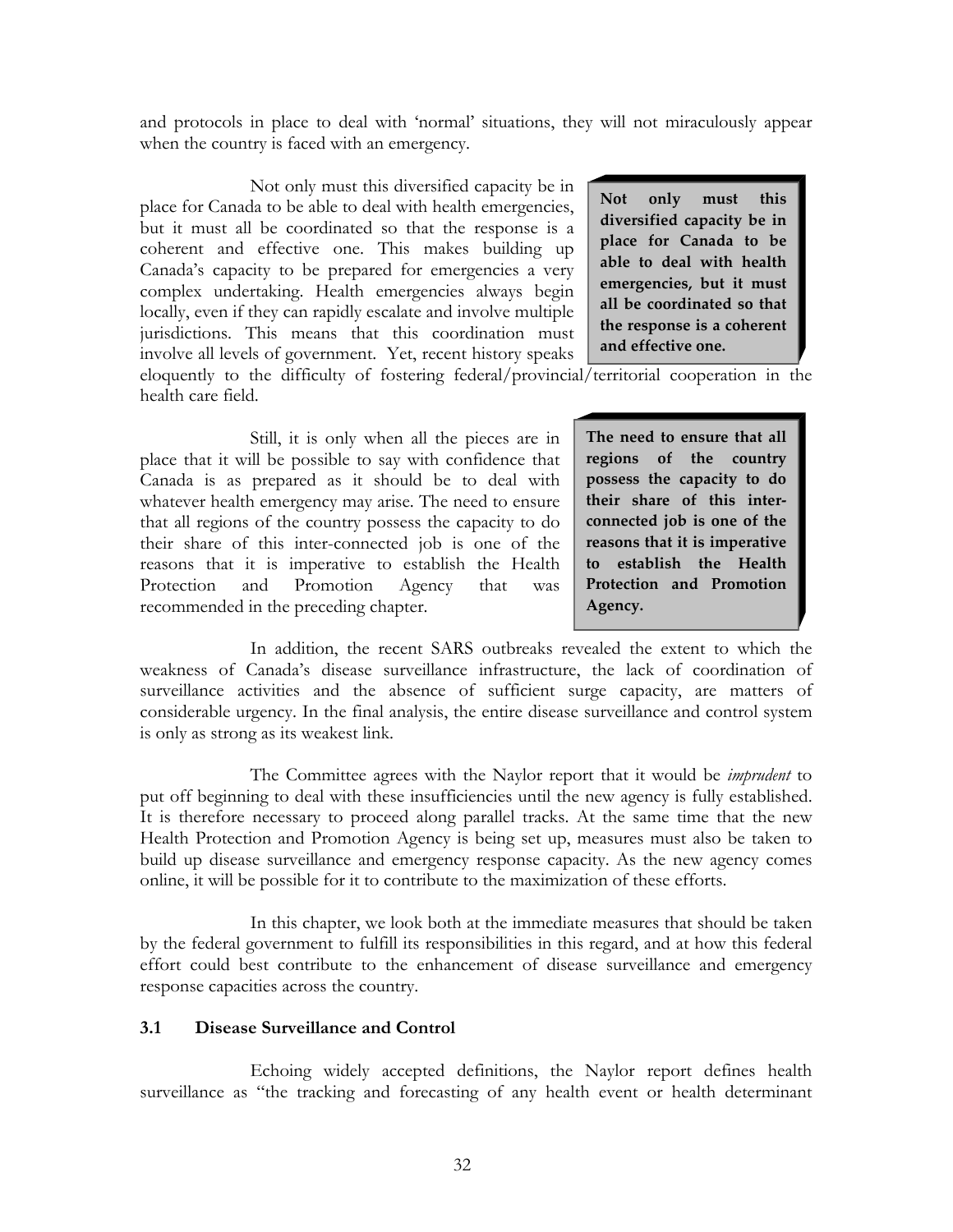through the continuous collection of high-quality data, the integration, analysis and interpretation of those data into surveillance products (for example reports, advisories, alerts, and warnings), and the dissemination of those surveillance products to those who need to  $k$ now." $^{26}$ 

 In a review of Health Canada's surveillance activities conducted in 2002 as a follow-up to a 1999 report, the Auditor General of Canada concluded that:

…national surveillance is still weak; many systems still lack timely, accurate, and complete disease information; and gaps in surveillance continue. These weaknesses, taken together, compromise Health Canada's ability to anticipate, prevent, identify, respond to, monitor, and control diseases and injuries. Further, they compromise its ability to design, deliver, and evaluate public health activities.<sup>27</sup>

 Although the Auditor General noted that Health Canada had made some progress in correcting deficiencies that had been identified in the 1999 report, the 2002 review made it clear that "an established approach to national health surveillance is still many years away."28

 Both the Auditor General and the Naylor report insist that there is a strong role for the federal government in providing national leadership in order to ensure that there is proper coordination across the different jurisdictions and that there is sufficient capacity to carry out disease surveillance in all regions of the country. As is often the case in health matters, there are thus two sides to the role of the federal government. In the first place, it must assume its own responsibilities for establishing the necessary national infrastructure, and, in the second, it must assist all provinces and territories in building up their own capacity. In the Committee's view, both these aspects should ultimately be reflected in the structure and activities of the new Health Promotion and Protection Agency (HPPA).

 There is also an important time dimension to dealing with the deficiencies in health and disease surveillance. A key lesson from the recent SARS outbreaks is that Canada cannot afford to wait the "many years" that the Auditor General expects it to take to create a fully integrated health surveillance system. Measures must be taken to enhance capacity in the short term, at the same time that efforts are begun to put in place all the elements of a comprehensive system that would be completed over a longer time frame.

 The Committee believes that the recommendations contained in the Naylor report creatively address this complex interaction between regional and national dimensions of disease surveillance and control across both the shorter and longer terms. Naylor proposes a four-pronged approach that the Committee strongly endorses. More precisely, then, the Committee recommends that:

 $^{26}$ Naylor report, p. 80.

<sup>27</sup> Auditor General of Canada, *Health Canada – National Health Surveillance*, Chapter 2, September 2002 Report, p. 1.

<sup>28</sup> *Ibid*., p. 6.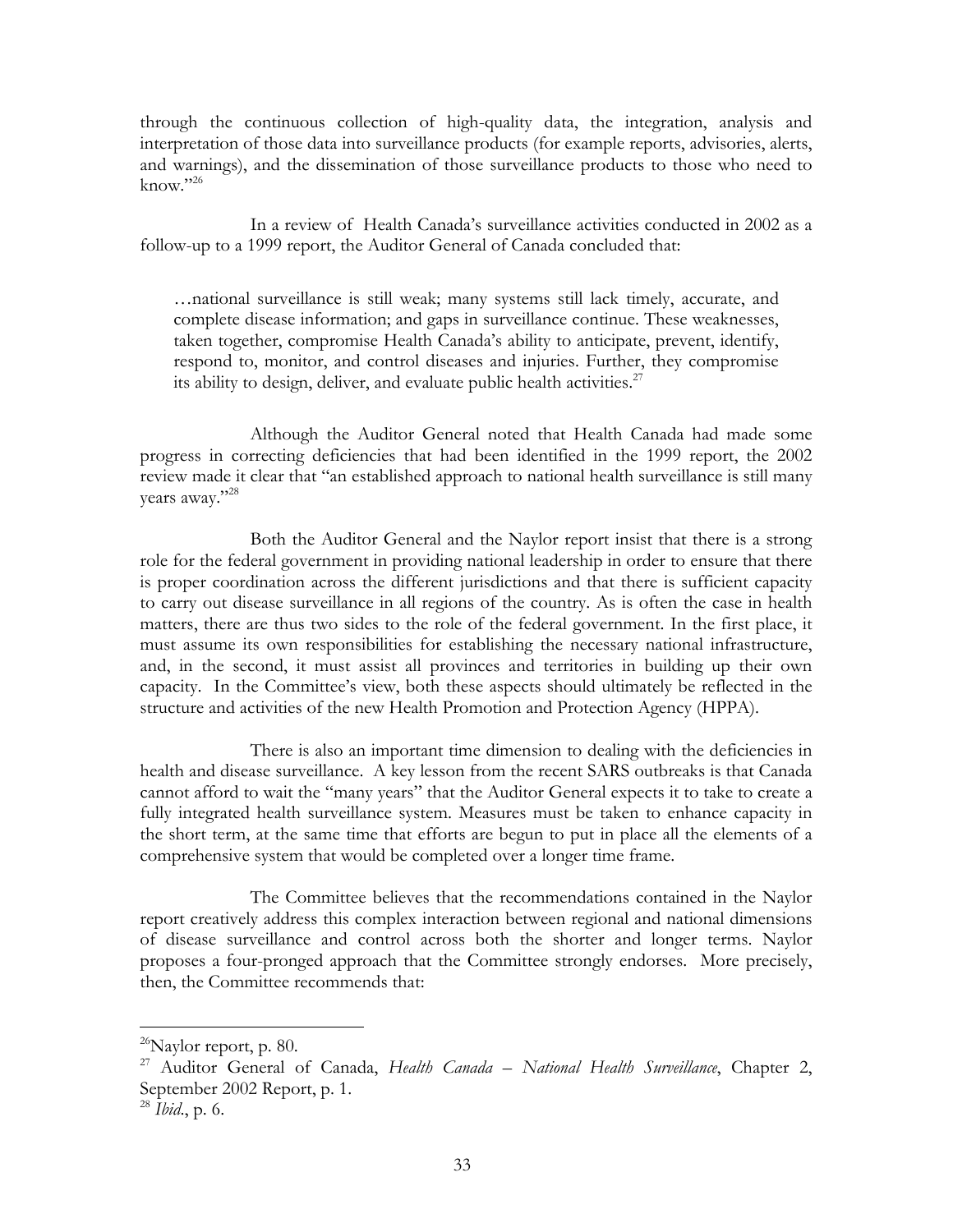**The federal government should establish, under the aegis of the new Health Protection and Promotion Agency, a Communicable Disease Control Fund, that would be used to assist the provinces and territories in building up their disease surveillance and control capacity. Money from this fund should begin flowing immediately and be directed to preparing for the coming influenza season.** 

**Work should begin immediately on building up existing F/P/T infrastructure with the goal of establishing a comprehensive network that would link disease surveillance and control activities across all jurisdictions.** 

**The new Health Protection and Promotion Agency should make infectious disease surveillance a top priority and work closely with the new F/P/T network to build capacity. It should also work to develop over a longer period a comprehensive, national disease surveillance system.** 

**Urgent efforts should be directed towards reaching memoranda of understanding between the various levels of government on the business procedures and protocols that would allow for greater immediate collaboration on disease surveillance and control.** 

 As a first step, the Committee believes it is essential for federal and provincial/territorial governments to agree upon a list of reportable communicable diseases. This would ensure that provinces have an obligation to report infectious disease outbreaks to the other provinces and to the federal government. Federal funding for the Communicable Disease Control Fund could be made subject to agreement on this list of infectious diseases.

 In addition, the Committee believes that, as part of its efforts to show the way forward in building up surveillance capacity in Canada, the federal government should deploy federally-employed field epidemiologists in every region of the country. This would serve three purposes. In the first place, it would allow for a direct line of communication between the various regions of the country and the new Health Protection and Promotion Agency. The

**The Committee believes that, as part of its efforts to show the way forward in building up surveillance capacity in Canada, the federal government should deploy federally-employed field epidemiologists in every regio**n **of the country.**

information would travel in both directions – from a province or region to the Agency and from the Agency to the province/region. This would assist the Agency in meeting its own responsibilities to report to international bodies. Second, these epidemiologists could be integrated into ongoing provincial and/or regional activities, thereby enhancing local capacity to monitor and control disease outbreaks. Finally, as indicated below, as federal employees, these epidemiologists could be rapidly deployed to wherever they might be needed in the event of a health emergency. They would thus contribute to the creation of the surge capacity that is required to handle this kind of emergency.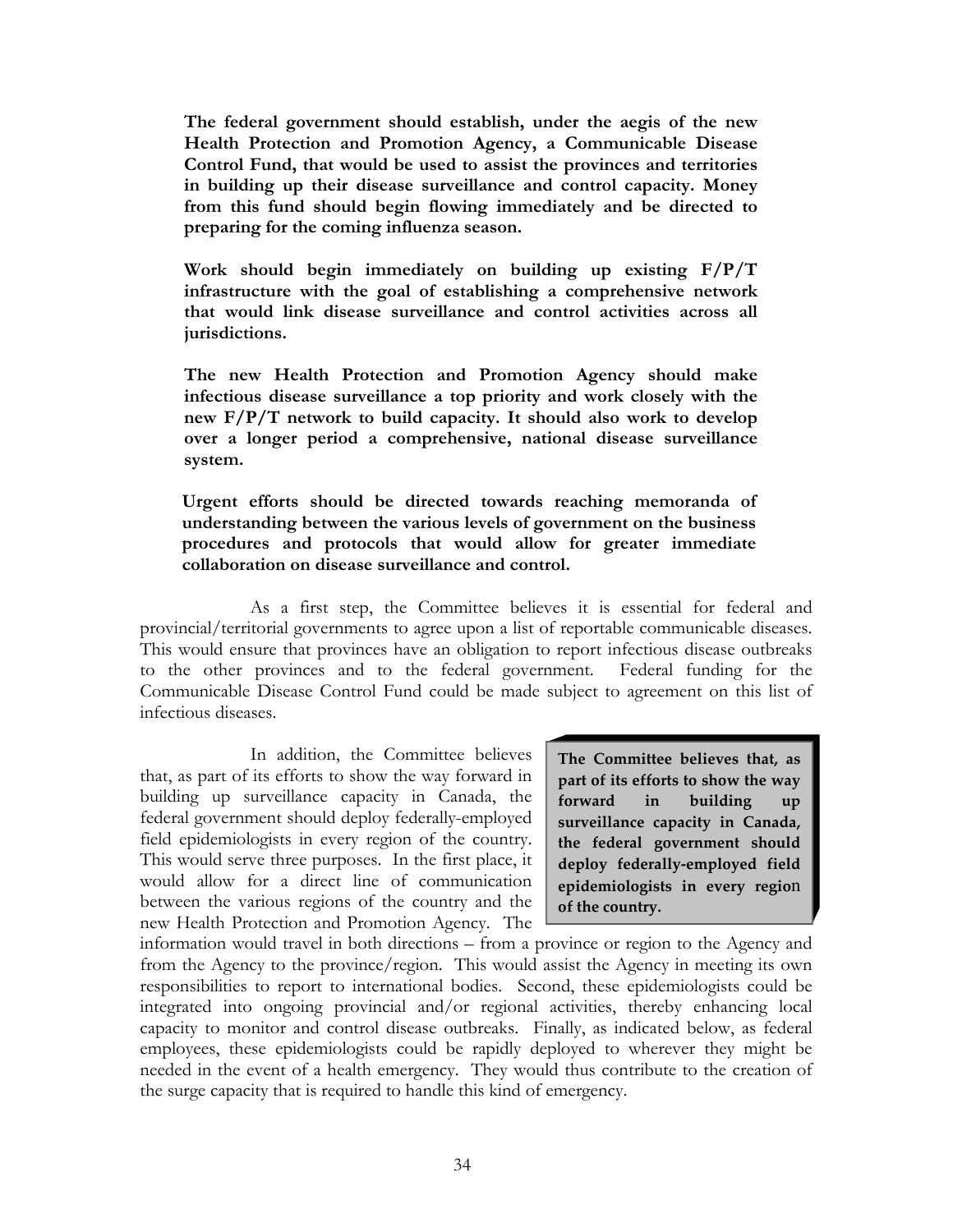Witnesses suggested that there could be organizational hurdles to overcome in implementing this program, especially in some provinces. This will no doubt require a flexible program design that will allow provincial variations to be taken into account. But witnesses also pointed out that precedents exist for this type of federal initiative, and that currently a number of provinces have made use of federally-employed epidemiological personnel to strengthen their own surveillance capacity. In particular, the head of the B.C Centre for Disease Control, Mr. Ron Zapp, told the Committee that federal epidemiologists had regularly and successfully been deployed in his agency.

Therefore, the Committee recommends that:

## **The federal government take responsibility for deploying federallyemployed field epidemiologists to every region of the country, in sufficient numbers so that they can be effectively sent wherever they may be needed to assist in dealing with a health emergency.**

 It must be emphasized, with respect to this recommendation, that Canada must have a nationwide surveillance system if it is to meet its international obligations. In the absence of such a system, or if it relies on other governments to provide the required information, Canada runs the risk of not being able to fulfill its international commitments.

**Canada must have a nationwide surveillance system if it is to meet its international obligations.**

## **3.2 Building an Effective Health Emergency Response System**

 Even when Canada has in place a fully functioning disease surveillance network, it will still be necessary to have additional capacity in reserve to deal with emergency situations. Moreover, it is extremely important that the necessary protocols be in place in order to ensure coordination between different jurisdictions in case of an emergency, and that the appropriate level of government assume a leadership role as required.

 In its briefs to the Senate Committee and to the Naylor Committee, the Canadian Medical Association (CMA) proposed a formal health alert system that would clearly establish which level of government is expected to take what kind of action. The Committee agrees with this general approach and believes that something along the lines of the system proposed by the CMA should be adopted. This system would build further on the business procedures and protocols that, in the preceding section, the Committee recommended be negotiated as soon as possible amongst the various levels of government.

**The Canadian Medical Association (CMA) proposed a formal health alert system that would clearly establish which level of government is expected to take what kind of action. The Committee agrees with this general approach and believes that something along the lines of the system proposed by the CMA should be adopted.**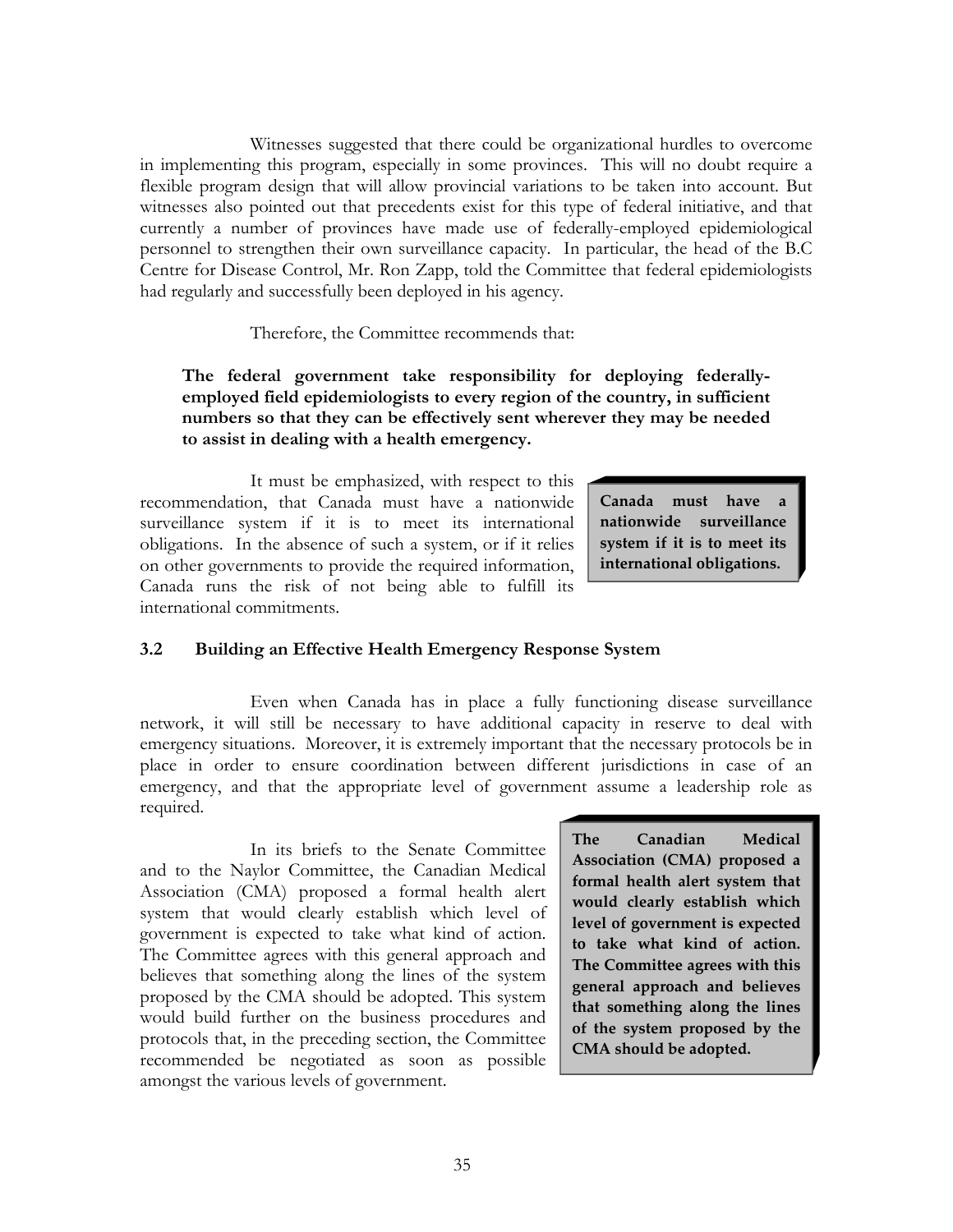*Diagram 1* at the end of this chapter illustrates roughly how this system could work. It is based on a slightly modified version of the CMA's proposal. For the sake of clarity, we have combined the main elements of the CMA's proposal with a flow chart in which the Auditor General illustrated how, ideally, information on communicable diseases should reach the federal government. This system would help to ensure that there was a constant flow of information between the various levels of government, at all times. In the case of an emergency, depending on the severity of the risk to the health of Canadians, different levels of government would assume key responsibilities in dealing with a health emergency, and would have available to them the necessary legal powers to take appropriate action.

 The Committee believes that one of the first tasks assigned to the Health Protection and Promotion Agency should be to develop a Memorandum of Understanding with each province and territory on the implementation of this health alert system. Therefore, the Committee recommends that:

**The HHPA develop, as a priority, a Memorandum of Understanding with each province and territory on the implementation**  **The Committee believes that one of the first tasks assigned to the Health Protection and Promotion Agency should be to develop a Memorandum of Understanding with each province and territory on the implementation of this health alert system.** 

**of a Health Alert System. As a first step, the reporting of infectious disease outbreaks should be agreed on immediately.** 

 Another essential component to ensure preparedness in the face of an emergency is to have sufficient trained personnel available. Clearly, given the sporadic nature of health emergencies, this personnel will normally be employed elsewhere, while making themselves available for ongoing training in their emergency response duties. There are two points in particular that the Committee wishes to highlight in this regard.

 In the first place, the Committee believes that the federal government should contribute directly to creating this reserve capacity. As indicated above, the Committee recommends that the federal government do this by deploying sufficient numbers of federally-employed field epidemiologists to every region of the country.

 Second, the Committee endorses the approach outlined in the Naylor report that builds on the idea of Health Emergency Response Teams (HERTs). These would be composed of professional health personnel specially trained and certified for rapid deployment to emergency sites across the country. HERTs could be established to fulfill the role of the national response team envisaged in the CMA health alert model but they could also be organized through other levels of government.

 Another kind of HERT that was suggested by the CMA in its brief to the Committee,<sup>29</sup> would be a team to provide 'respite' relief to acute care workers who were

<sup>&</sup>lt;sup>29</sup> Canadian Medical Association, Brief to the Committee, p. 11.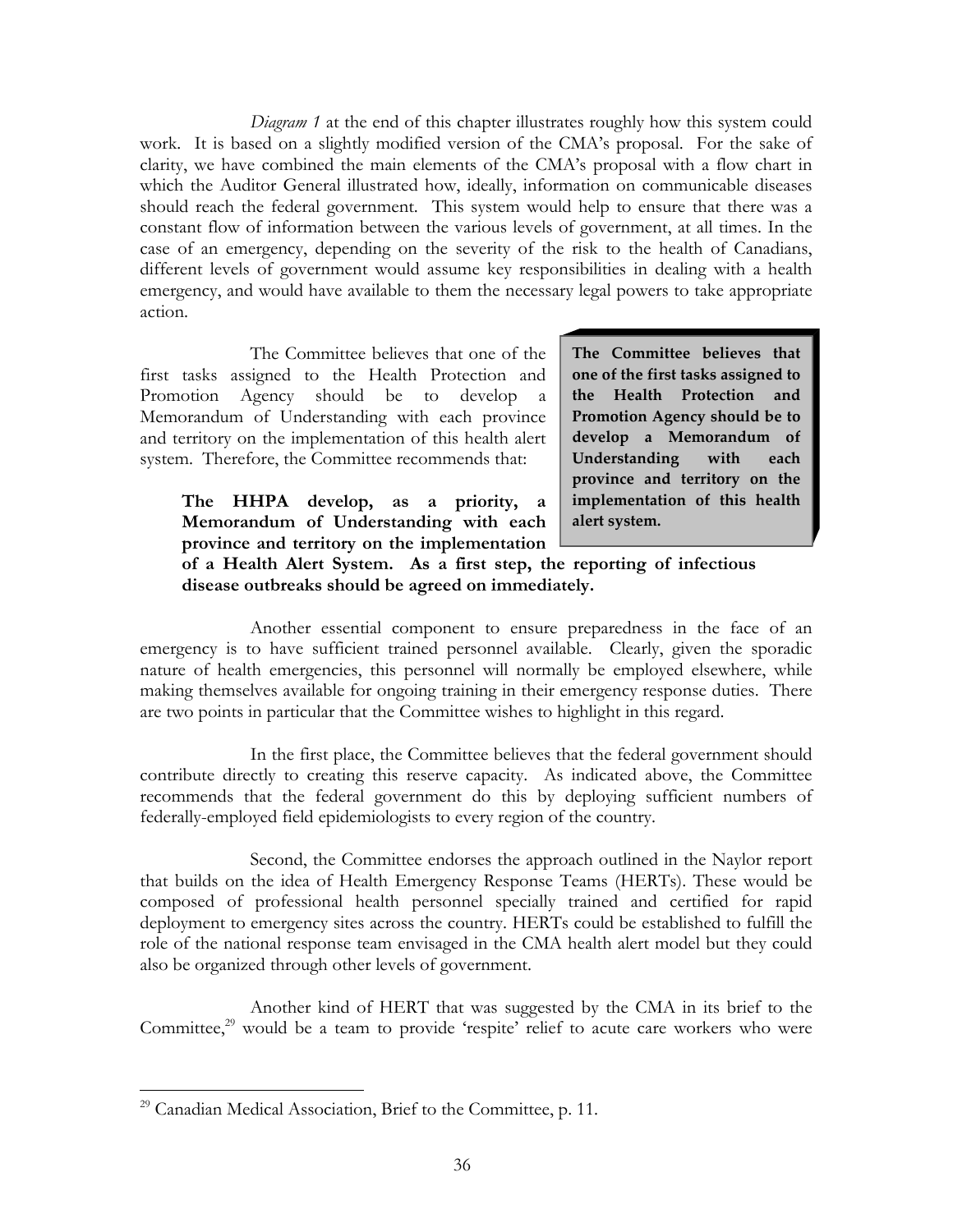involved in dealing with a health emergency. The need for this kind of additional capacity was plainly evident during the Toronto SARS outbreak.

 As the Naylor report points out, the training and licensing of the qualified personnel needed to staff the HERTs will require cross-jurisdictional agreements. The Committee believes that work on setting out these agreements should begin immediately, under the aegis of the Transitional Health Protection and Promotion Board, and not wait until the new Health Protection and Promotion Agency has been fully established.

## **3.3 Human Resource Development**

 The need to train emergency personnel points again to the importance of having a long term strategy for health human resource development. The Committee feels that this situation further underscores the importance of heeding the call for a national health human resources strategy that the Committee made in its October 2002 report *Recommendations for Reform* on the broader health care system.<sup>30</sup>

 The Naylor report lamented the dearth of solid quantitative data on the state of human resource supply in health protection and promotion activities. Nonetheless, it was categorical in its affirmation that "no attempt to improve public health will succeed that does not recognize the fundamental importance of providing and maintaining in every local health agency across Canada an adequate staff of highly skilled and motivated public health professionals."<sup>31</sup> This point was reinforced by witnesses who testified to the Committee that the SARS crisis had revealed just how thin on the ground the country is with respect to health human resources in general, and health protection human resources in particular. Also, the Committee was struck by the fact that the serious shortage of nursing personnel in general has grave implications for Canada's ability to protect and promote the health of its population.

 Several witnesses also spoke about how the absence of a clearly defined career path had a negative effect on recruitment to the field of health protection and promotion. The Committee was told that community medicine was not, in many provinces, a particularly well-compensated specialty compared to other high-tech procedural specialties in medicine, and that the career path in public health nursing is somewhat unclear. The Committee was also informed that it was unlikely that brilliant young epidemiologists would be attracted to a situation where the only jobs available to them in Canada have little or no impact on the actual functioning of the health protection system.

 The Committee heard repeatedly that one of the exciting prospects associated with the creation of the new Health Protection and Promotion Agency is that it would define much clearer and more fulfilling career paths for scientists as well as other professionals. It would also allow people to both conduct research and to practice in the field. It could, for example, facilitate a career trajectory for public health nurses that would see them get their master's degree in public health, go out and do some outbreak fighting

<sup>30</sup> See Volume Six, *Recommendations for Reform*, Chapter Eleven, October 2002.

<sup>&</sup>lt;sup>31</sup> Naylor report, p. 136.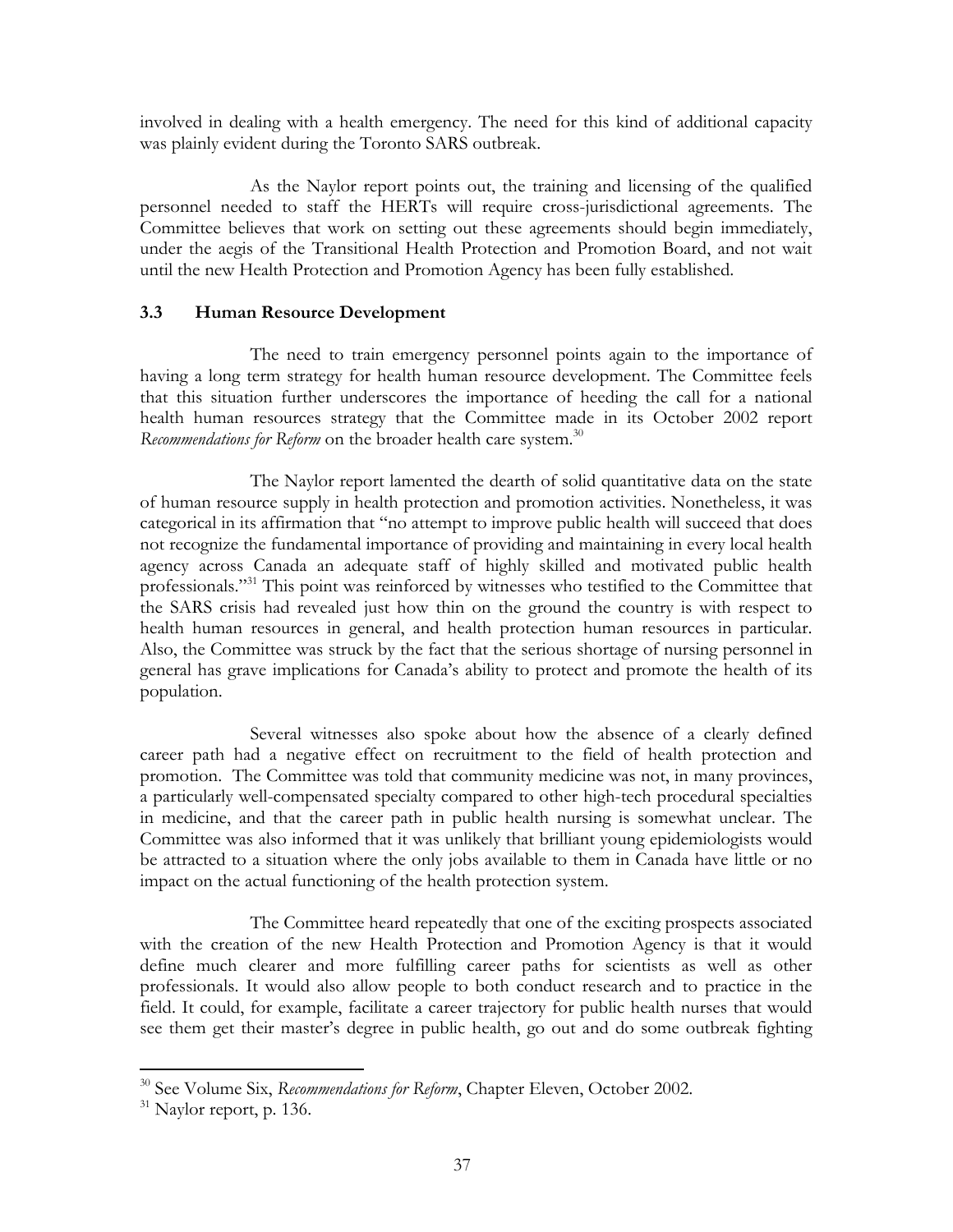and front-line health protection work, and then come back and do a Ph.D. in public health policy. They could then work for the new Health Protection and Promotion Agency and perhaps gain further experience abroad by acting as liaison with an international body or helping to build capacity in developing countries.

The Committee strongly agrees with the Naylor Committee that a long term, comprehensive, national strategy is needed in order to ensure an adequate supply of trained professionals in all aspects of health protection and health promotion. As indicated in Chapter Two, the Committee believes that one of the roles for the Scientific Advisory Committee to the new Health Protection and Promotion Agency should be to assist in the elaboration of this strategy.

 The Committee also believes that there are measures that must be undertaken by the federal government immediately to increase the number of qualified professionals in the field **The Committee strongly agrees with the Naylor Committee that a long term, comprehensive, national strategy is needed in order to ensure an adequate supply of trained professionals in all aspects of health protection and health promotion… The Committee also believes that there are measures that must be undertaken by the federal government immediately to increase the number of qualified professionals in the field of health protection and promotion.** 

of health protection and promotion. These measures should include helping to fund training placements as suggested by the Naylor Advisory Committee, as well as assisting in developing on the job training programs that would allow for the cross-training of other health professionals so that they could acquire the skills needed to be able to bolster surge capacity in all jurisdictions.

 Witnesses told the Committee that the creation of a School of Public Health in Canada was a worthwhile objective. One possibility would be to envisage putting it in place as a 'virtual' school that would draw on the resources of several institutions that are already engaged in some of the teaching and training that is required. A 'virtual' school would also have the advantage of linking both university-based and community collegebased programs so that students received both theoretical and practical training. Building such a virtual school on the strengths of existing institutions could eventually lead to the development of a world-class school of public health in Canada. The Committee believes that the federal government should play an active role in encouraging such a project.

Therefore, the Committee recommends that:

**Human Resource Development Canada, as part of its human resources sector study of physicians and nurses in Canada, devote specific attention to the current and future needs of health professionals in the field of health protection and promotion.** 

**The federal government take immediate action to encourage the development of on-the-job training programs to assist health professionals in acquiring the necessary skills pertaining to health protection.**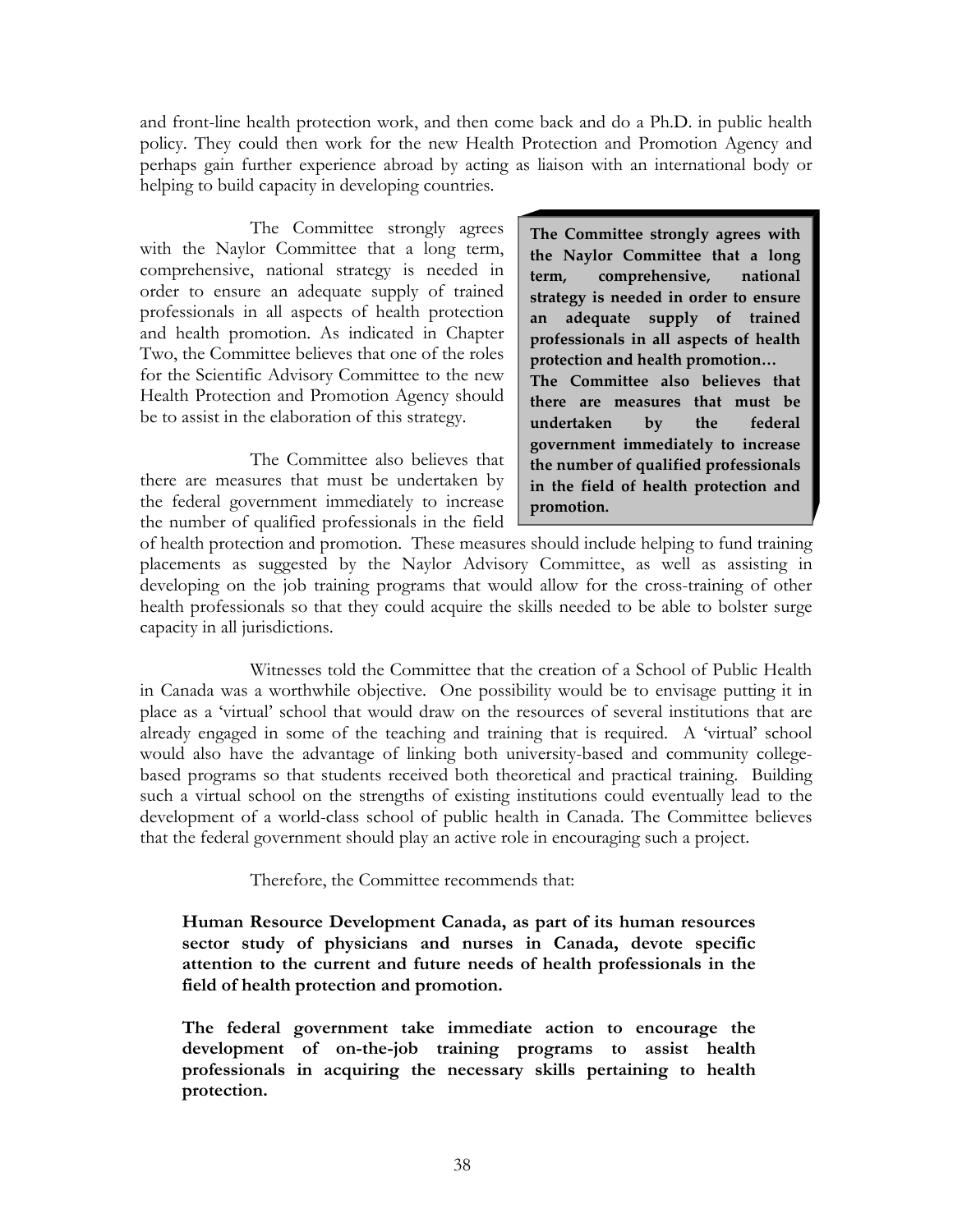**The federal government, in collaboration with provincial and territorial governments and in consultation with universities and community colleges, initiate discussions on the creation of a Virtual School of Public Health.** 

#### **3.4 Laboratories**

 Public health laboratories are a central element of the health protection and promotion infrastructure. They are a key resource in infectious disease diagnosis and epidemiological surveillance, as well as in disease outbreak preparedness, investigation and response. They also play an important role in performing fundamental and applied health research.

 Four levels of laboratories form the public health laboratory system in Canada: front-line laboratories (private, local or hospital-based); provincial public health laboratories; national laboratories; and international laboratory networks. These different levels of laboratories function as a hierarchy, although there are no formal relationships or structures. In an epidemic or an emergency, these different levels of laboratories may be supplemented or complemented by laboratories that are primarily based in academic institutions and whose primary role is research.

 The Naylor report notes that, during the early phases of the SARS outbreak, there were two major impediments to an effective laboratory response: inadequate data management and lack of integration of epidemiological and laboratory data. Inadequate data management is mainly the result of the absence of a common information management system for outbreak responses in public health laboratories across the country. Better integration of epidemiological and laboratory data would permit data sharing and help avoid duplication.

 The recommendations of the Naylor report include: undertaking urgently a review of the capacity and protocols of public health laboratories to respond effectively and collaboratively to the next serious infectious disease outbreak; developing immediately a laboratory information system so as to improve data sharing in a timely manner; expanding the Canadian Public Health Laboratory Network to include hospital and community based laboratories; participation of national laboratories in international laboratory networks.

 The Committee agrees with these recommendations. Furthermore, given the important role played by public health laboratories in responding to disease outbreaks, we believe that immediate action needs to be taken. Therefore, the Committee recommends that:

**The federal government, in collaboration with provincial and territorial governments, urgently undertake a review of the capacity and protocols needed by public health laboratories to respond effectively and collaboratively to the next serious infectious disease outbreak.**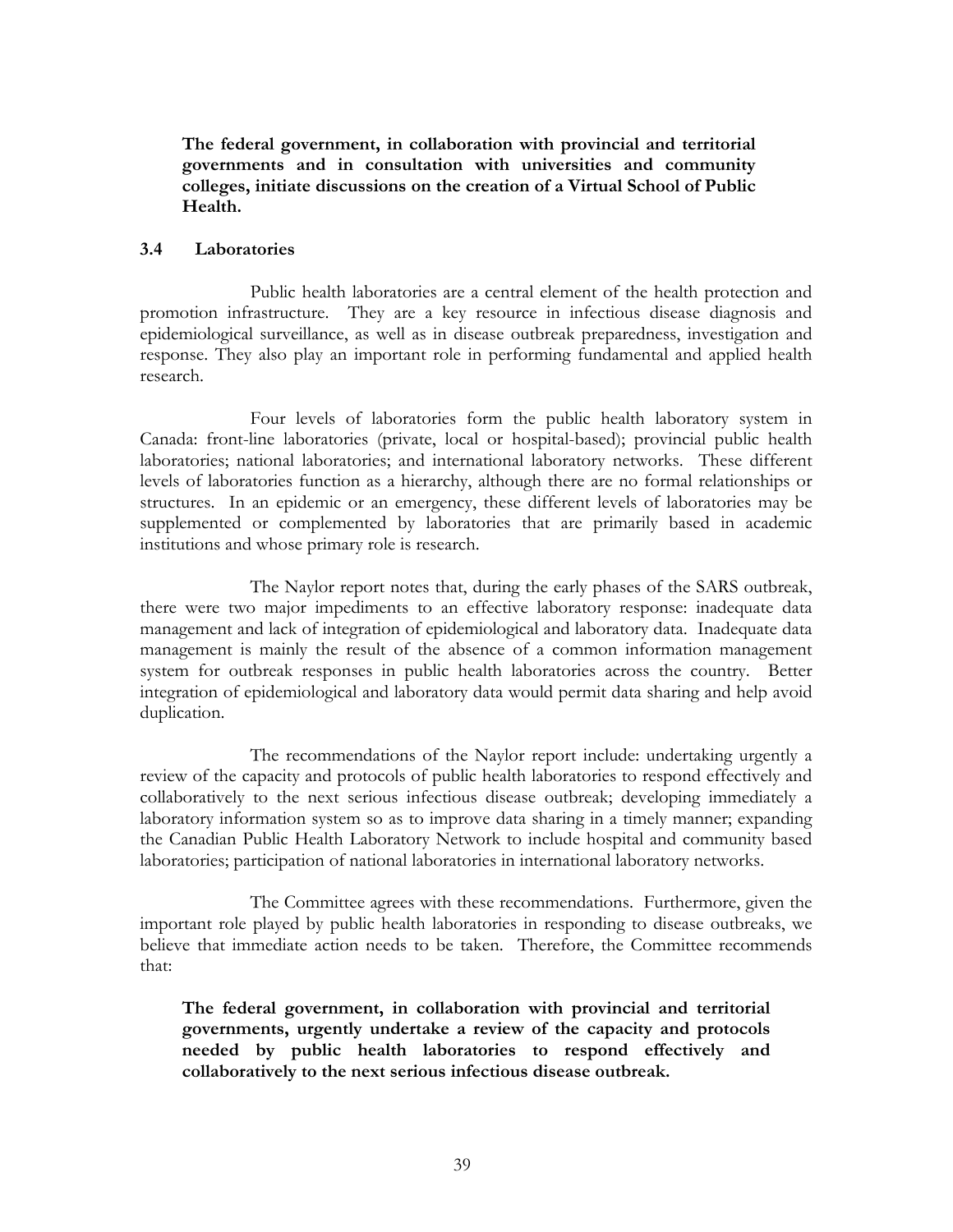#### **3.5 Information Technology and Communications Systems**

 There is clearly a pressing need to seriously upgrade information technology at all levels of the health protection and promotion infrastructure. The lack of a modern database accessible to local, provincial and federal health authorities had adverse impacts on the flow of information to the public and to international agencies. The absence of appropriate and shared databases and capacity for interim analyses of data, also interfered with outbreak investigation and management, and constrained epidemiological and clinical research into SARS. Agreements for data sharing between different levels of government, and the necessary information technology, were apparently not in place before the outbreak.

 The Naylor report notes as well that numerous difficulties with communication surfaced during the SARS outbreak: communications with the public, communication of scientific information, communication with international agencies.

 A secure communications system, however, is a key element in emergency response. In his written submission to the Committee, Dr. James M. Hughes, Director of the National Centre for Infectious Diseases (US CDC), stated that the rapid dissemination of information significantly facilitated CDC's response to the SARS outbreak in the United States. Critical information was shared through CDC's website, regular press conferences, and global videoconferences. As well, regular communications and teleconferences were maintained with state epidemiology and laboratory personnel and with clinicians, virologists, the academic community, and professional organizations and groups.<sup>32</sup>

 The Naylor report recommends that all levels of government develop systems that provide health professionals and the public with timely, accurate and consistent information and directives during an outbreak of infectious disease. It also recommends that the new national agency be responsible for direct communication with the World Health Organization, the US CDC and other international organizations and jurisdictions.

 In addition, the Naylor report recommends that the federal government seek the establishment of a working group under the auspices of Canada Health Infoway Inc. to focus specifically on the needs of health infostructure and potential investments to enhance disease surveillance and link public health and clinical information systems.

 The Committee concurs with these recommendations. We believe that it is essential for Canada to take full advantage of the most recent innovations in information and communication technologies. Therefore, we recommend that:

## **The federal government immediately initiate negotiations with Canada Health Infoway Inc. to set up appropriate information technology to improve both surveillance and communication systems.**

<sup>32</sup> Dr. James M. Hughes, Director, National Center for Infectious Diseases, US CDC, *CDC's Response to Infectious Disease Threats Including Preparedness Planning for Severe Acute Respiratory Syndrome (SARS)*, Brief to the Committee, 22 October 2003, p. 7.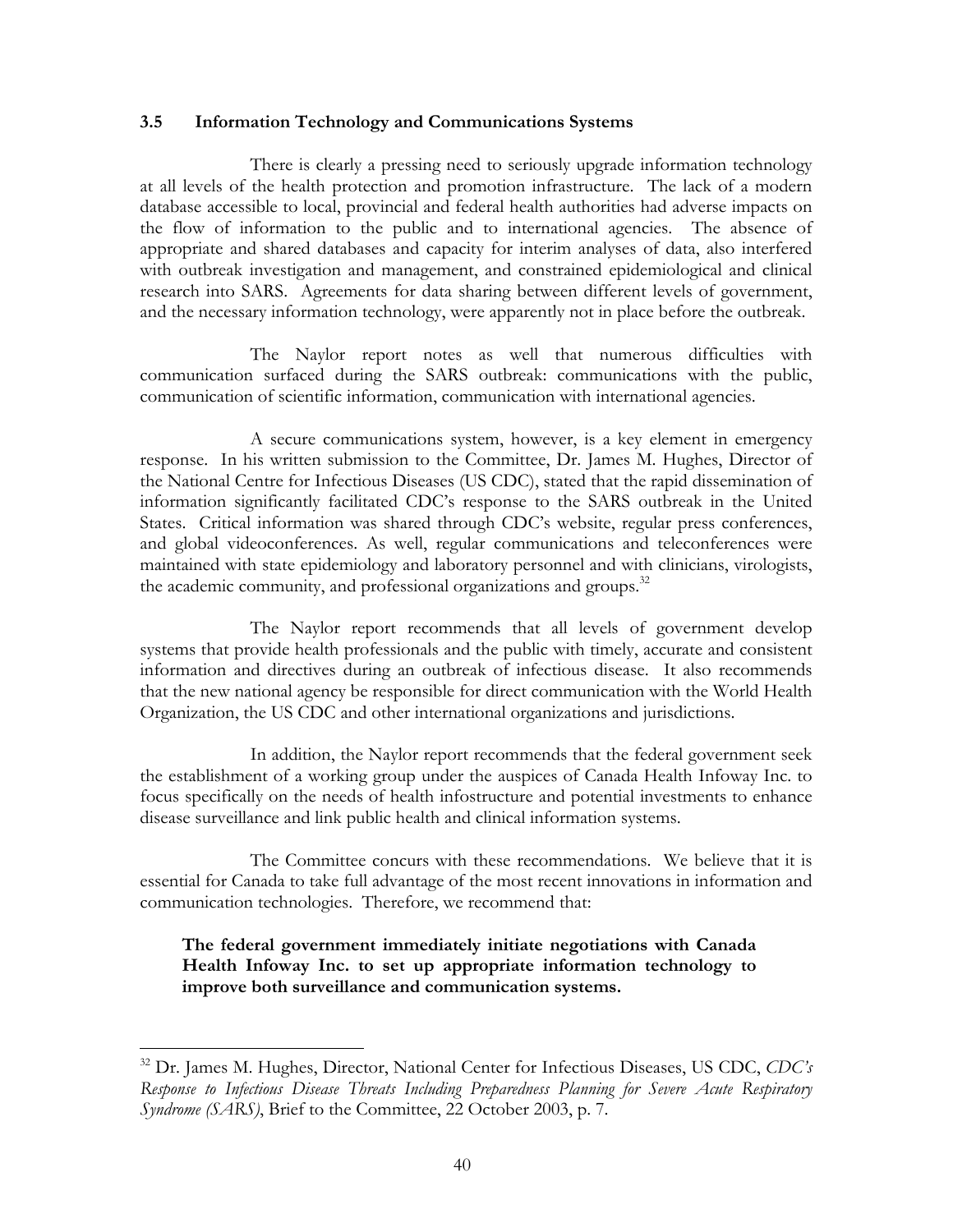#### **3.6 Research**

 Throughout its study on health and health care, the Committee advocated strongly in favour of the full spectrum of health research activities – biomedical, clinical, health services and population health – and recommended increased federal funding for both in-house and extramural health research. In this report, we once again argue for enhanced federal research leadership and support, especially in the field of health protection and promotion. Our views are consistent with the observations and findings of the Naylor Advisory Committee.

 The Naylor report points out that effective health protection and promotion requires a strong scientific foundation as well as a strong research capacity into infectious diseases when it states: "(…) critical capacity for epidemiological investigation and outbreak response is built in part by nurturing the related and fundamental science."<sup>33</sup>

 The creation of such strong scientific capacity is a long-term process. In light of the SARS outbreak, the report identifies *numerous* deficiencies in how Canadian research is organized to respond to health emergency situations and significant new infectious disease threats. These deficiencies include lack of leadership, the absence of a clear research agenda, low research capacity, insufficient funding, poor coordination, little data collection and management, limited data sharing, weak mechanisms to link epidemiological and clinical to laboratory data, lack of collaborative relationships between researchers and agencies, shortage of skilled scientists, and lack of advanced planning.

 To address these concerns, the Naylor Advisory Committee recommends an increase of \$25 million annually in federal funding for research on health protection and promotion (particularly fundamental and applied research). These funds should be allocated to the new agency described in Chapter Two for the purpose of enhancing in-house research capacity as well as for contracting out research to partners such as the Canadian Institutes of Health Research. It is critical that a mechanism be designed for swift, targeted research to be done when needed while ensuring principles of excellence and peer review. The Naylor report also recommends that the new agency give special priority to linking research in government and academic institutions with a focus on infectious diseases. This would improve processes for rapid epidemic and outbreak investigation.

 The Naylor report argues for the establishment of strong research networks that are operational in advance of an outbreak. In outbreak situations, data should be made available to all interested researchers. It also recommends that guidelines be developed in order to facilitate collaborative research and research publications during infectious disease outbreaks. Finally, the Naylor report stresses that the bolstering of research into health protection and promotion must be achieved while ensuring that appropriate ethical and privacy standards are in place.

 The Committee agrees with the Naylor Advisory Committee. We feel strongly that research must be an integral component of health protection and promotion

1

<sup>&</sup>lt;sup>33</sup> Naylor report, p. 183.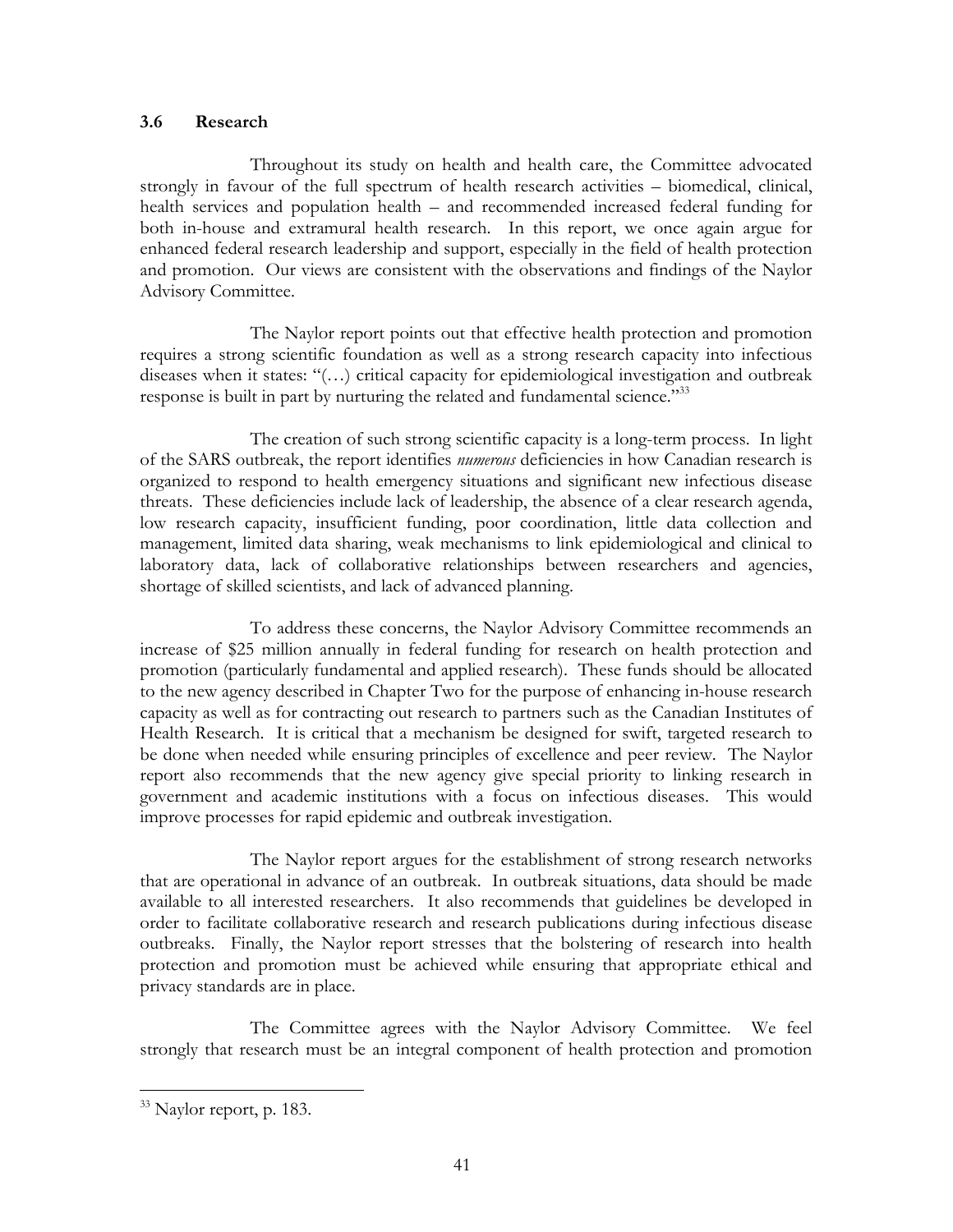infrastructure and that collaborative partnerships must be encouraged. In this way, the Committee believes it will be possible to build on existing human, technical and institutional resources across the country in order to enhance Canada's research capacity in this field.

## **3.7 Globalization**

 One clear lesson of the SARS outbreak is that health protection and promotion is international in scope, with developments in China capable of having near-

**We feel strongly that research must be an integral component of health protection and promotion infrastructure and that collaborative partnerships infrastructure and that collaborative partnerships must be encouraged.** 

immediate consequences for health in Canada. It is therefore in the interest of Canada to improve disease surveillance and control in other countries, as well as to improve international coordination in dealing with outbreaks of communicable disease.

 The Naylor Advisory Committee recognizes the importance of international linkages for health protection, and its report recommends that the federal government, through the new agency, contribute to building capacity for disease surveillance and management in developing countries. In addition, the Naylor report advises the federal government to launch a multilateral process to better define the role of the World Health Organization in managing international cooperation on health issues, particularly outbreaks of infectious disease.

 The Committee concurs with these important recommendations on international issues. Unless immediate steps are taken to standardize protocols and adopt common definitions for diseases, to relay information on disease outbreaks internationally, and to coordinate efforts to contain outbreaks (as well as to build capacity in developing nations to implement these protocols), Canada will remain vulnerable to serious disease outbreaks.

 As noted previously, health protection and promotion infrastructure is only as strong as its weakest link. The Committee believes that this is true even if that weakest link is found outside Canada's borders. As such, we feel that it is important for the federal government, through the new Health Protection and Promotion Agency, to address adequately and in a timely manner the international dimensions of infectious disease outbreaks.

 The Committee is also aware that Health Canada currently plays an important role in international disease surveillance through its Global Public Health Intelligence Network (GPHIN). GPHIN is an early-warning system that continuously scans Internet media sources for reports of infectious disease outbreaks around the world. This Internetbased system which provides information on a real-time, 24/7 basis. This information is then fed into the WHO's Global Outbreak Alert and Response Network. GPHIN currently reports approximately 40% of the outbreaks known to WHO. The Committee strongly believes that this early warning system must be strengthened and enhanced.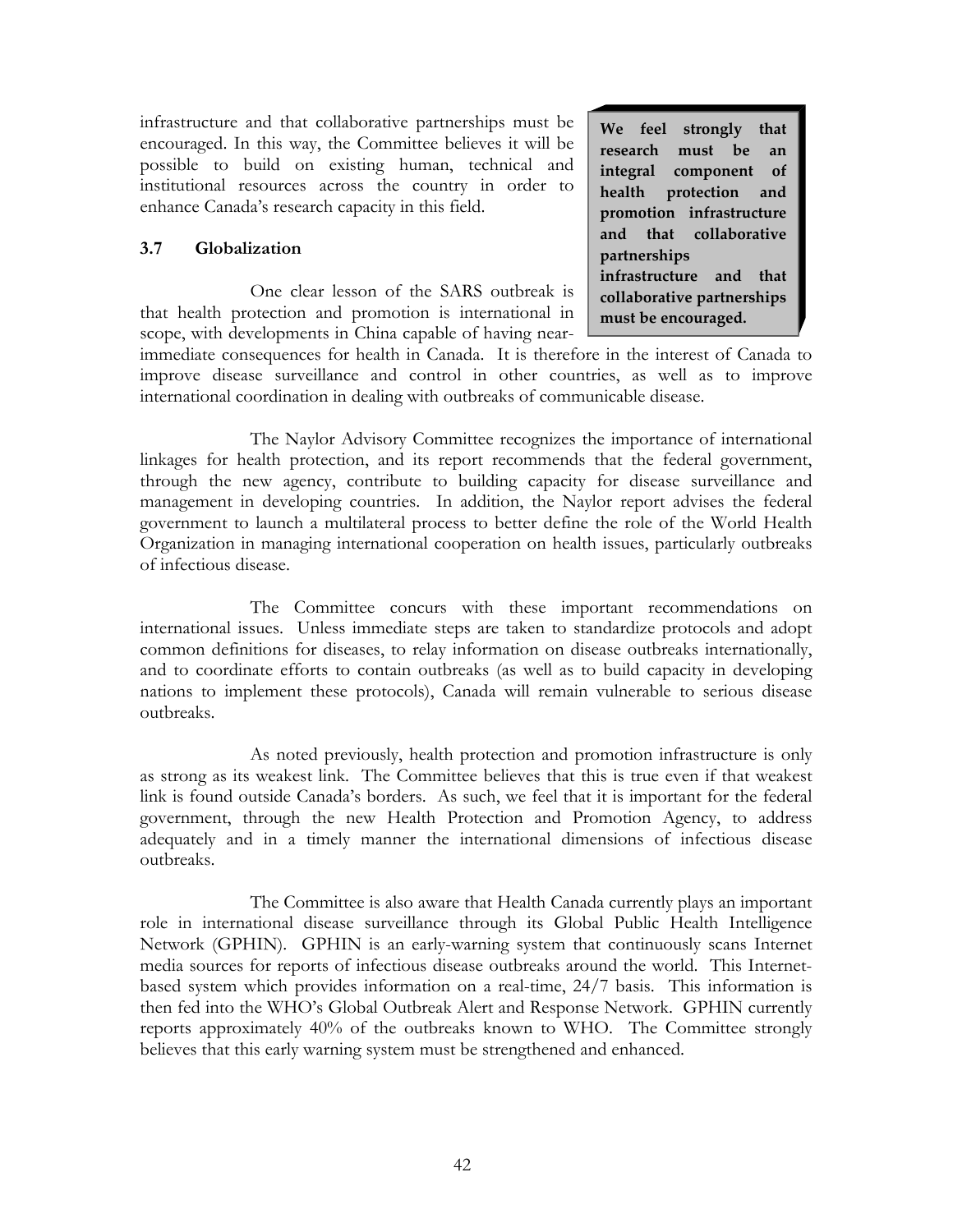#### Therefore, the Committee recommends that:

**The Health Protection and Promotion Agency play a leading role, along with international partners, in the detection of global emerging diseases and outbreaks, including by working to enhance the Global Public Health Intelligence Network.** 

**The Health Protection and Promotion Agency promote greater engagement by Canada internationally in the field of emerging infectious diseases, and, in particular, initiate projects to build capacity for surveillance and outbreak management in developing countries.** 

**The Health Protection and Promotion Agency be the institution responsible for direct communication with the World Health Organization, the US CDC, and other international organizations and jurisdictions. During outbreak situations, the Agency should work to maximize mutual learning by ensuring an effective liaison with international organizations and jurisdictions.**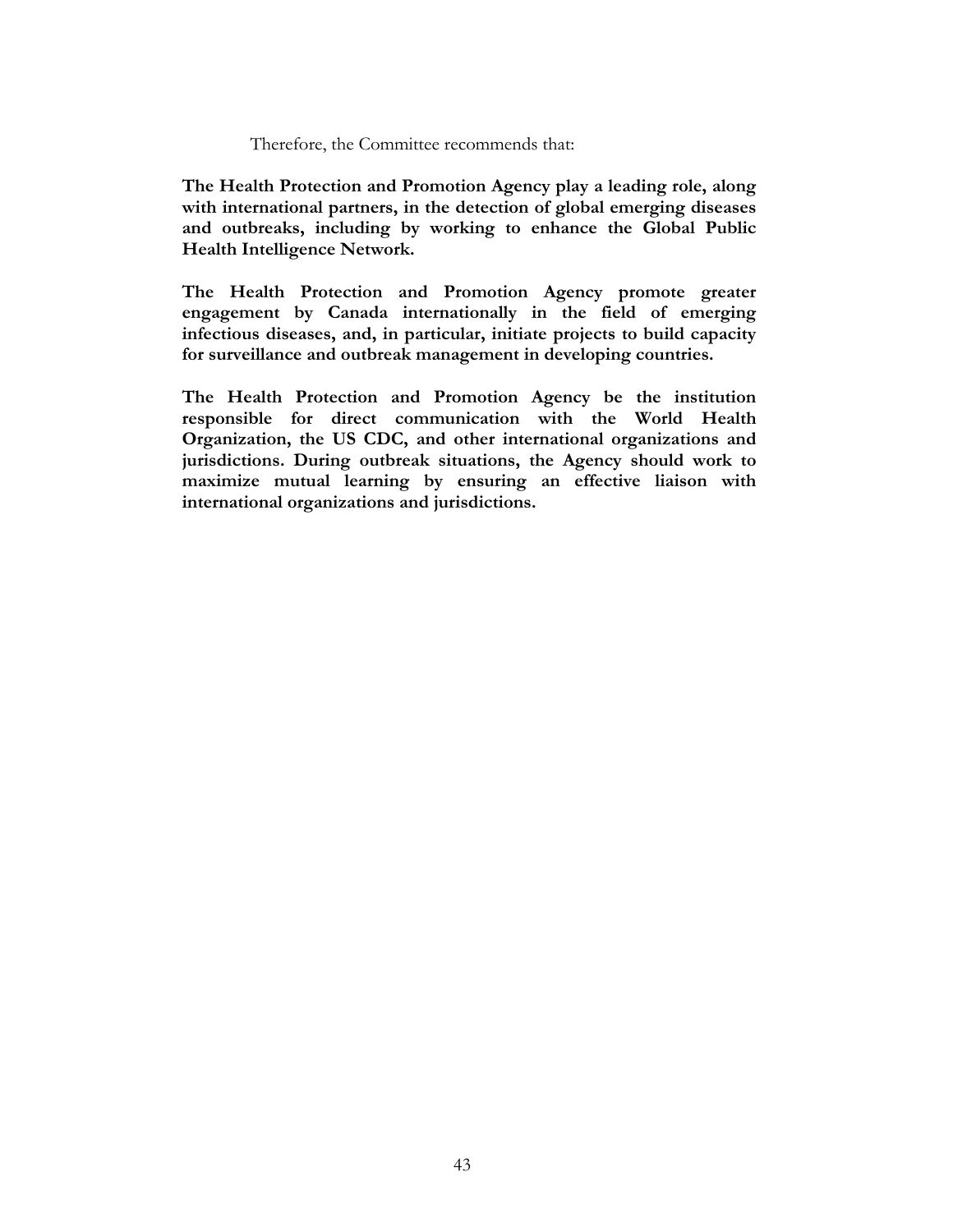**DIAGRAM 1 Possible Functioning of a Health Alert System**

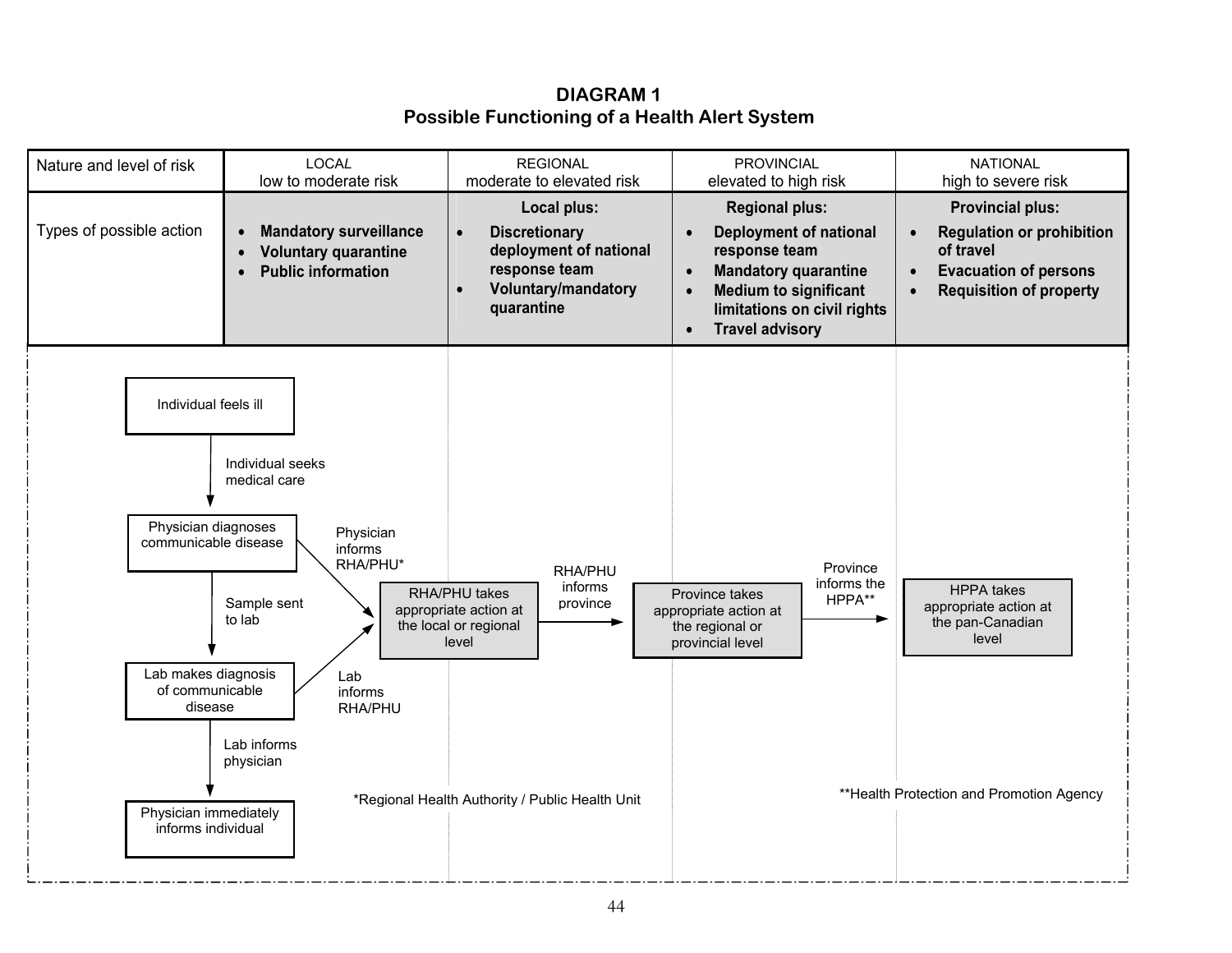## **CHAPTER FOUR:**

#### **IMMUNIZATION AND CHRONIC DISEASE PREVENTION**

*(…) the shift in mortality and morbidity profiles away from communicable diseases to chronic non-communicable diseases create(s) challenges for public health practice.<sup>34</sup>*

 In its October 2002 report (*Recommendations for Reform*), the Committee recommended that the federal government contribute \$125 million annually to a national chronic disease prevention strategy.<sup>35</sup> In this chapter, we repeat our call for such a nationwide strategy. Also in this chapter, we strongly support the recommendation of the Naylor Advisory Committee to develop a national immunization program.

**In its October 2002 report (***Recommendations for Reform***), the Committee recommended that the federal government contribute \$125 million annually to a national chronic disease prevention strategy.1 In this chapter, we repeat our call for such a nationwide strategy. Also in this chapter, we strongly support the recommendation of the Naylor Advisory Committee to develop a national immunization program.** 

#### **4.1 Chronic Disease Prevention**

 Chronic diseases are the leading cause of death and disability in Canada and account for the largest proportion of the economic burden of illness. In *Recommendations for Reform*, the Committee indicated that about two thirds of total deaths in Canada are due to the following chronic diseases: cardiovascular disease (heart and stroke), cancer, chronic obstructive lung disease (bronchitis and emphysema) and diabetes. More specifically:

- Cardiovascular diseases, including coronary artery disease and stroke, are responsible for 38% of all deaths among Canadians each year, and are one of the leading reasons for hospitalization;
- Cancer is the second most important cause of death in Canada, responsible for 29% of all deaths each year, and accounting for almost one third of potential years of life lost.
- Chronic obstructive lung disease is the fifth most common cause of death in Canada and is the only cause of death that is increasing in prevalence. Asthma is the most common chronic respiratory disease of children; it is the leading cause of hospital admission and school absenteeism among children in Canada.
- Over one million Canadians live with diabetes. It is a major cause of coronary heart disease and a leading cause of blindness and limb amputations. Among Aboriginal Canadians, the prevalence of diabetes is

 $34$  Naylor report, p. 45.

<sup>&</sup>lt;sup>35</sup> Chapter Thirteen, "Healthy Public Policy: Health Beyond Health Care", Volume Six, *Recommendations for Reform*, October 2002.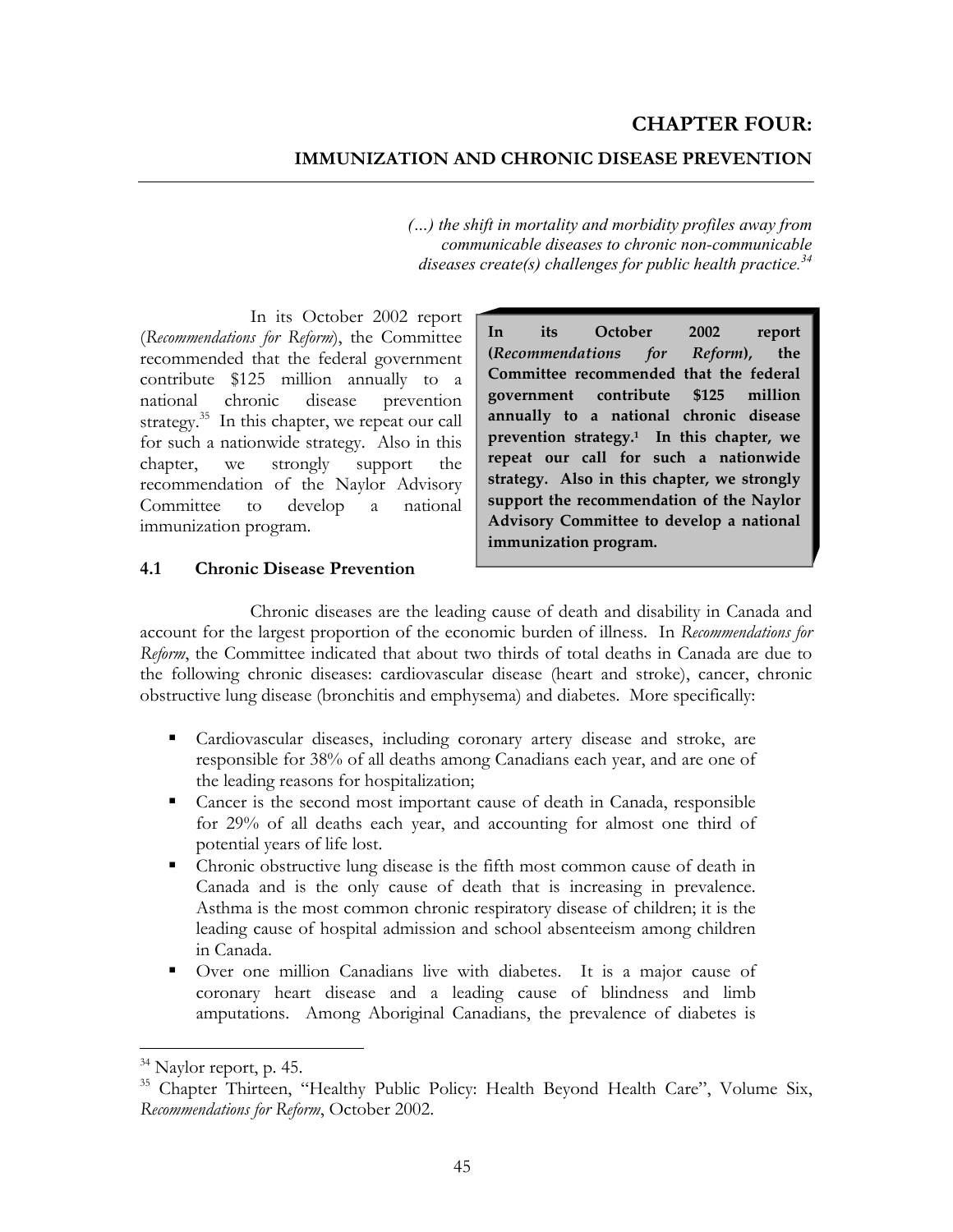three times as high as among other Canadians. In total, diabetes accounts annually for about  $25,000$  potential years of life lost.<sup>36</sup>

 In *Recommendations for Reform*, the Committee also stressed that many chronic diseases are preventable to a very large extent. Moreover, many chronic diseases often share common causes. More precisely, poor diet, lack of exercise, smoking,

**In** *Recommendations for Reform***, the Committee also stressed that many chronic diseases are preventable to a very large extent.**

stress and excessive alcohol intake – all lifestyle issues – are recognized as the leading social/behavioural risk factors for these diseases. These risk factors are also often associated with other physical and psychological states that elevate the risk of chronic disease – including overweight or obesity, high blood pressure or hypertension, high blood cholesterol or hypercholesterolemia, and glucose intolerance or diabetes. If reduced or eliminated, these common lifestyle risk factors would greatly lessen the prevalence and economic burden of chronic diseases.

 The fact that the vast majority of Canadians are exposed to one or more of these common risk factors suggests that the overall health status of the population could be substantially improved by a stronger focus on chronic disease prevention, in parallel with controlling infectious diseases. There are currently diverse initiatives by some national health organizations, provincial governments and the federal government which focus on chronic disease prevention. However, as the Committee noted in *Recommendations for Reform*, these initiatives require much better integration and coordination.

 For these reasons, the Committee recommended that the federal government take the lead role to initiate a national chronic disease prevention strategy. We felt that, while the federal government should act as a leader, it would be important to collaborate with

1

**The Committee recommended that the federal government take the lead role to initiate a national chronic disease prevention strategy.** 

provincial/territorial governments, the private sector, and the voluntary health sector partners in the development of this strategy.

 In addition, the Committee enumerated in *Recommendations for Reform* the elements that should comprise the national chronic disease prevention strategy, including: public education efforts, mass media programs, policy development and programs, integrated research agenda and improved surveillance and monitoring systems for chronic diseases and their associated risk factors.

 The Committee believes that the Health Protection and Promotion Agency recommended in Chapter Two of this report would be well-suited to lead this strategy. This is consistent with the observations of the Naylor Advisory Committee which recommends the establishment of a national public health strategy along with a public health partnerships

<sup>&</sup>lt;sup>36</sup> Mental illness and addiction are also important concerns as they account for the second cause of disability in this country. The Committee has undertaken a study on these issues and intends to release a report in 2004.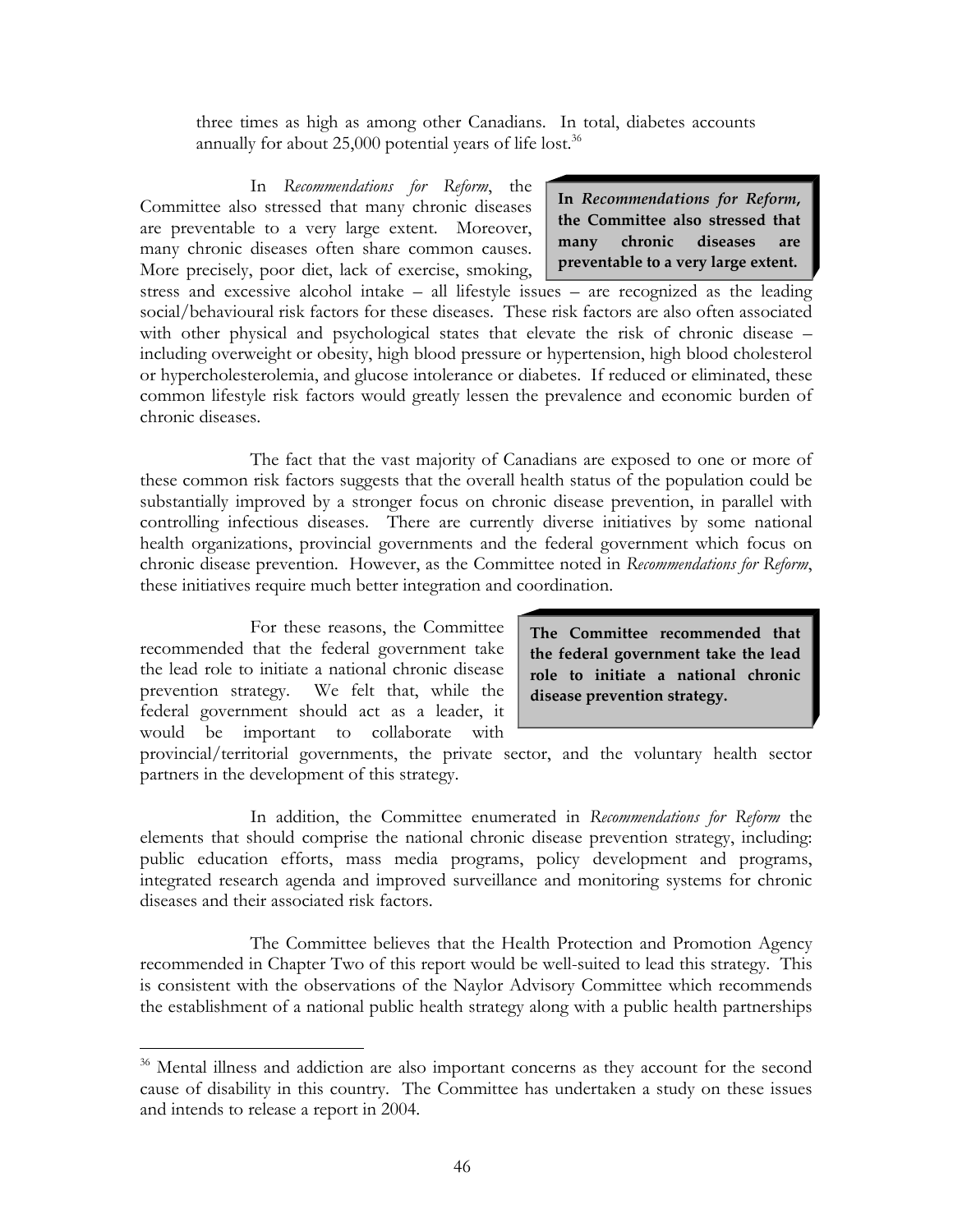program, to be led by the new agency, and that would address both infectious and chronic diseases.

Therefore, the Committee recommends that:

**The Health Protection and Promotion Agency, in collaboration with the provinces and territories and in consultation with major stakeholders (including the Chronic Disease Prevention Alliance of Canada) implement a National Chronic Disease Prevention Strategy.** 

**The National Chronic Disease Prevention Strategy build on current initiatives through better integration and coordination.** 

**The Health Protection and Promotion Agency contribute \$125 million annually to the National Chronic Disease Prevention Strategy. Funding for the Strategy should be part of the Agency's flow through transfers program designed to strengthen local and regional health protection and promotion capacity.** 

**Specific goals and objectives should be set under the National Chronic Disease Prevention Strategy. The outcomes of the strategy should be evaluated against these goals and objectives on a regular basis and reports of any such evaluation made public.** 

## **4.2 Immunization**

 During the early 1900s, infectious diseases were the leading cause of death worldwide. Now, as a result of health protection measures – such as immunization, sanitation, public health education and better living conditions – infectious diseases cause less than 5% of all deaths in Canada. This accomplishment places health protection measures, and in particular immunization, among the greatest achievements in health care of the  $20<sup>th</sup>$  century.

 Immunization is a central activity of health protection and promotion and a very costeffective illness prevention measure, protecting millions of children and adults from contracting debilitating, disabling and sometimes fatal infectious diseases. Immunization has been responsible for the eradication of some vaccine-preventable diseases such as poliomyelitis and smallpox.

**Immunization is a central activity of health protection and promotion and a very costeffective illness prevention measure, protecting millions of children and adults from contracting debilitating, disabling and sometimes fatal infectious diseases.** 

The Naylor Advisory Committee

reviewed a range of documents dating back to the 1990s and found substantial diversity among the provinces and territories in publicly-funded programs and legislation pertaining to immunization and vaccination. The Naylor report also notes concerns with respect to the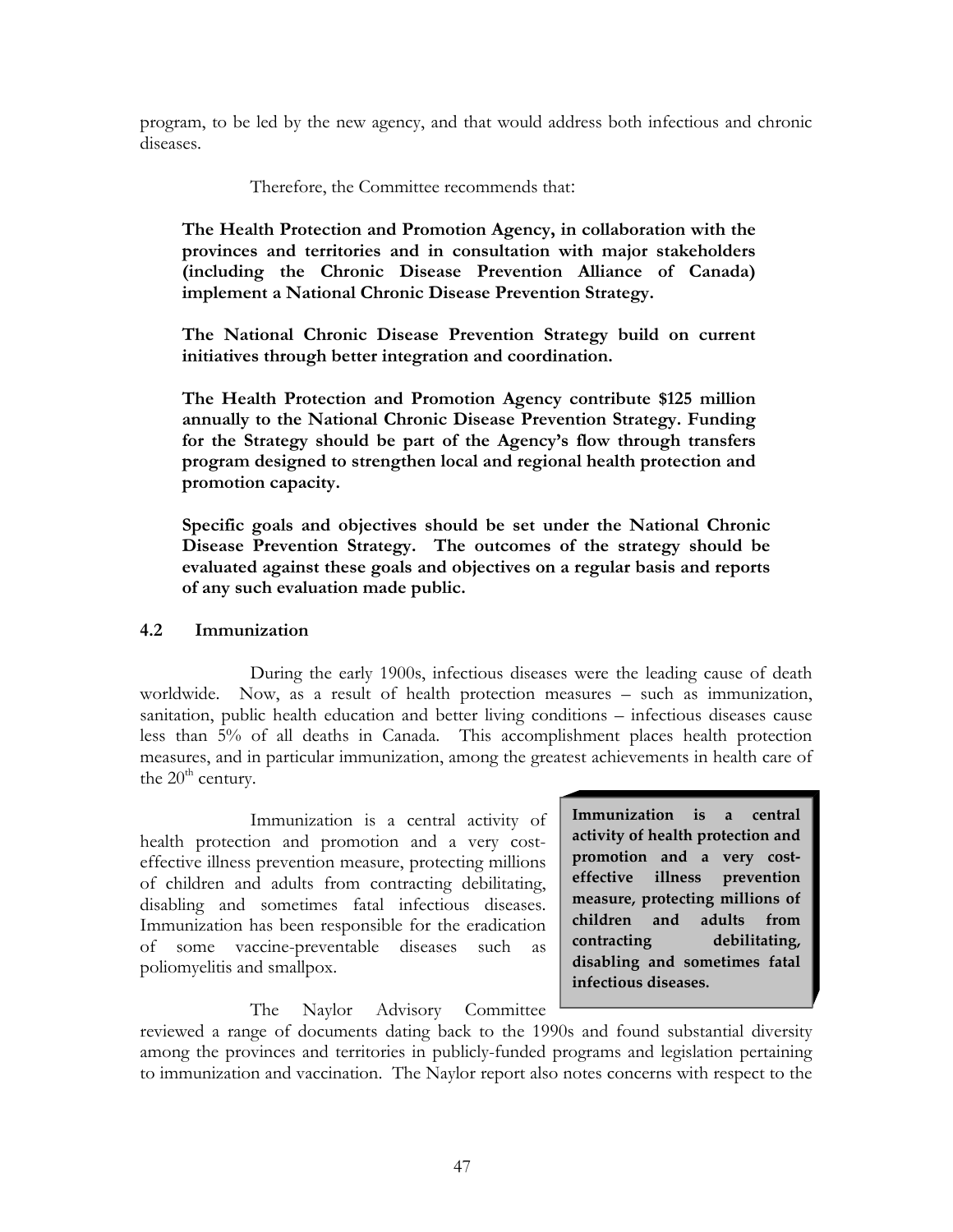growing price of vaccines, safety issues with some vaccines, inequity of access to some vaccines (particularly newer ones), and uneven electronic recording of immunizations.

 In recent years, proposals have been made for the development of a national immunization program with the goal of securing guaranteed delivery of vaccines across the country at the lowest possible prices through public purchasing. In its February 2003 budget, the federal government announced that it would provide \$45 million over five years "to assist in the pursuit of a national immunization strategy". $37$ 

 However, according to the Naylor report, the newly announced \$45 million is "nowhere near sufficient to catalyze a national immunization strategy."<sup>38</sup> The Naylor Advisory Committee estimates that no less than \$100 million annually should be earmarked for a major reinvigoration of the national immunization strategy. Moreover, the Naylor report suggests that these earmarked funds should be transferred to a single purchasing body (e.g., Public Works and Government Services Canada). This would strengthen the buying power of the purchaser of these vaccines. Earmarked funds should be used to purchase only agreed-upon vaccines, particularly new vaccines for which there are gaps in public coverage. This funding should also serve to support a consolidated information system to track vaccinations and immunization coverage. The Naylor report recommends that the federal government invest the necessary \$100 million annually beginning within the next twelve to eighteen months.

The Committee strongly supports these recommendations. We believe that a national immunization program requires strong federal leadership, along with workable federal/provincial/territorial collaboration. The Committee recognizes that there will be those who would say that since immunization is a provincial responsibility, any immunization program should be the exclusive responsibility of the provinces.

**We believe that a national immunization program requires strong federal leadership, along with workable federal/ provincial/ territorial collaboration.** 

 The Committee passionately disagrees with this position. There are several reasons for this, the most important of which is that infectious diseases do not respect provincial or national boundaries. Second, although new vaccines are not cheap, a national program of vaccine purchase will dramatically reduce the cost per unit.<sup>39</sup> Third, vaccines are most cost-effective when they are delivered through large scale programs.

 Therefore, the Committee reiterates the recommendation of the Naylor Advisory Committee that:

**The federal government, through the Health Protection and Promotion Agency, invest \$100 million annually beginning within the next 12 to 18** 

1

<sup>37</sup> Department of Finance, *The Budget Plan 2003*, 18 February 2003, p. 75.

 $38$  Naylor report, p. 88.

 $39$  It is important to note that the responsibility for the distribution of vaccines will remain provincial and territorial.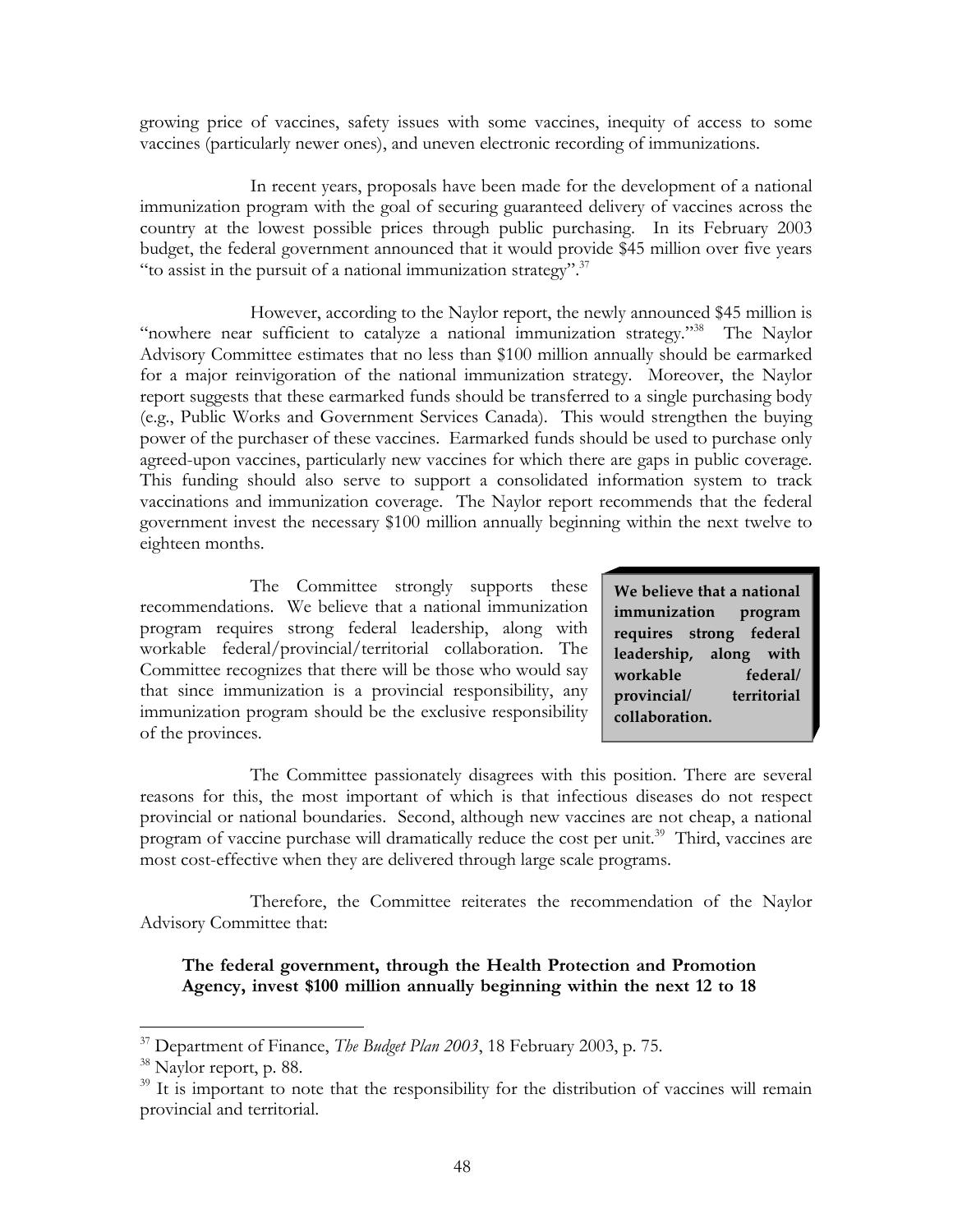**months for the realization of a National Immunization Program whereby the federal government would purchase agreed-upon new vaccines to meet provincial and territorial needs, support a consolidated information system to track vaccinations and immunization coverage and track Vaccine-Associated Adverse Events through increased funding for surveillance and a mandatory reporting requirement, and provide funding for research on possible long-term adverse effects of vaccines.**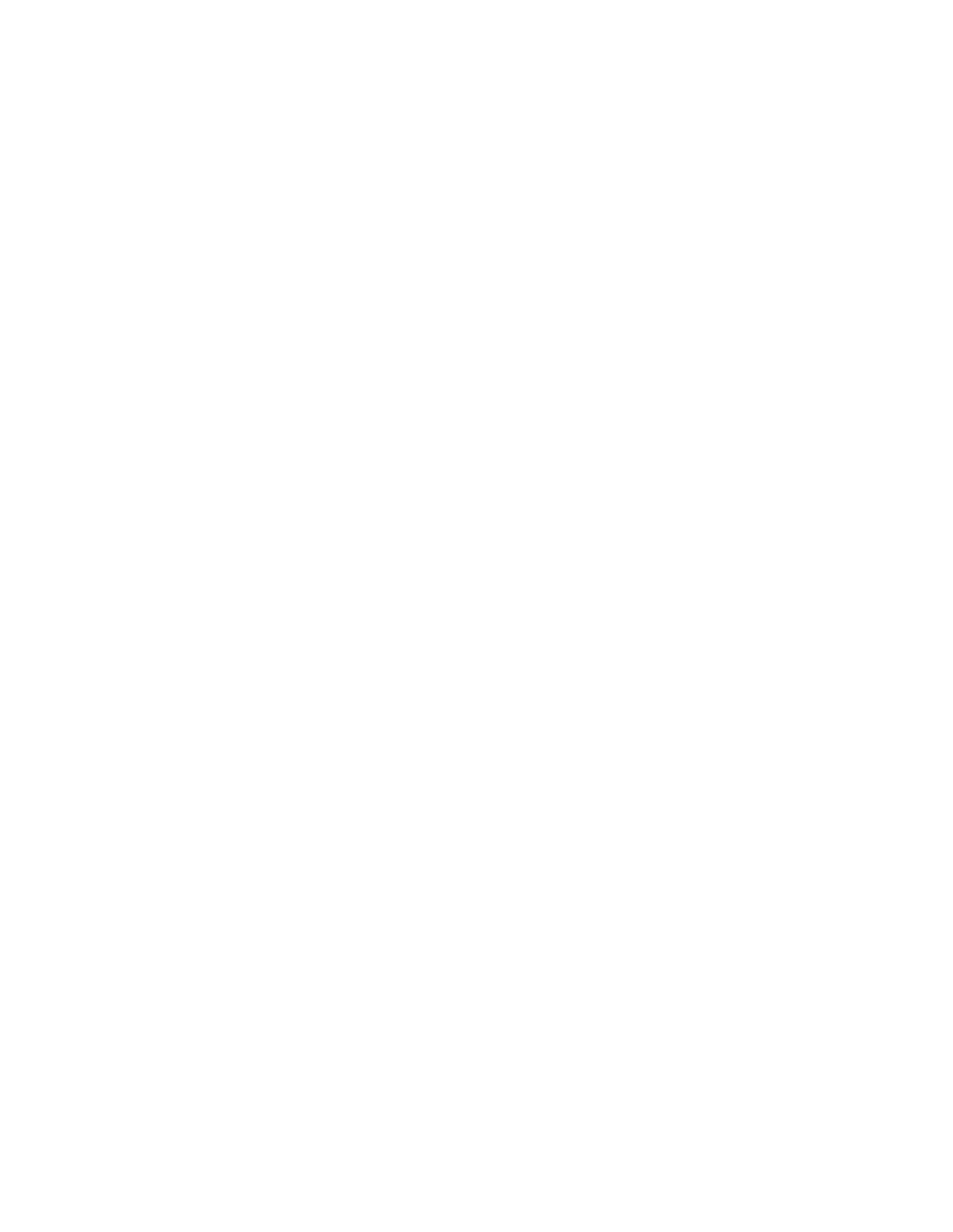## **CHAPTER FIVE: FINANCING REFORM: AN INCREMENTAL APPROACH**

*Canada's ability to contain an outbreak is only as strong as the weakest jurisdiction in the chain of disease control and health protection.40*

 The report of the National Advisory Committee on SARS and Public Health was published in early October. The Committee shares the view of all witnesses that the federal government must not let this report languish on the shelf. At the conclusion of their meeting in Halifax on September 4, 2003, all federal, provincial and territorial Ministers of Health agreed to make the enhancement of health protection activities across the country a top priority. The Committee strongly believes that the federal government must develop a plan to respond to the Naylor report recommendations in order to create a strong and wellresourced health protection and promotion infrastructure with adequate surge capacity and sufficient highly qualified professionals.

Immediate action must be taken. However, this requires federal leadership as well as substantial federal funding. One of the lessons the Committee drew from its examination of other countries studied in preparation of this report is that central government funding and leadership are vital to optimal programming, uniform standards and equity of services across the country. This chapter focuses on how much additional federal government funding is needed in Canada, and when it is needed.

## **5.1 Federal Government Spending Recommended in the Naylor Report**

 According to the Naylor report, a sound, responsive, effective and timely health protection and promotion infrastructure in Canada would require an investment by the federal government totalling approximately \$1 billion per year by fiscal year 2007-2008. As shown in the table below, this sum would consist of an *existing* federal spending of some \$300 million and an *additional* federal spending of \$700 million.

 The existing \$300 million would be *transferred* from Health Canada to the proposed new agency described in Chapter Two. This existing funding is currently used by the department for the purpose of health protection and promotion and covers, for the most part, the core functions of the Population and Public Health Branch (PPHB).

 The Naylor report estimates that an additional investment by the federal government is needed to revitalize health protection and promotion in Canada. It recommends that this additional federal spending increase gradually over the next few years to reach \$700 million by fiscal year 2007-2008. In the view of the Naylor Advisory Committee, this is not an unrealistic amount: "This is what  $F/P/T$  governments currently spend on personal health services in Canada between Monday and Wednesday in a single

<sup>40</sup> Dr. David Naylor, *Proceedings*.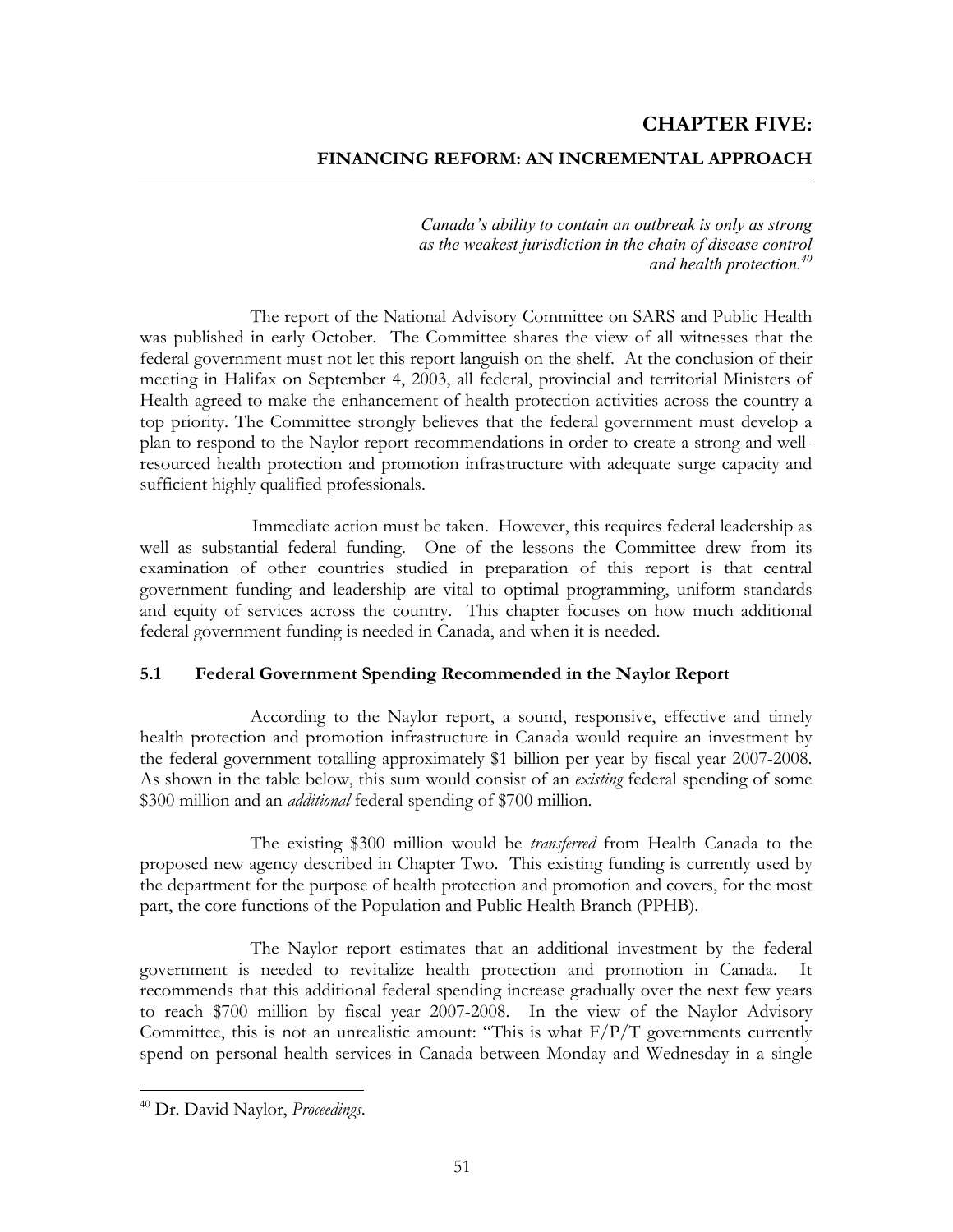week."<sup>41</sup> In addition, when he appeared before the Committee, Dr. Naylor stressed that, under the circumstances, it is a *minimum* prudent investment to make. The Committee feels that it is especially true when compared to the cost in lives, illnesses and economic impact of less-than optimal health protection actions (e.g. impact of SARS in Toronto).

| Initiative                                                                                                                                        | Funding<br>(Millions of Dollars) |                 | Proposed                                                                                                                   |
|---------------------------------------------------------------------------------------------------------------------------------------------------|----------------------------------|-----------------|----------------------------------------------------------------------------------------------------------------------------|
|                                                                                                                                                   | <b>New</b>                       | <b>Existing</b> | Timeframe                                                                                                                  |
| New National Agency:<br>Existing Capacity Within<br>Health Canada<br><b>Expanded Core Functions</b>                                               | \$200                            | \$300           | The \$200 million level is<br>to be reached over the<br>next 3 to 5 years                                                  |
| Flow Through Transfers for<br>Local and Regional Capacity<br>(protection, promotion and<br>prevention of both infectious<br>and chronic diseases) | \$300                            |                 | Public Health<br>Partnerships Program:<br>Funding would rise over<br>the next 2-3 years to reach<br>\$300 million annually |
| Flow Through Transfers for<br>Communicable Disease<br>Surveillance                                                                                | \$100                            |                 | Would start immediately<br>at a lower level and then<br>rise over the next 2-3<br>years                                    |
| Immunization                                                                                                                                      | \$100                            |                 | To be accomplished<br>within the next 12 to 18<br>months.                                                                  |
| Total                                                                                                                                             | \$700                            | \$300           |                                                                                                                            |

## **THE NAYLOR ADVISORY COMMITTEE: FEDERAL GOVERNMENT SPENDING RECOMMENDATIONS**

Source: Report of the National Advisory Committee on SARS and Public Health.

 Of this \$700 million amount, some \$200 million is to be allocated to the new agency for expanded core functions. In particular, it is to be used for the following purposes: enhancing national disease surveillance systems (\$15 million); developing a national public health strategy (\$5 million); improving health emergency preparedness and response (\$10 million); creating epidemic response teams and strengthening surge capacity (\$10 million); establishing a new network for communicable disease control (\$50 million); expanding human resources (\$25 million); bolstering research funding (\$25 million); enhancing protection and promotion in the fields of environmental health, mental health and injury prevention (\$30 million). These amounts, which actually total some \$170 million in additional annual federal funding, would gradually increase to \$200 million annually over the next three to five years.

 $41$  Naylor report, p. 12.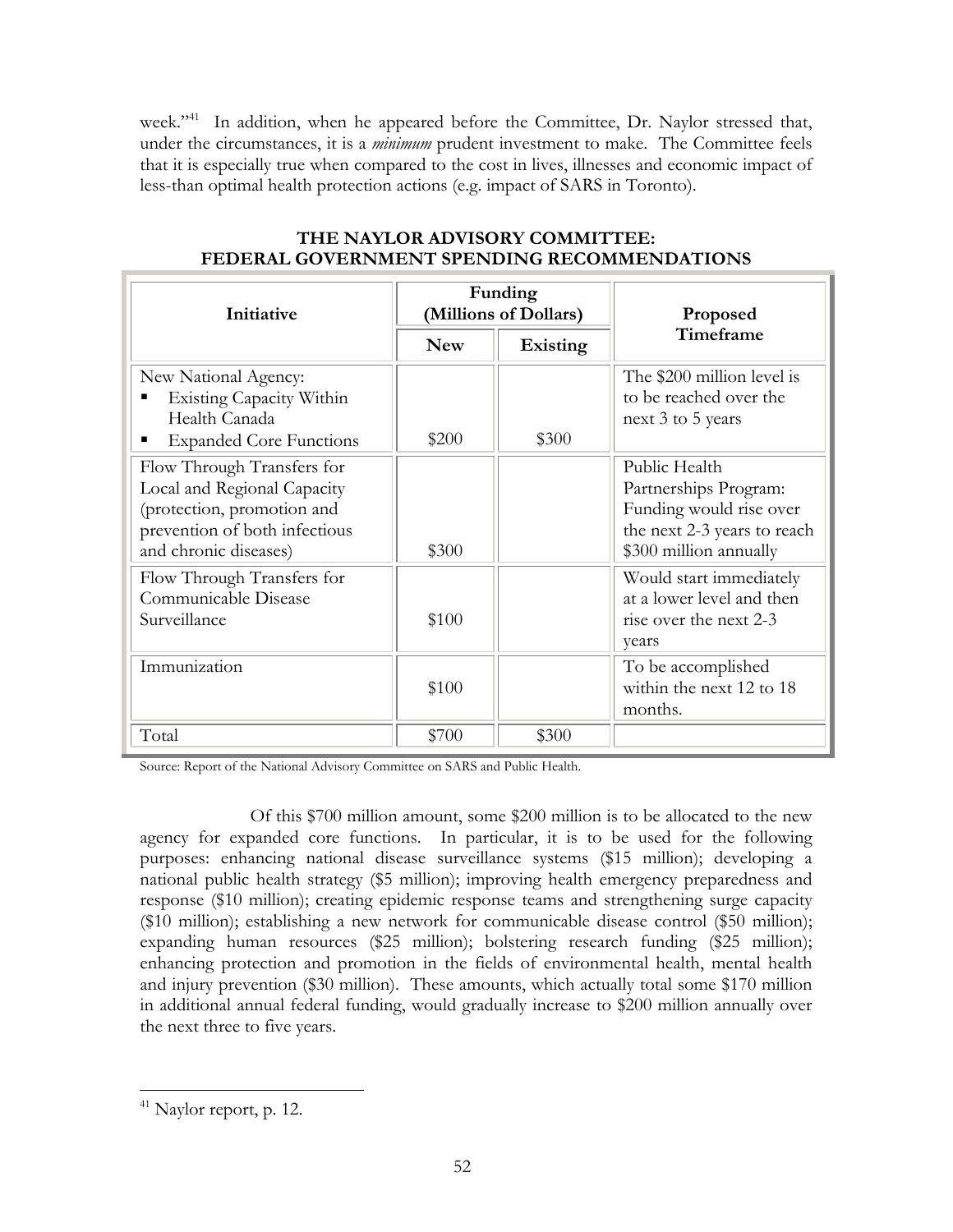The other \$500 million in additional federal funding is recommended to cover the following areas: earmarked flow through transfers to strengthen local and regional health protection and promotion capacity (\$300 million); flow through transfers to enhance communicable disease surveillance (\$100 million); and funding for a national immunization strategy (\$100 million).

 As the Naylor report clearly points out, not all additional federal funding needs to be new. Some of the additional federal investment it recommends could be obtained from programs and initiatives that already exist (e.g. Canada Health Infoway Inc., Human Resources and Development Canada, etc.).

 Furthermore, the Naylor Advisory Committee assumes that provincial and territorial governments will also increase their contribution to health protection and promotion over the next several years in order to put in place a strong national infrastructure which is supported by all levels of government.

 The Naylor report also comments on the Grants and Contributions Program (G&C) currently managed by PPHB. Under the G&C program, which has an annual budget of some \$200 million, PPHB funds projects are undertaken by non-government organizations (NGOs) across the country. These projects cover a range of issues from communicable and non-communicable diseases to wellness and healthy living/aging. Although many of these projects are valuable in that they clearly help to achieve the policy objectives of PPHB, the Naylor Advisory Committee heard mixed views on the value of the existing G&C program with respect to the policy objectives and mandate of PPHB. Concerns were also raised with respect to the politicization of the program and the magnitude of transfers to some NGOs. Perhaps more importantly, the September 2001 report of the Auditor General noted problems in the project management process of the G&C program.

 For these reasons, the report of the Naylor Advisory Committee recommends that the G&C program be reviewed and that the use of the grants and contributions be *very* clearly aligned with the mandate and objectives of the proposed new agency. In addition, the Naylor report suggests that the funding of the G&C program be incorporated into the budget of the new agency.

 When Dr. Naylor appeared before the Committee, he stated that the first funding priority for the federal government should be to prepare for this winter's respiratory virus season. As such, the first step would be to develop a set of directives, guidelines and protocols with respect to SARS for the use of hospitals, health professionals and front-line personnel. In Dr. Naylor's view, this would help prevent false SARS alarms that could be quite devastating.

 The second priority, according to Dr. Naylor's testimony, would be twofold: to undertake the establishment of the new agency, while at the same time developing a much better surveillance system for infectious diseases with improved coordination among governments and institutions. The development of a network for communicable disease control would be his third priority. In the longer term, a legislative review will have to be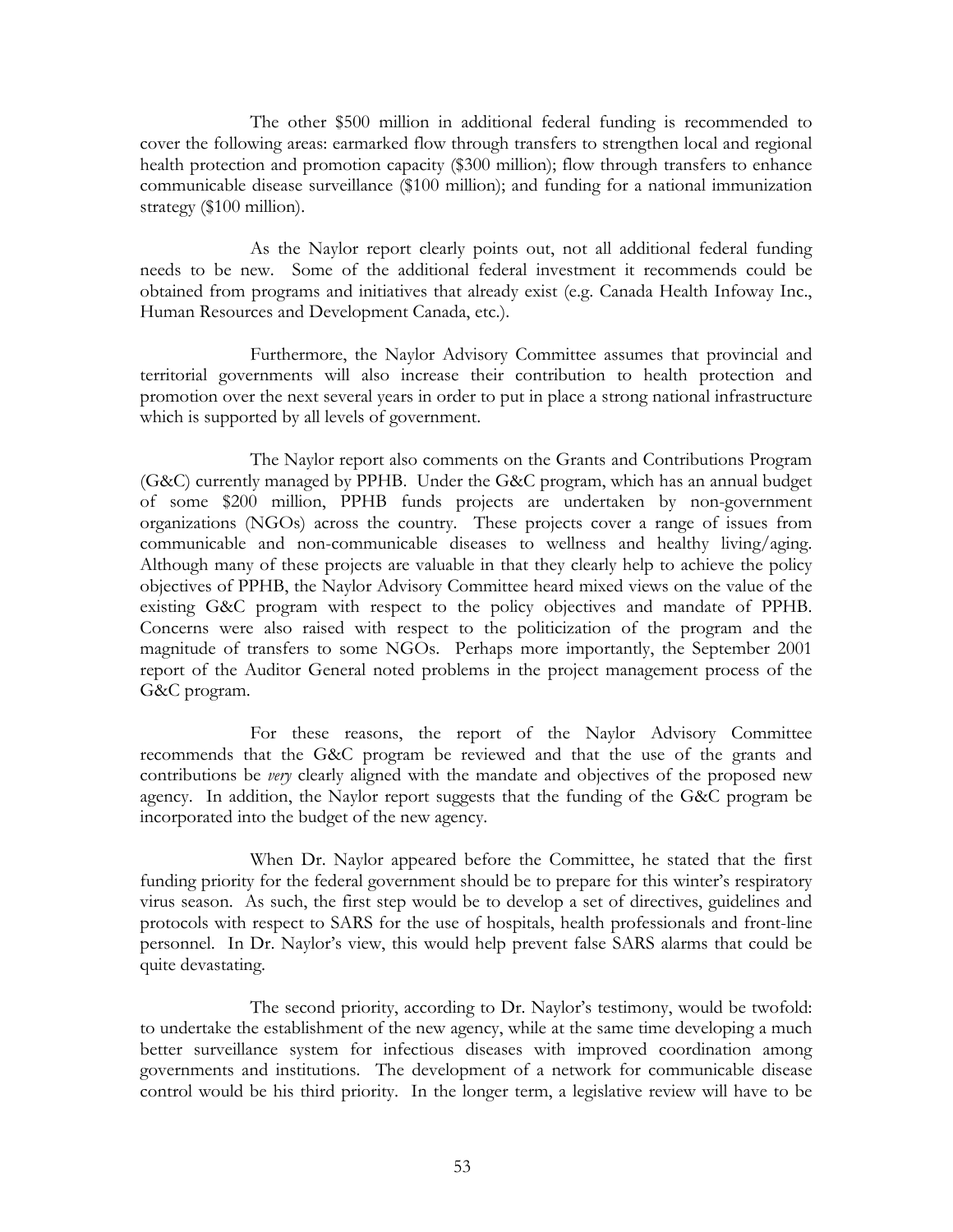undertaken with the goal of harmonizing and improving federal and provincial health emergency legislation.

## **5.2 Federal Government Spending Recommended by the Committee**

 The Committee fully supports the recommendations in the Naylor report calling for the transfer of existing financial and human resources from PPHB to the agency described in Chapter Two, as well as the request for additional federal investment in health protection and promotion infrastructure. This will ensure that all regions in Canada can provide an adequate level of health protection and promotion in normal times, while their capacity is augmented by federal surge capacity during times of crisis. We agree with Dr. Naylor that the federal government should initiate planning to ensure that it can devote, in the long term, a total of about \$1 billion annually to health protection and promotion.

**The Committee fully supports the recommendations in the Naylor report calling for the transfer of existing financial and human resources from PPHB to the agency described in Chapter Two, as well as the request for additional federal investment in health protection and promotion infrastructure… Additional federal funding for the purpose of health protection and health promotion should, whenever possible, come from existing sources.** 

 However, the Committee believes that this investment must be made in a *fiscally responsible* manner. Accordingly, additional federal funding for the purpose of health protection and health promotion should, whenever possible, come from existing sources. In addition, we believe that relevant funding from the current G&C program at PPHB should be incorporated into the budget of the new Health Protection and Promotion Agency. This would provide the Agency with substantial additional funding from *existing* federal spending. We also concur with the Naylor Advisory Committee that the G&C program should be very carefully reviewed to ensure that only those projects with good value-for-money and which clearly further the policy objectives of the new agency should continue to receive federal funding.

Therefore, the Committee recommends that:

**Between now and the end of 2004, priority for federal spending on health protection and promotion should be given to the following twelve (12) initiatives:** 

- **The establishment of the Transitional Health Protection and Promotion Board which should eventually lead to the creation of the Health Protection and Promotion Agency (3 months);**
- **The creation of the Health Protection and Promotion Agency by Order-in-Council before the end of the current fiscal year (4 months);**
- **The development of directives, guidelines and testing protocols to assist health professionals, hospitals and laboratories in preparation for the next respiratory virus season (3 months);**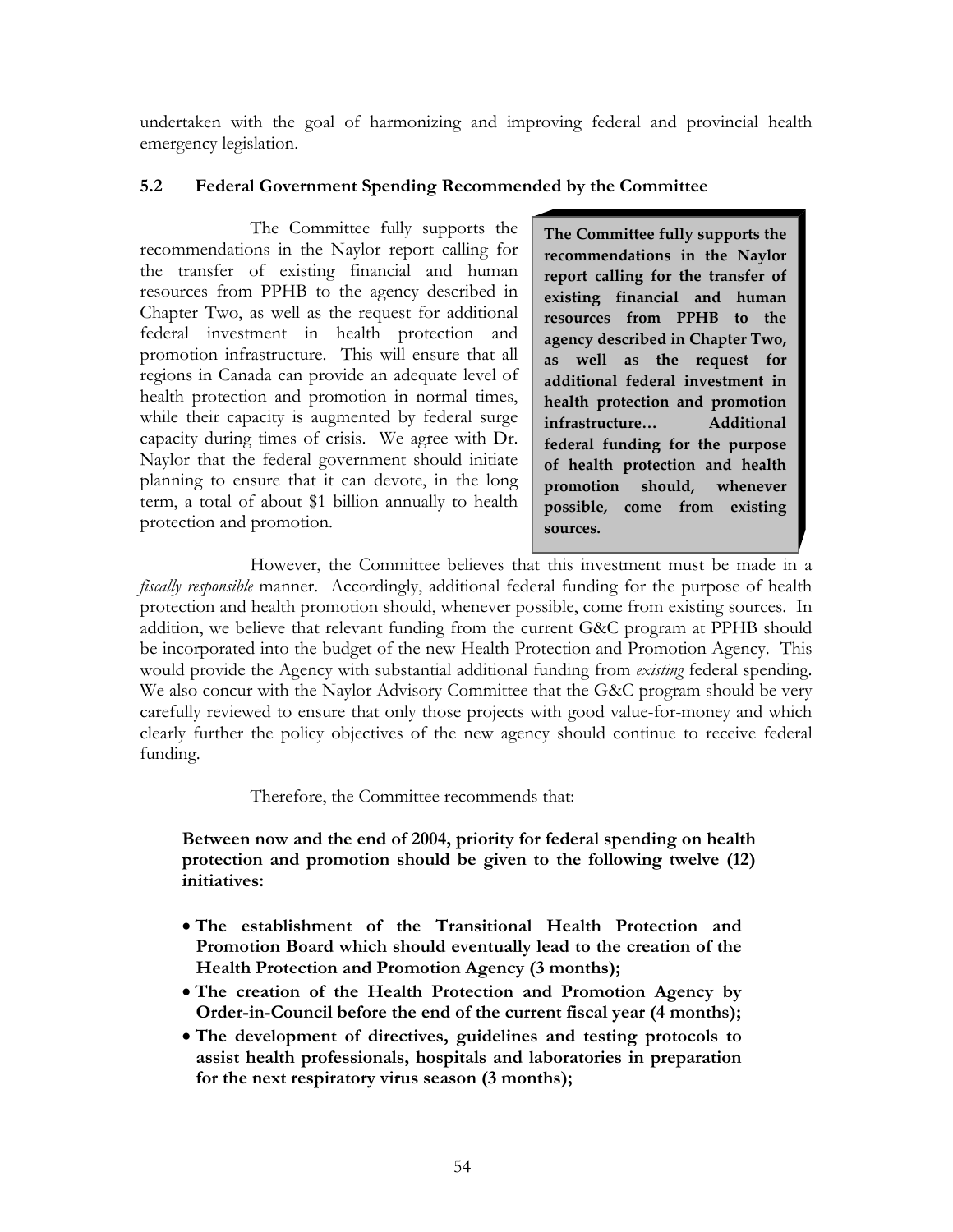- **Initial investment to facilitate immediate preparedness for a possible return of SARS during the winter season of respiratory illnesses (3 to 6 months);**
- **Further investment in infectious disease surveillance and control with the view of enhancing surveillance capacity at the local and regional level initially (12 months);**
- **F/P/T review of the capacity and protocols of public health laboratories to respond effectively and collaboratively to the next serious infectious disease outbreak (12 months);**
- **Meeting of the F/P/T Conference of Deputy Ministers of Health to initiate discussions on a new network for communicable disease control (3 months);**
- **As a first step, increasing enrolment in existing university and community college programs in the field of health protection and promotion; then, undertaking the establishment of the Virtual School of Public Health (12 months);**
- **National Immunization Program (12 months);**
- **Begin F/P/T negotiations on the creation of the Health Alert System (12 months);**
- **Initiate negotiations with Canada Health Infoway Inc. to set up appropriate information technology to improve both surveillance and communication systems (12 months);**
- **Initiate transfer of physical and human resources from the Population and Public Health Branch to the Health Protection and Promotion Agency (12 months).**

This set of recommendations clearly points to the need to make health protection and promotion the *priority* of the next federal budget.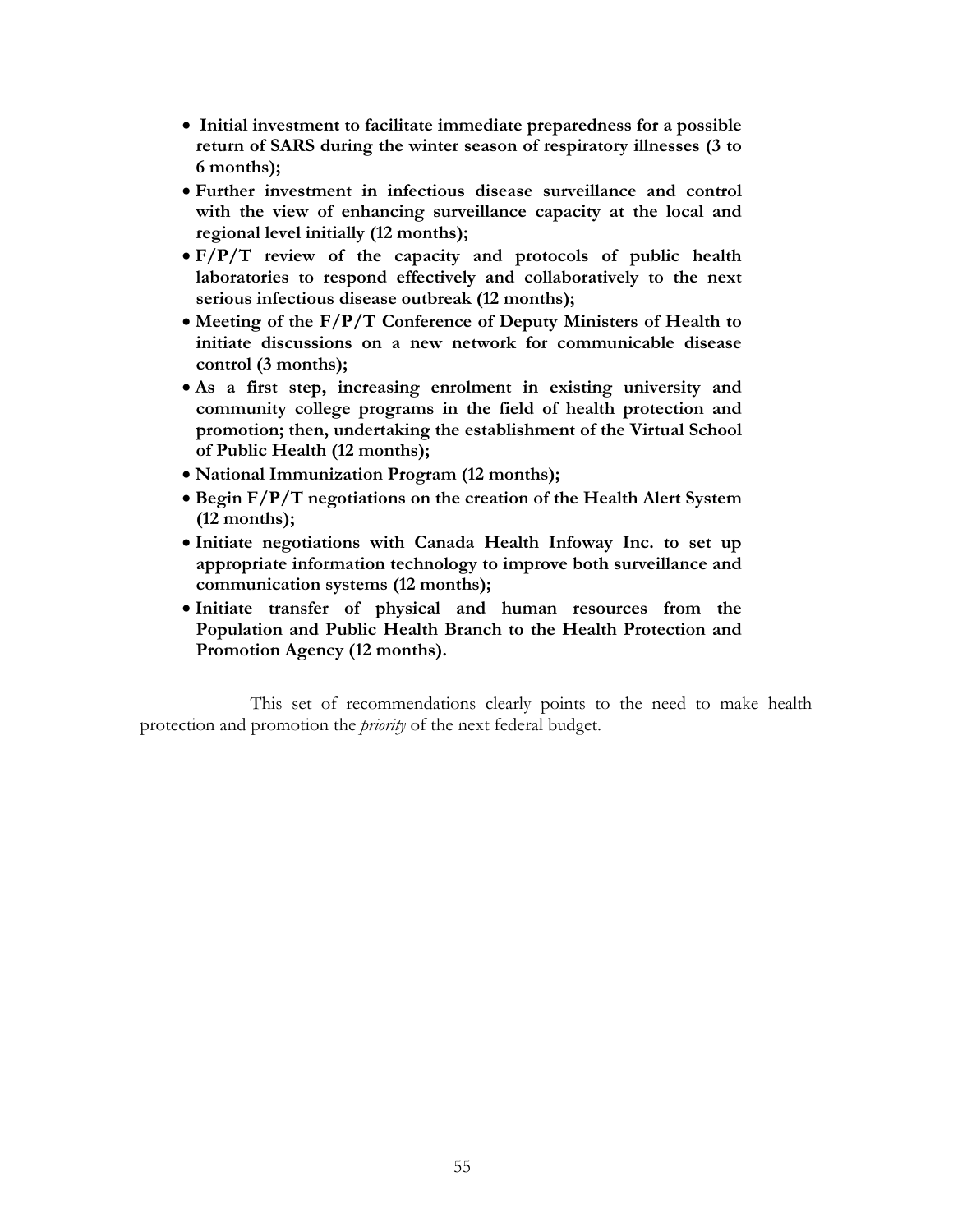|                                                      | Within 3 months                                                                                                                                            | Within 6 months                                                                                                                                                 | Within 12 months                                                                                                                                                                                                                                                                                                                                        |
|------------------------------------------------------|------------------------------------------------------------------------------------------------------------------------------------------------------------|-----------------------------------------------------------------------------------------------------------------------------------------------------------------|---------------------------------------------------------------------------------------------------------------------------------------------------------------------------------------------------------------------------------------------------------------------------------------------------------------------------------------------------------|
| Infectious<br>disease<br>surveillance and<br>control | Prepare for the<br>$\bullet$<br>next respiratory<br>virus season<br>$F/P/T$ Meeting<br>$\bullet$<br>on a new<br>communicable<br>disease control<br>network | Investment to<br>$\bullet$<br>facilitate<br>immediate<br>preparedness for a<br>possible return of<br><b>SARS</b>                                                | Further<br>$\bullet$<br>investment to<br>enhance capacity<br>at the local and<br>regional level                                                                                                                                                                                                                                                         |
| Health<br>Protection and<br>Promotion<br>Agency      | Establish the<br>$\bullet$<br>Transitional<br>Health Protection<br>and Promotion<br>Board                                                                  | Create the Health<br>$\bullet$<br>Protection and<br>Promotion<br>Agency by Order-<br>in-Council by the<br>end of the current<br>fiscal year (March<br>31, 2004) | Initiate transfer<br>$\bullet$<br>of physical and<br>human resources<br>from the<br>Population and<br>Public Health<br>Branch to the<br>Health Protection<br>and Promotion<br>Agency                                                                                                                                                                    |
| Other<br>Programs and<br>Infrastructure              |                                                                                                                                                            | Increase<br>$\bullet$<br>enrolment in<br>existing university<br>and community<br>college programs<br>in the field of<br>health protection<br>and promotion      | Establish the<br>$\bullet$<br>National<br>Immunization<br>Program<br>Create the Health<br>$\bullet$<br>Alert System<br>$F/P/T$ review of<br>$\bullet$<br>public health<br>laboratories<br>Initiate<br>negotiations with<br>Canada Health<br>Infoway Inc.<br>Undertake the<br>$\bullet$<br>establishment of<br>the Virtual<br>School of Public<br>Health |

**Table 1 Summary of the Committee's Action Programme**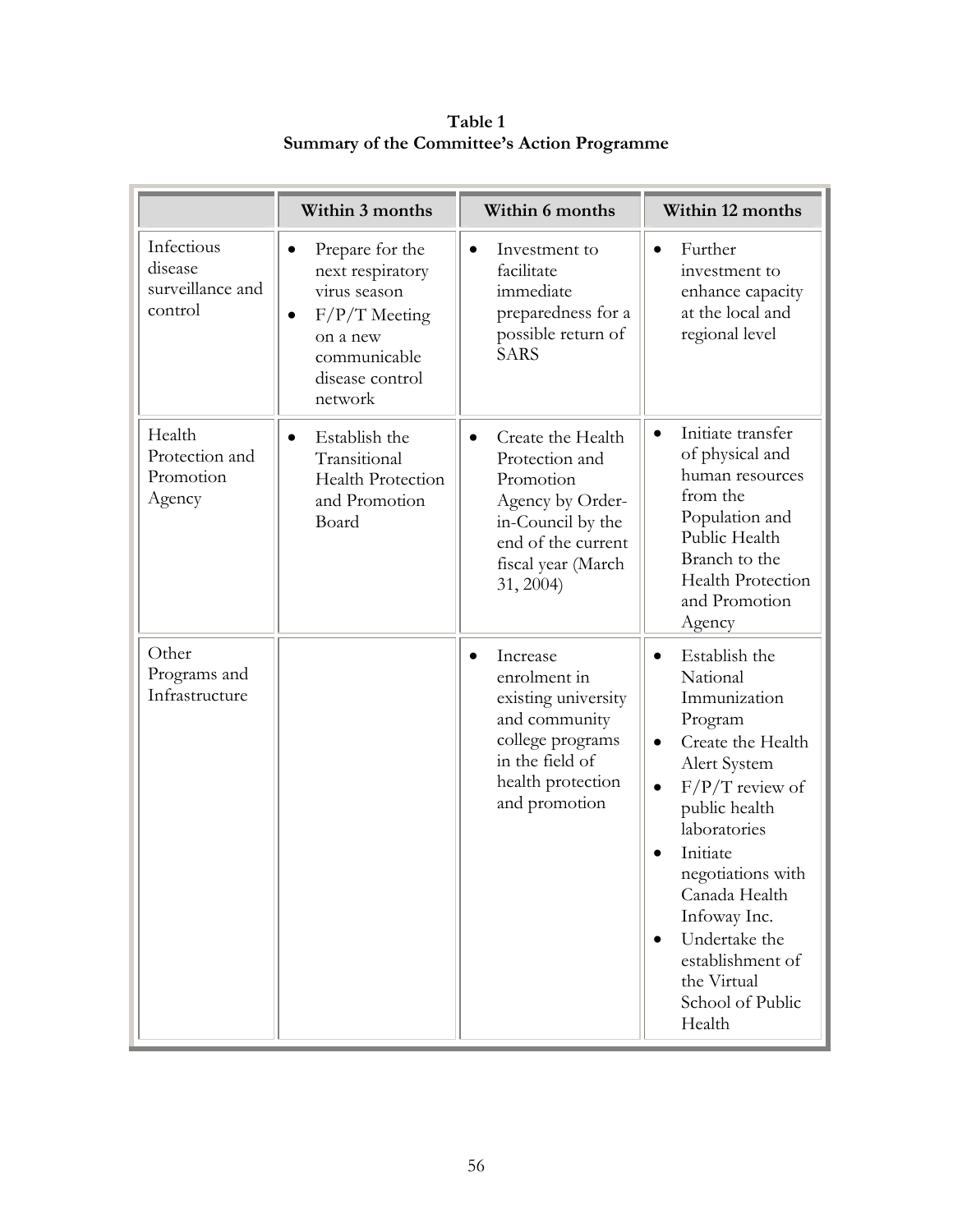Throughout this report, the Committee has indicated that it wholeheartedly supports nearly all the recommendations in the Naylor report. Moreover, many of these recommendations are essentially the same as those contained in a federal government inquiry ten years ago and were also recapitulated in an F/P/T working group report seven years ago. Witnesses also expressed strong support for the findings and recommendations of the Naylor report. *The Committee strongly believes that the time for study is over and the time for action has arrived*.

 This is why, at the end of Chapter Five, the Committee put forward a precise timetable – a critical path – for the implementation of the key recommendations in the Naylor report. We believe that all of these measures can be implemented without the approval of any other government within the proposed timeframe.

**At the end of Chapter Five, the Committee put forward a precise timetable – a critical path – for the implementation of the key recommendations in the Naylor report. We believe that all of these measures can be implemented without the approval of any other government within the proposed timeframe.**

 Despite widespread agreement on the need to move quickly to implement these recommendations, the Committee is aware that there are, nevertheless, barriers that might impede progress. For example:

- There may well be resistance to decreasing the size of Health Canada by moving the Population and Public Health Branch, and all of its employees and budget, into an arm's length agency. Similar human resource concerns were initially experienced with the creation of the Canadian Food Inspection Agency but were finally overcome.
- In spite of the international obligations of the federal government, some officials and politicians could be reluctant to support the deployment of federal employees across the country for disease surveillance purposes, based on the view that data collection is a provincial or local government issue. We believe that the deployment of federal epidemiologists or other public health professionals can allow for a swift, coordinated action when necessary without compromising provincial governments' roles and responsibilities.
- Organizations that currently receive funding under the Grants and Contributions Program of the Population and Public Health Branch may be upset if their grants/contributions are reduced or eliminated entirely, as the new agency tries to maximize the value it gets for the grant money it disburses.
- There will be individuals in the research community who may be unhappy with having the agency contract out specific research projects, rather than allocating the money through CIHR.

 All of this potential disagreement with the measures that the Committee proposes the federal government adopt before the end of 2004 can easily be overcome if the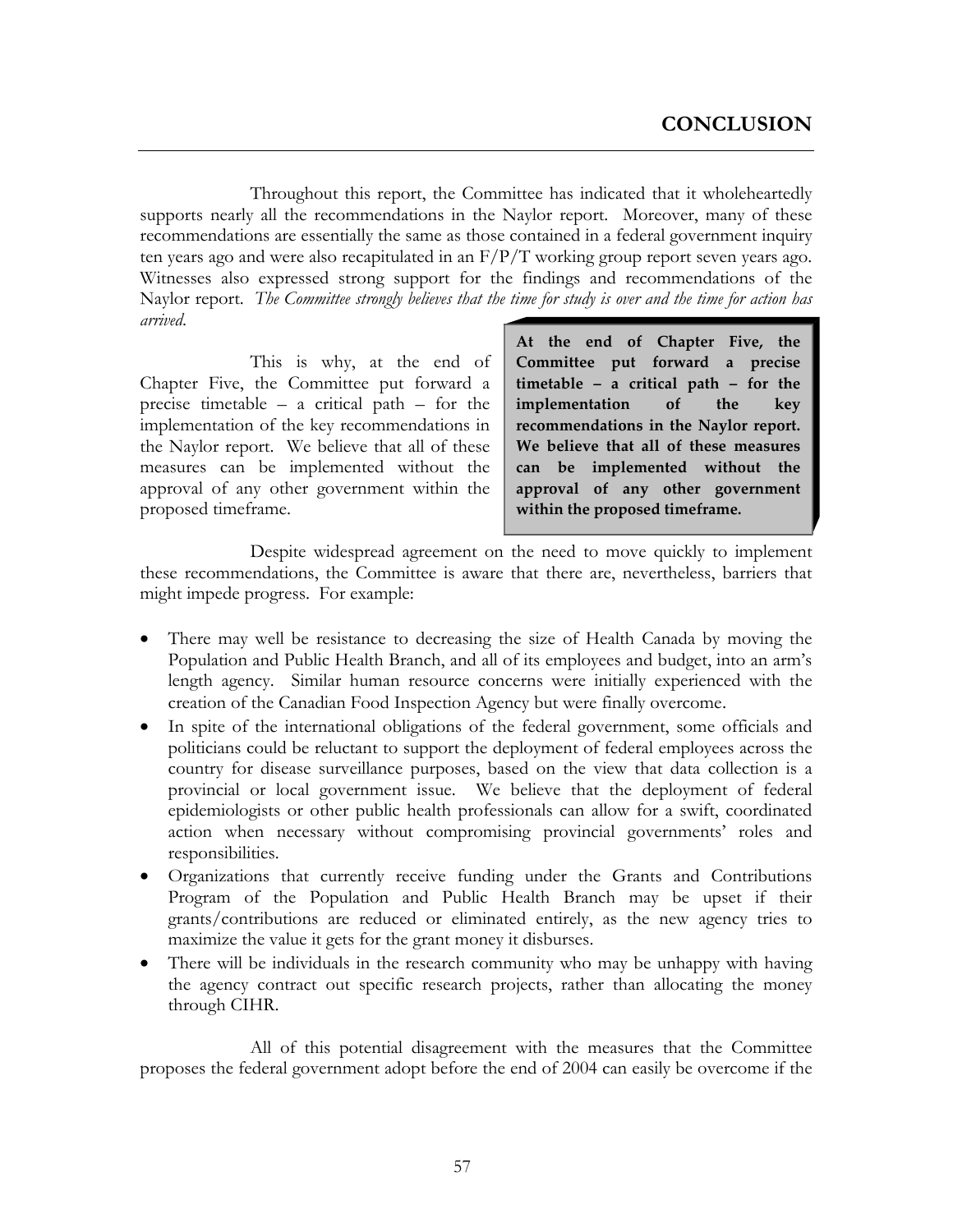federal government believes, as strongly as the Committee does, that the time for action is *now.* The essential ingredient that is required is *decisive political leadership*.

 If the federal government fails to implement the proposed measures, then Canadians will have no choice but to conclude that the federal government is incapable of making, or is unwilling to make, the prevention of illness amongst Canadians – through the implementation of a vigorous health protection and promotion program – as much of a priority as taking care of Canadians who are already sick. Thus, by the end of next year, Canadians will be able to judge for themselves how high a priority the federal government places on the recommendations of the Naylor report and on health protection and promotion.

 Late in the fall of 2004, the Committee intends to ask the Minister of

**The measures that the Committee proposes the federal government adopt before the end of 2004 can easily be overcome if the federal government believes, as strongly as the Committee does, that the time for action is** *now.* **The essential ingredient that is required is** *decisive political leadership***… If the federal government fails to implement the proposed measures, then Canadians will have no choice but to conclude that the federal government is incapable of making, or is unwilling to make, the prevention of illness amongst Canadians – through the implementation of a vigorous health protection and promotion program – as much of a priority as taking care of Canadians who are already sick.** 

Health to appear at a public hearing in order to report to the Committee, and more importantly to Canadians, on what the federal government has done with respect to implementing the Committee's recommended action steps for 2004.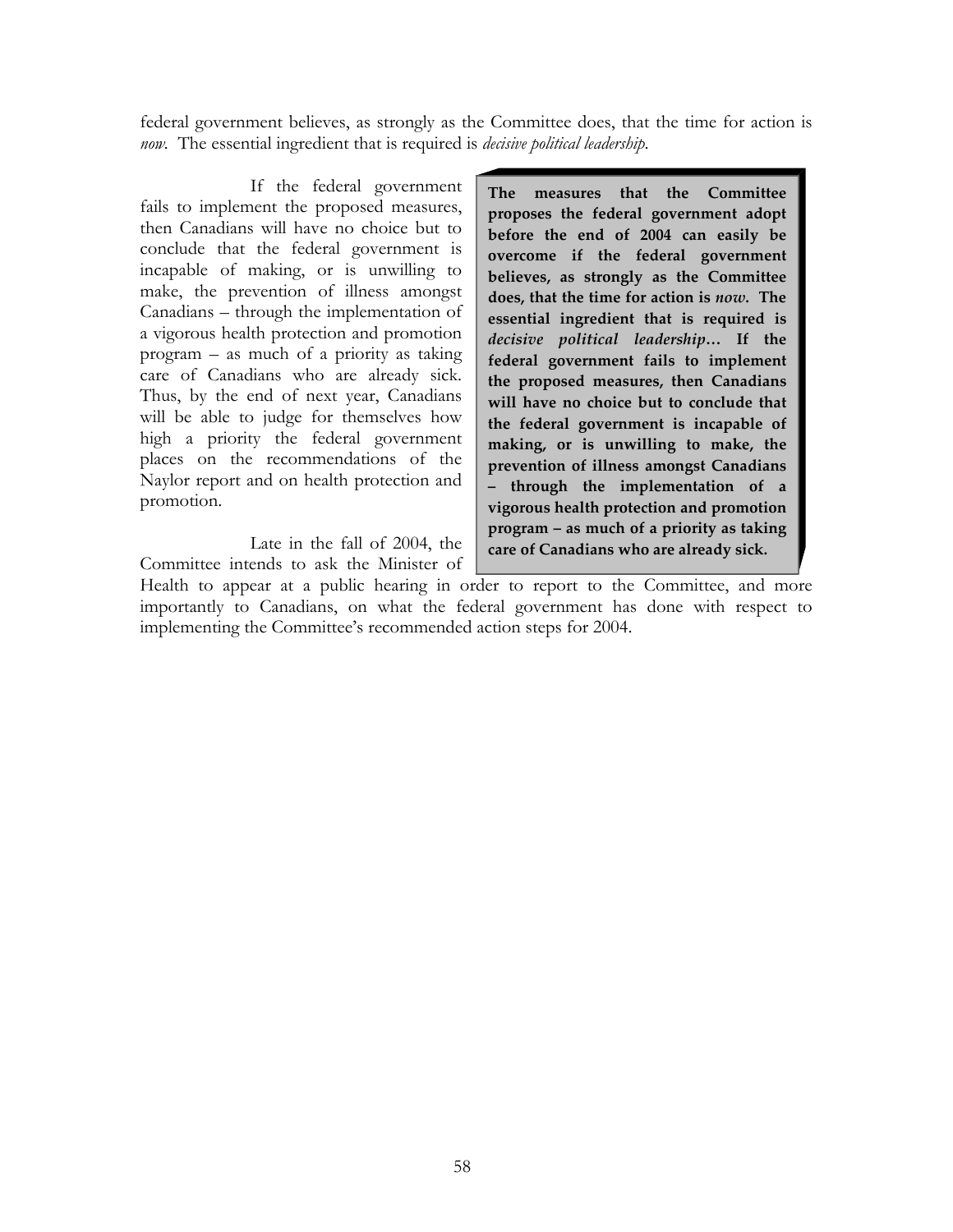**The Committee recommends that**:

#### **CHAPTER TWO:**

**A new agency, to be called the Health Protection and Promotion Agency (HPPA), be created, and that it be headed by the Chief Health Protection and Promotion Officer of Canada (CHPPO). The HPPA would be a legislated service agency that reports to the federal Minister of Health.** 

**The CHPPO be appointed by the federal Minister of Health and be a health professional.** 

**The Minister also appoint a Health Protection and Promotion Board that would receive regular reports from the CHPPO and function as the Board of the HPPA. The Health Protection and Promotion Board should be chaired by someone other than the CHPPO.** 

**In order to ensure sustained input from the provinces and territories, and to provide the HPPA with the best possible scientific advice, that an Advisory Council be created composed of the Chief Medical Officers from the provinces and territories. The advisory council should also contribute to working out a comprehensive human resource strategy by the HPPA.** 

**The mandate of the HPPA should include the following:** 

- **(a) Work with provincial and territorial authorities to articulate a coherent long-term vision for health protection and promotion in Canada, and develop a plan to realize this vision;**
- **(b) Partner with already existing provincial bodies (such as the B.C. Centre for Disease Control and the Quebec National Institute of Public Health) and help stimulate the development of similar comprehensive initiatives in regions of the country where they do not yet exist;**
- **(c) Ensure that Canada meets all its international health protection obligations;**
- **(d) Enhance disease surveillance and control in Canada;**
- **(e) Direct federal efforts to be prepared for any health emergency and work closely with P/T authorities to ensure that there is adequate capacity in all regions of the country;**
- **(f) Direct federal activity designed to improve all aspects of health protection and promotion infrastructure across the country;**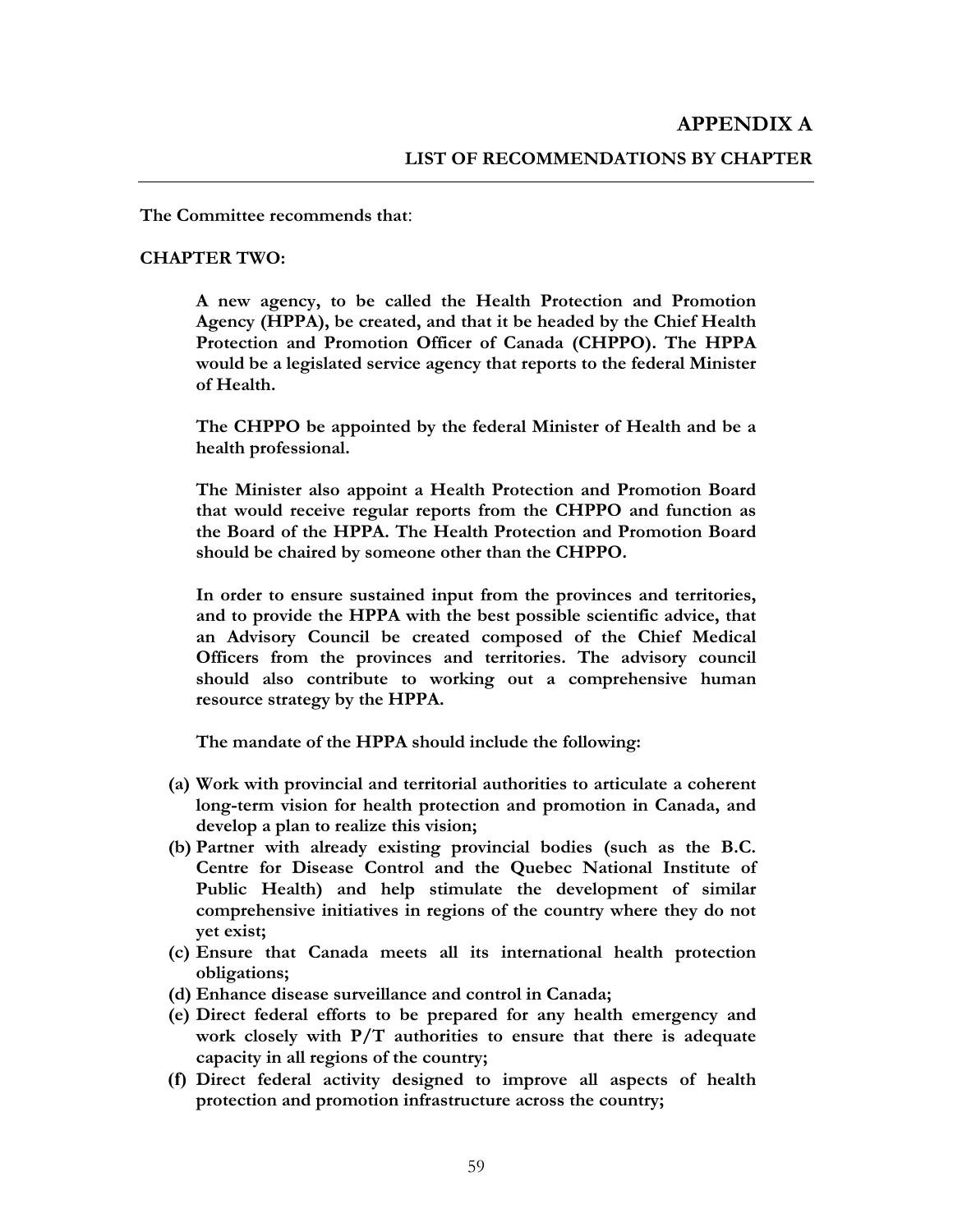**(g) Actively promote the health of Canadians, and, in particular, design and implement a National Chronic Disease Prevention Strategy as well as a National Immunization Program.** 

**A Transitional Health Protection and Promotion Board for the Health Protection and Promotion Agency be struck as quickly as possible, through Order in Council if necessary. The Transitional Health Protection and Promotion Board would be charged with setting up the HPPA. The HHPA should come into being before the end of the current fiscal year (March 31, 2004). It would be authorized to work with Health Canada in order to transfer resources and staff from the current Population and Public Health Branch of Health Canada that would serve as the initial core of the HPPA. The Transitional Health Protection and Promotion Board would begin the search for appropriate candidates to head the HPPA and would make a recommendation to the Minister in this regard.**

#### **CHAPTER THREE:**

**The federal government should establish, under the aegis of the new Health Protection and Promotion Agency, a Communicable Disease Control Fund, that would be used to assist the provinces and territories in building up their disease surveillance and control capacity. Money from this fund should begin flowing immediately and be directed to preparing for the coming influenza season.** 

**Work should begin immediately on building up existing F/P/T infrastructure with the goal of establishing a comprehensive network that would link disease surveillance and control activities across all jurisdictions.** 

**The new Health Protection and Promotion Agency should make infectious disease surveillance a top priority and work closely with the new F/P/T network to build capacity. It should also work to develop over a longer period a comprehensive, national disease surveillance system.** 

**Urgent efforts should be directed towards reaching memoranda of understanding between the various levels of government on the business procedures and protocols that would allow for greater immediate collaboration on disease surveillance and control.** 

**The federal government take responsibility for deploying federallyemployed field epidemiologists to every region of the country, in sufficient numbers so that they can be effectively sent wherever they may be needed to assist in dealing with a health emergency.** 

**The HHPA develop, as a priority, a Memorandum of Understanding with each province and territory on the implementation of a Health Alert**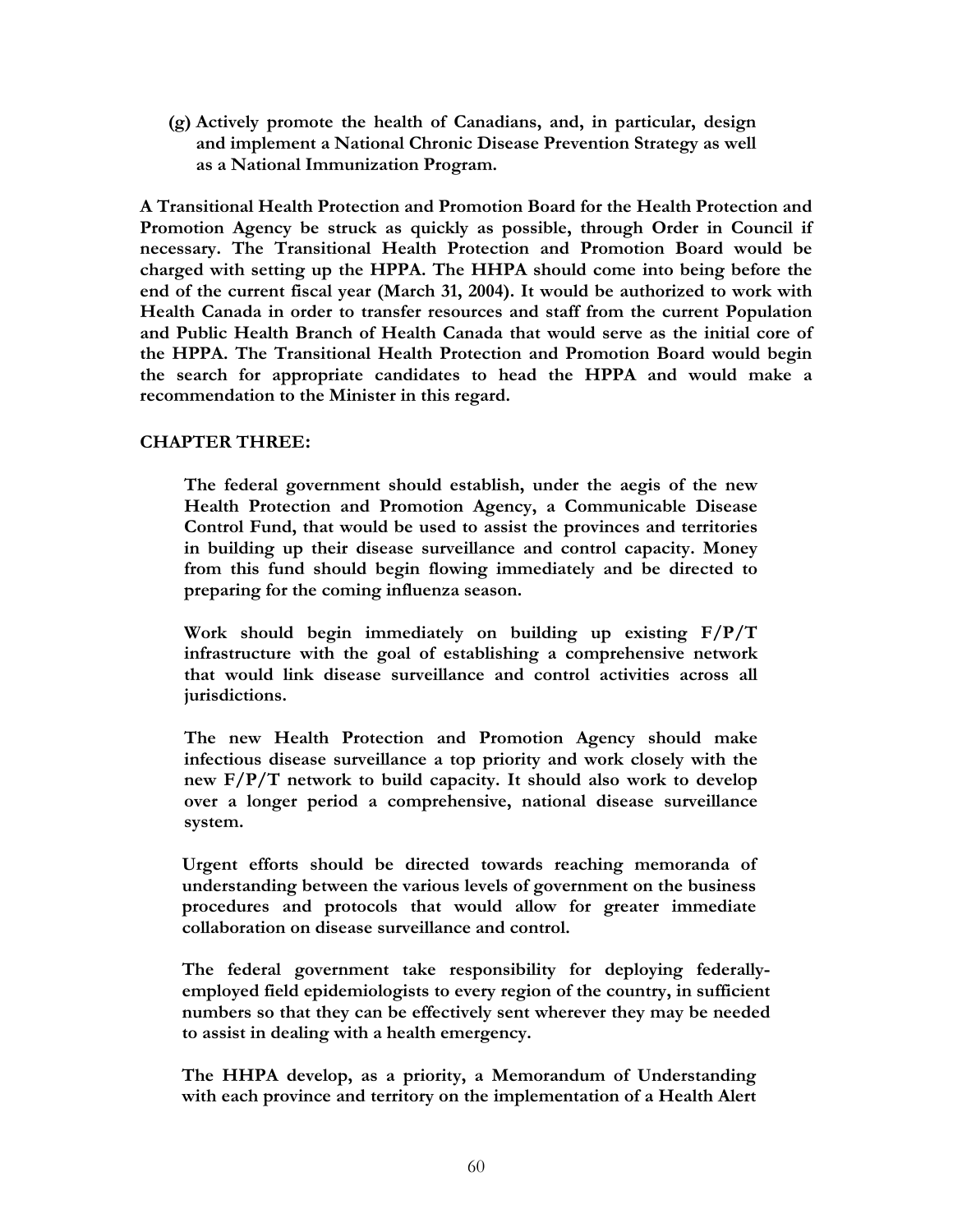**System. As a first step, the reporting of infectious disease outbreaks should be agreed on immediately.** 

**Human Resource Development Canada, as part of its human resources sector study of physicians and nurses in Canada, devote specific attention to the current and future needs of health professionals in the field of health protection and promotion.** 

**The federal government take immediate action to encourage the development of on-the-job training programs to assist health professionals in acquiring the necessary skills pertaining to health protection.** 

**The federal government, in collaboration with provincial and territorial governments and in consultation with universities and community colleges, initiate discussions on the creation of a Virtual School of Public Health.** 

**The federal government, in collaboration with provincial and territorial governments, urgently undertake a review of the capacity and protocols needed by public health laboratories to respond effectively and collaboratively to the next serious infectious disease outbreak.** 

**The federal government immediately initiate negotiations with Canada Health Infoway Inc. to set up appropriate information technology to improve both surveillance and communication systems.** 

**The Health Protection and Promotion Agency play a leading role, along with international partners, in the detection of global emerging diseases and outbreaks, including by working to enhance the Global Public Health Intelligence Network.** 

**The Health Protection and Promotion Agency promote greater engagement by Canada internationally in the field of emerging infectious diseases, and, in particular, initiate projects to build capacity for surveillance and outbreak management in developing countries.** 

**The Health Protection and Promotion Agency be the institution responsible for direct communication with the World Health Organization, the US CDC, and other international organizations and jurisdictions. During outbreak situations, the Agency should work to maximize mutual learning by ensuring an effective liaison with international organizations and jurisdictions.**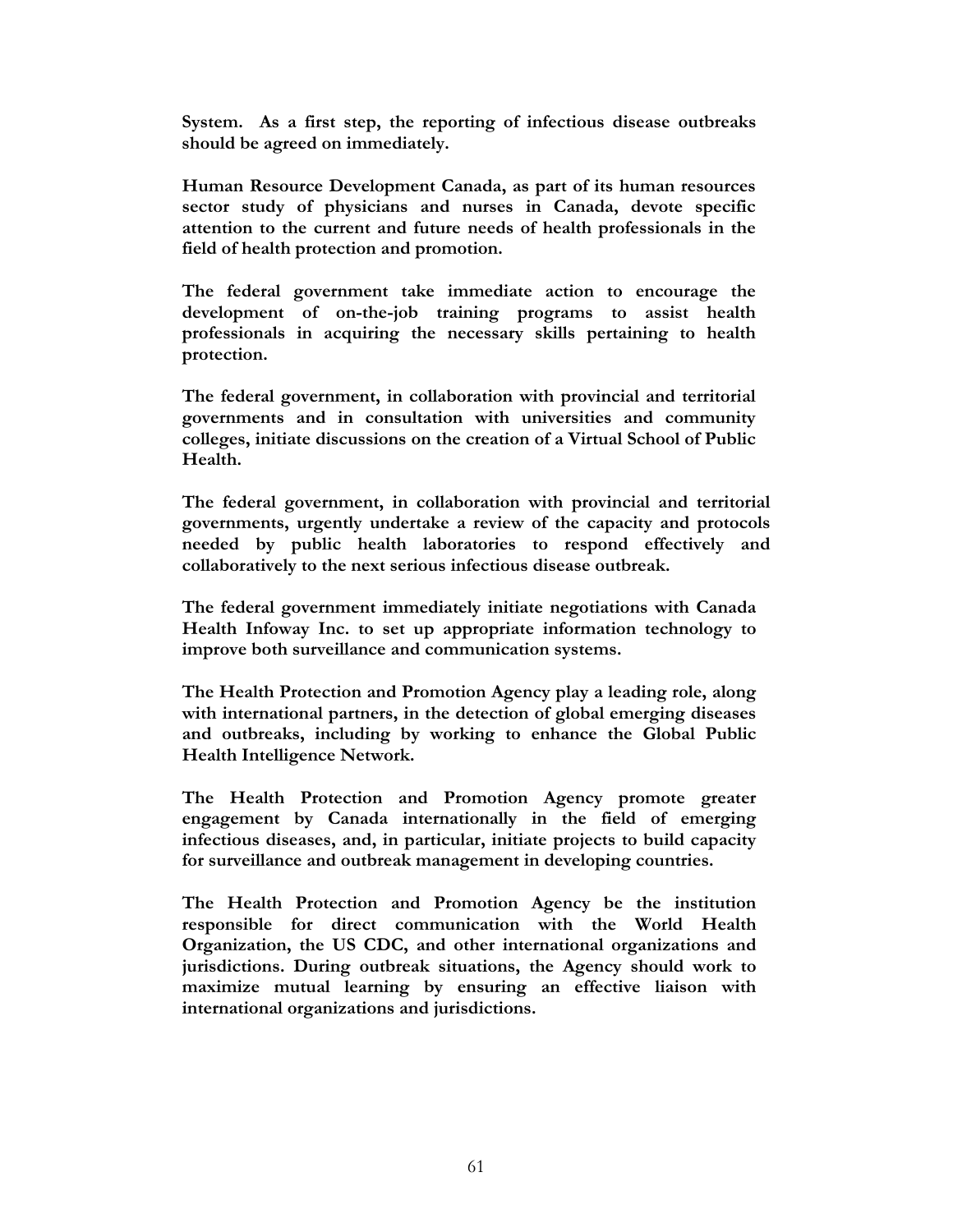#### **CHAPTER FOUR:**

**The Health Protection and Promotion Agency, in collaboration with the provinces and territories and in consultation with major stakeholders (including the Chronic Disease Prevention Alliance of Canada) implement a National Chronic Disease Prevention Strategy.** 

**The National Chronic Disease Prevention Strategy build on current initiatives through better integration and coordination.** 

**The Health Protection and Promotion Agency contribute \$125 million annually to the National Chronic Disease Prevention Strategy. Funding for the Strategy should be part of the Agency's flow through transfers program designed to strengthen local and regional health protection and promotion capacity.** 

**Specific goals and objectives should be set under the National Chronic Disease Prevention Strategy. The outcomes of the strategy should be evaluated against these goals and objectives on a regular basis and reports of any such evaluation made public.** 

**The federal government, through the Health Protection and Promotion Agency, invest \$100 million annually beginning within the next 12 to 18 months for the realization of a National Immunization Program whereby the federal government would purchase agreed-upon new vaccines to meet provincial and territorial needs, support a consolidated information system to track vaccinations and immunization coverage and track Vaccine-Associated Adverse Events through increased funding for surveillance and a mandatory reporting requirement, and provide funding for research on possible long-term adverse effects of vaccines.** 

#### **CHAPTER FIVE:**

**Between now and the end of 2004, priority for federal spending on health protection and promotion should be given to the following twelve (12) initiatives:** 

- **The establishment of the Transitional Health Protection and Promotion Board which should eventually lead to the creation of the Health Protection and Promotion Agency (3 months);**
- **The creation of the Health Protection and Promotion Agency by Order-in-Council before the end of the current fiscal year (4 months);**
- **The development of directives, guidelines and testing protocols to assist health professionals, hospitals and laboratories in preparation for the next respiratory virus season (3 months);**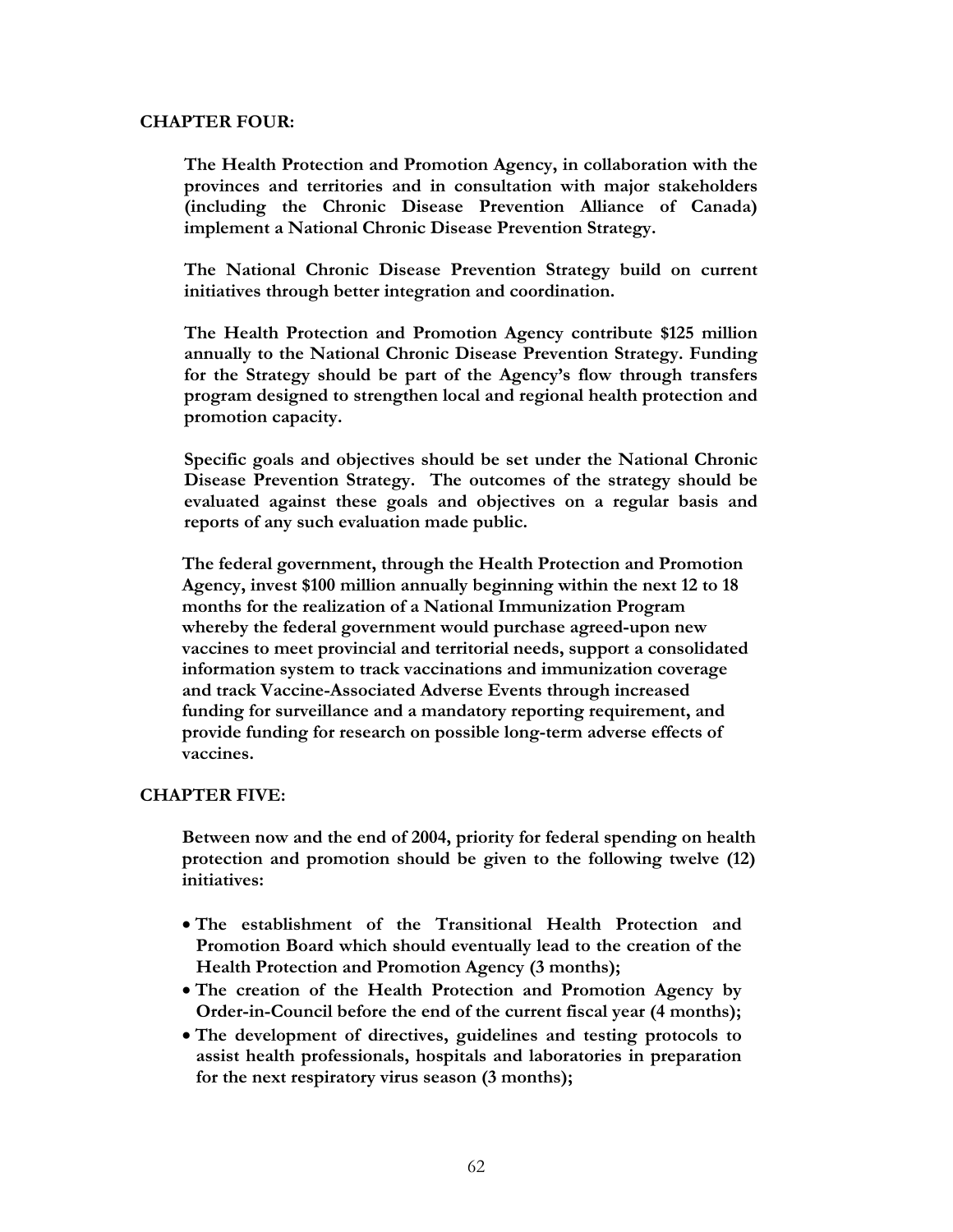- **Initial investment to facilitate immediate preparedness for a possible return of SARS during the winter season of respiratory illnesses (3 to 6 months);**
- **Further investment in infectious disease surveillance and control with the view of enhancing surveillance capacity at the local and regional level initially (12 months);**
- **F/P/T review of the capacity and protocols of public health laboratories to respond effectively and collaboratively to the next serious infectious disease outbreak (12 months);**
- **Meeting of the F/P/T Conference of Deputy Ministers of Health to initiate discussions on a new network for communicable disease control (3 months);**
- **As a first step, increasing enrolment in existing university and community college programs in the field of health protection and promotion; then, undertaking the establishment of the Virtual School of Public Health (12 months);**
- **National Immunization Program (12 months);**
- **Begin F/P/T negotiations on the creation of the Health Alert System (12 months);**
- **Initiate negotiations with Canada Health Infoway Inc. to set up appropriate information technology to improve both surveillance and communication systems (12 months);**
- **Initiate transfer of physical and human resources from the Population and Public Health Branch to the Health Protection and Promotion Agency (12 months).**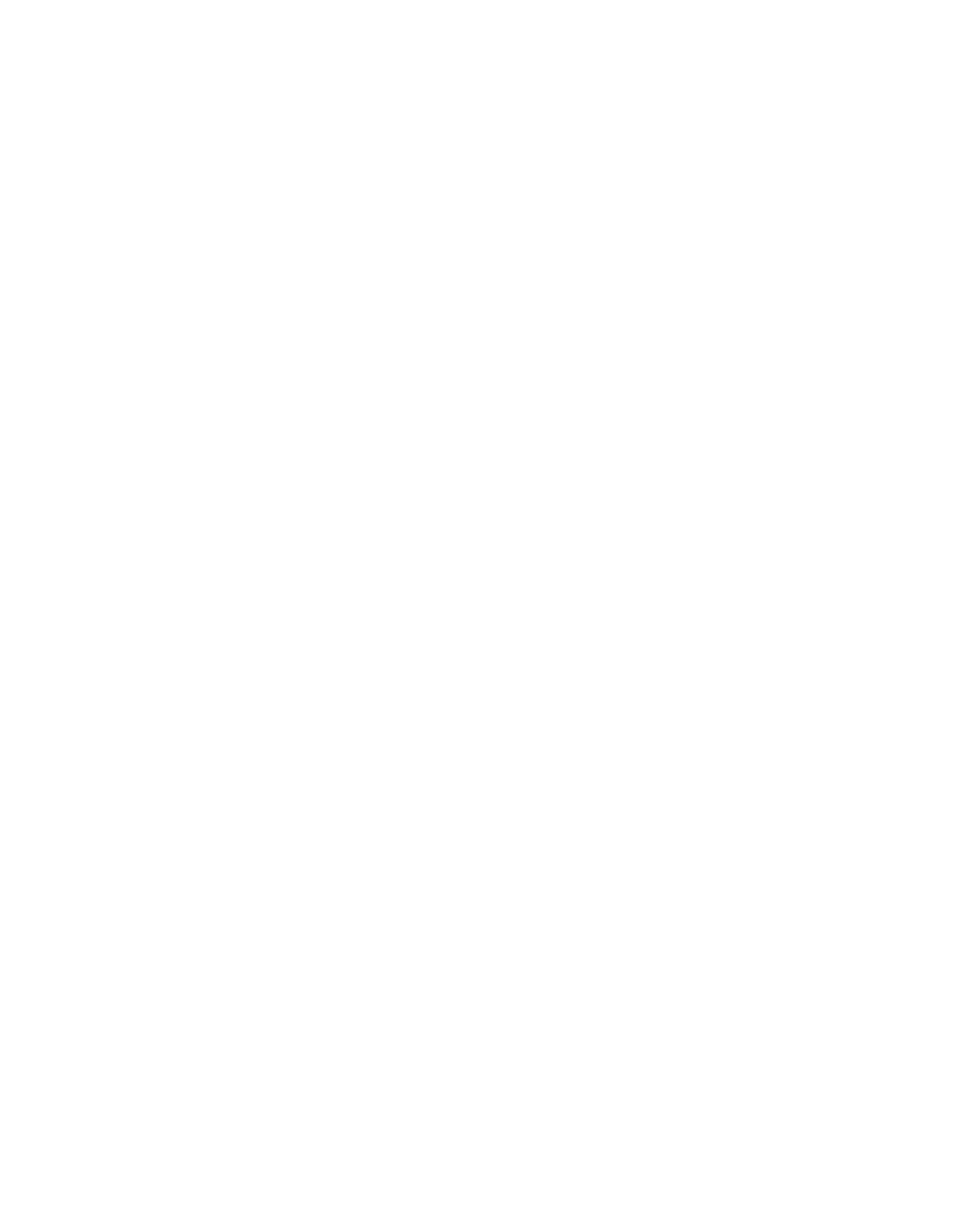## **APPENDIX B**

**LIST OF WITNESSES** 

## **(2nd Session, 37th Parliament)**

| <b>NAME</b>                                                                                                     | <b>ORGANIZATION</b>                                                               | <b>DATE OF</b><br><b>APPEARANCE</b> |
|-----------------------------------------------------------------------------------------------------------------|-----------------------------------------------------------------------------------|-------------------------------------|
| James Harlick, Assistant Deputy Minister                                                                        | Office of Critical Infrastructure Protection and<br><b>Emergency Preparedness</b> | September 17, 2003                  |
| Gary O'Bright, Director General of<br><i><b>Operations</b></i>                                                  | Office of Critical Infrastructure Protection and<br><b>Emergency Preparedness</b> | September 17, 2003                  |
| Scott Broughton, Assistant Deputy<br>Minister, Population and Public Health<br><b>Branch</b>                    | Health Canada                                                                     | September 17, 2003                  |
| Paul Gully, Senior Director General,<br>Population and Public Health Branch                                     | Health Canada                                                                     | September 17, 2003                  |
| David Mowat, Director, Centre for<br>Surveillance Coordination                                                  | Health Canada                                                                     | September 17, 2003                  |
| Andrew Marsland, Acting Assistant<br>General, Market and Industry Services<br><b>Branch</b>                     | Agriculture and Agri-Food Canada                                                  | September 18, 2003                  |
| Gilles Lavoie, Senior Director General,<br>Market and Industry Services Branch                                  | Agriculture and Agri-Food Canada                                                  | September 18, 2003                  |
| Judith Bossé, Vice-President, Science                                                                           | Canadian Food Inspection Agency                                                   | September 18, 2003                  |
| Dr. Karen Dodds, Director General,<br>Food Directorate, Health Products and<br>Food Branch                      | Health Canada                                                                     | September 18, 2003                  |
| Mohamed Karmali, Director General,<br>Laboratory for Foodborne Zoonoses,<br>Population and Public Health Branch | Health Canada                                                                     | September 24, $2003^*$              |
| Frank Plummer, Scientific Director,<br>National Microbiology Laboratory                                         | Health Canada                                                                     | September 24, $2003^*$              |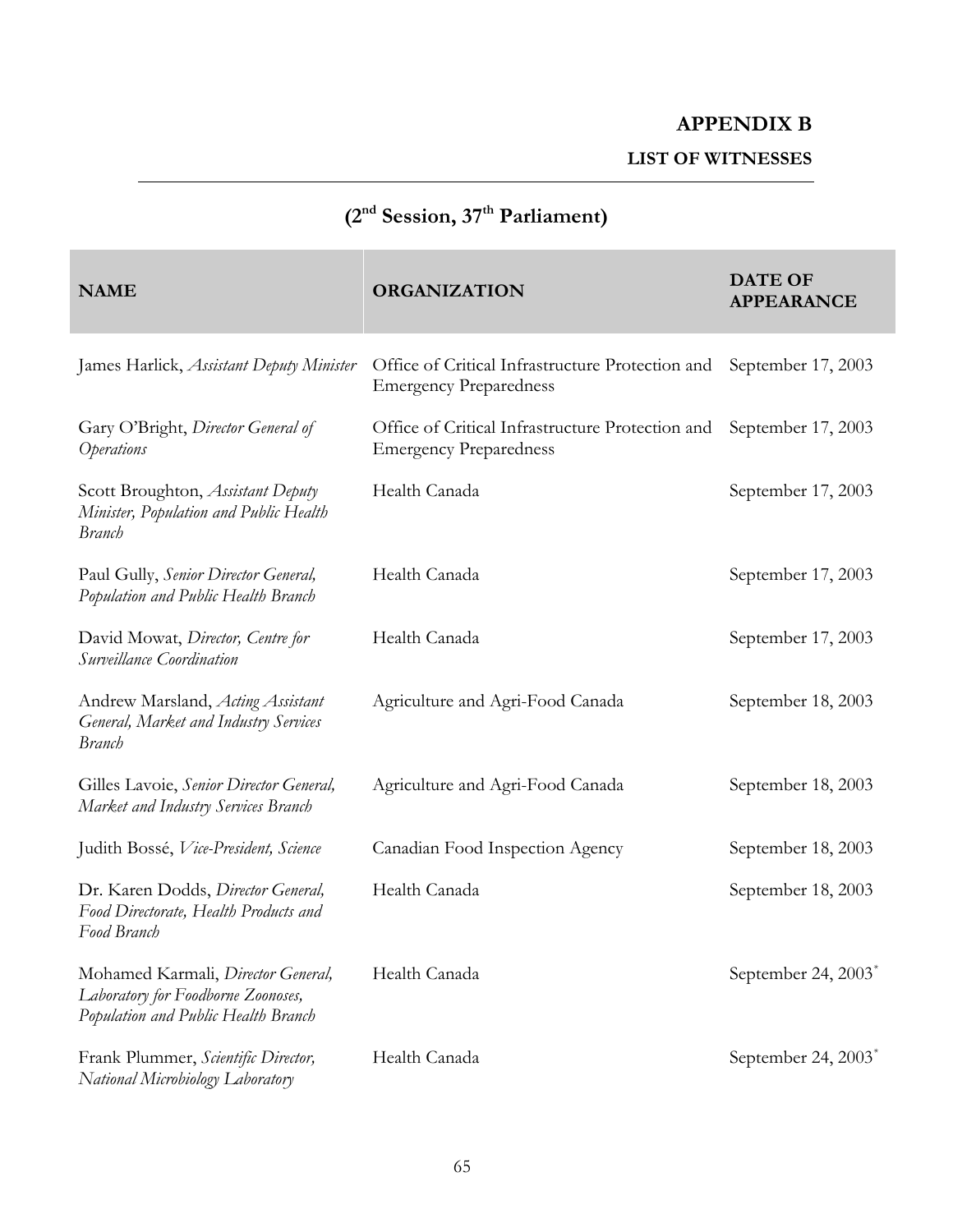| Paul Kitching, Director, Winnipeg<br>Laboratory                                                             | Canadian Food Inspection Agency                                         | September 24, 2003 <sup>*</sup> |
|-------------------------------------------------------------------------------------------------------------|-------------------------------------------------------------------------|---------------------------------|
| Judith Bossé, Vice-President, Science                                                                       | Canadian Food Inspection Agency                                         | September 24, 2003              |
| Dr. David Butler-Jones, Former Chief<br>Medical Officer for Saskatchewan                                    | As an individual                                                        | September 25, 2003              |
| Dr. Colin D'Cunha, Commissioner of<br>Health, Chief Medical Officer and<br><b>Assistant Deputy Minister</b> | Ministry of Health and Long-Term Care<br>Ontario                        | September 25, 2003              |
| Dr. Richard Massé, Chief Executive<br>Officer                                                               | Institut national de santé publique du Québec                           | September 25, 2003              |
| Ron Zapp, Provincial Executtive Officer                                                                     | British Columia Centre for Disease Control                              | September 25, 2003              |
| Dr. Christian Mills, President                                                                              | Canadian Public Health Association                                      | October 1, 2003                 |
| Dr. Joseph Losos, Director, Institute of<br>Population Health                                               | University of Ottawa                                                    | October 1, 2003                 |
| Dr. Elinor Wilson, Co-Chair                                                                                 | Canadian Coalition for Public Health in the<br>21 <sup>st</sup> Century | October 2, 2003                 |
| Dr. Maureen Law, Member                                                                                     | Canadian Coalition for Public Health in the<br>$21st$ Century           | October 2, 2003                 |
| Rob Calnan, President                                                                                       | Canadian Nurses Association                                             | October 8, 2003 <sup>**</sup>   |
| Lucille Auffrey, <i>Executive Director</i>                                                                  | Canadian Nurses Association                                             | October 8, 2003                 |
| Dr. Sunil Patel, President                                                                                  | Canadian Medical Association                                            | October 8, 2003                 |
| Dr. Isra Levy, Director, Office for Public<br>Health                                                        | Canadian Medical Association                                            | October 8, 2003                 |
| Bill Tholl, C.E.O. and<br>Secretary General                                                                 | Canadian Medical Association                                            | October 8, 2003                 |